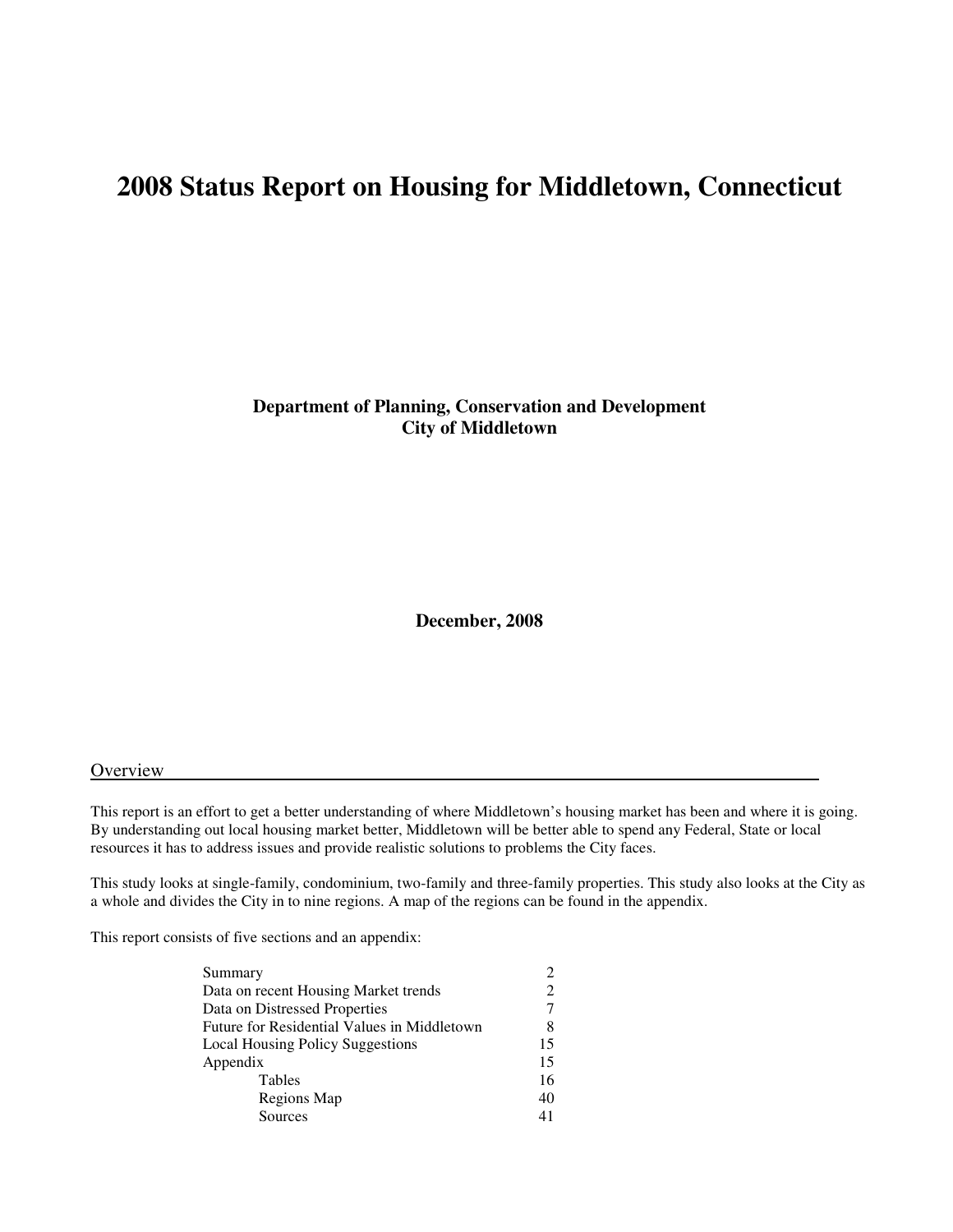### Summary

The Middletown housing market consists of 73.5% single-family dwellings, 18.1% condos and 8.4% two- and three-family dwellings (see page 3) (see table 1 in appendix). 38.6% of the housing units are over 50 years old and 61.4% of the units are under 50 years old (see tables 3 -6 in appendix).

Over the study period, Middletown saw an increase in single-family property increase in median sales price value by 78%, median condominium prices appreciated by 147%, two-family properties appreciated by 125% and three-family properties appreciated by 167% (see pages 3-6) (see tables 2-21 in appendix).

The information known on distressed properties is limited, but what is known is that there are 1,121 subprime mortgages, 491 delinquent loans, 200 loans are in foreclosure and there are 22 bank owned properties (see page 7) (see table 22 and 23 in appendix).

According to property valuation models, Middletown's median housing sales price is over valued and prices will likely come down by another 8% to 47% depending on how bad the decline will be. The market will most likely not recover in 2009, given available inventory and the number of subprime mortgages (see page 8) (see table 24-30 in appendix).

Middletown is also facing a transition in the number of buyers versus sellers. Currently, there are more buyers than sellers, but as the baby boomers age that gap will shrink until the number of sellers out numbers buyers. This transition will likely occur sometime between 2015 and 2030 (see page 10) (see table 31 and 32 in appendix).

In order to address these issues the City should investigate a number of policies.

- The City needs to better understand the local housing market and implement a mechanism to gather annual data on it to measure policy goals and refocus City efforts.
- The City needs to think strategically about using its limited resources, and target problem properties and problem neighborhoods with comprehensive policies such as the licensing of rental properties, implement a crime reduction strategy similar to one done in High Point, North Carolina and build a framework to better utilize the nuisance abatement statutes.
- Just as retail commercial zones are limited in order to preserve the viability of downtown as the retail and commerce center of the city, the City should also think of ways to foster downtown housing in a similar way, if possible.
- Downtown should be the focus of housing growth in the future in order to attract young homeowners, and the City should promote an urban homesteader tax abatement program that upgrades historic single family homes or converts historic multi-family properties to single-family properties.
- Middletown should implement policies that keep elderly residents in their homes, such as the proposed tax freeze and providing financing to make handicapped accessibility improvements.

# Data on recent Housing Market Trends: 1990s and 2000s

# *The Middletown Housing Market*

The Middletown housing market consists of 46.5% single-family dwellings, 11.4% condos, 8.7% two-family dwellings, 2.8% three-family dwellings, 3% 4-8 unit apartments, 25.4% over 8 unit apartments and 2.2 multi-use properties with residential (see table 2 in the appendix). The section of the City with the most diverse housing stock is the downtown region with only 33.8% of its housing consisting of single-family dwellings and over 50% consisting of two- and three-family dwellings. The part of the City with most homogeneous housing stock is the West of Interstate 91 section, with 99.3% of the housing as single-family structures (see table 1 and 2 in the appendix). The Westfield section has the most condominiums consisting of 46.8% of all condos in the city.

The most units of housing are found in the Newfield Section of the City, consisting of 21% of the City's housing. The least number of housing, based on size is the Maromas section of the City at 3.2% of the City's housing stock (see table 1 in the appendix). Wesleyan areas section has less at 1.3% of the housing stock, but it is also the smallest region in the study (see table 1 and 2 in the appendix).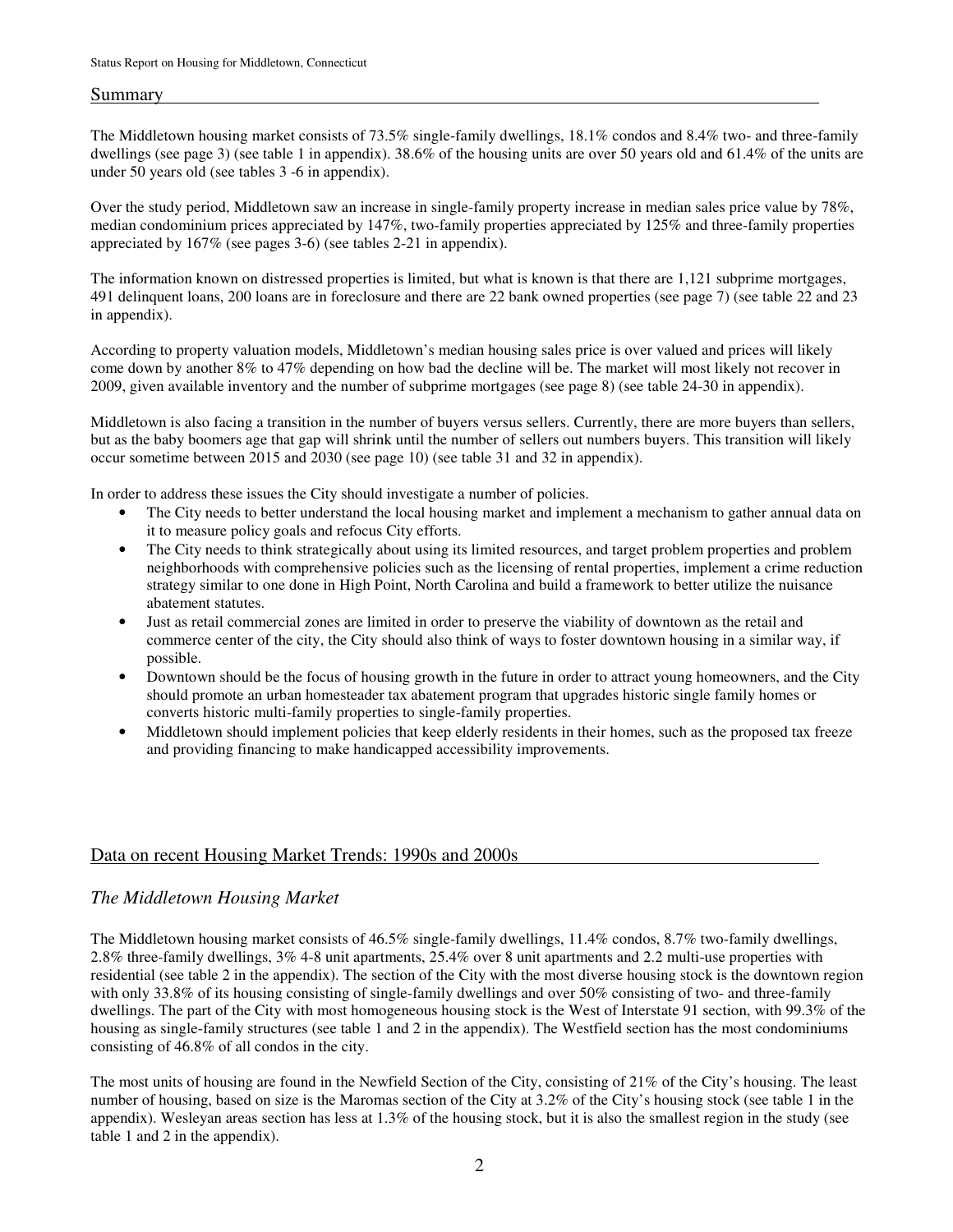38.6% of the housing units are over 50 years old and 61.4% of the units are under 50 years old (derived from tables 3 -6 in appendix).

Middletown saw a significant increase in property values coming out of the late housing bust of the 1980s. In comparison to national trends, Middletown's rate of appreciation was significantly less than that of the rest of the country (see figure 1). For the period of 1991 to 2008, Middletown saw an increase of approximately 165% (see figure 1). Meanwhile, the Standard and Poor's Case-Shiller Index, a composite of single-family home price indices for the nine U.S. Census divisions, calculated quarterly, experienced a dizzying increase of nearly 290% (see figure 1). In addition Office of Federal Housing Enterprise Oversight's Housing Price Index for the United States reported an increase of nearly 220%, while their New England Housing index rose to near 240% (see figure 1). Middletown compared to these indexes shows a housing market that is possibly far less boom and bust driven, largely due to Middletown's modest growth in population and workforce.



Figure 1

Source: Middletown Tax Assessor's Database, Standard & Poor's Case-Shiller Index, OFHEO

# *Single-Family*

Middletown has experienced significant appreciation in single-family properties as reflected in the median sales price increase from \$126,000 in 1996 to a high of \$240,000 in 2007. In 2008 prices have dropped off to a median sales price of \$224,000 (see figure 2 and 3 and table 7 in the appendix).

Numbers of sales remained strong through this period, staying in the 400-600 range. Again however, 2008 will likely be well below the 400-600 range. As of October 1, 2008, only 286 sales were closed (see table 7 in the appendix).

Over the study period, Middletown saw an increase in single-family property values of 78%. Some sections of Middletown, such as West of I-91 experienced a 250% increase, which also saw the largest percent increase in their inventory of singlefamily dwellings (see table 8 and 14 in the appendix). While Westfield experienced the lowest median sales price increase at 16%. The Downtown saw an impressive 86% increase in median sales price and the properties around the Wesleyan campus increased by 185% (see table 8 in the appendix).

Most sales of single family homes took place in the Newfield, Wesleyan Hills, South Farms North and Westfield sections of town (see table 9 in the appendix).

Highest number of newly constructed single-family dwellings occurred in the Westfield, Newfield and South Farms South sections of the City. These sections of the City comprised of 72.8% of all new construction between 1996-2008 (see table 13 in the appendix).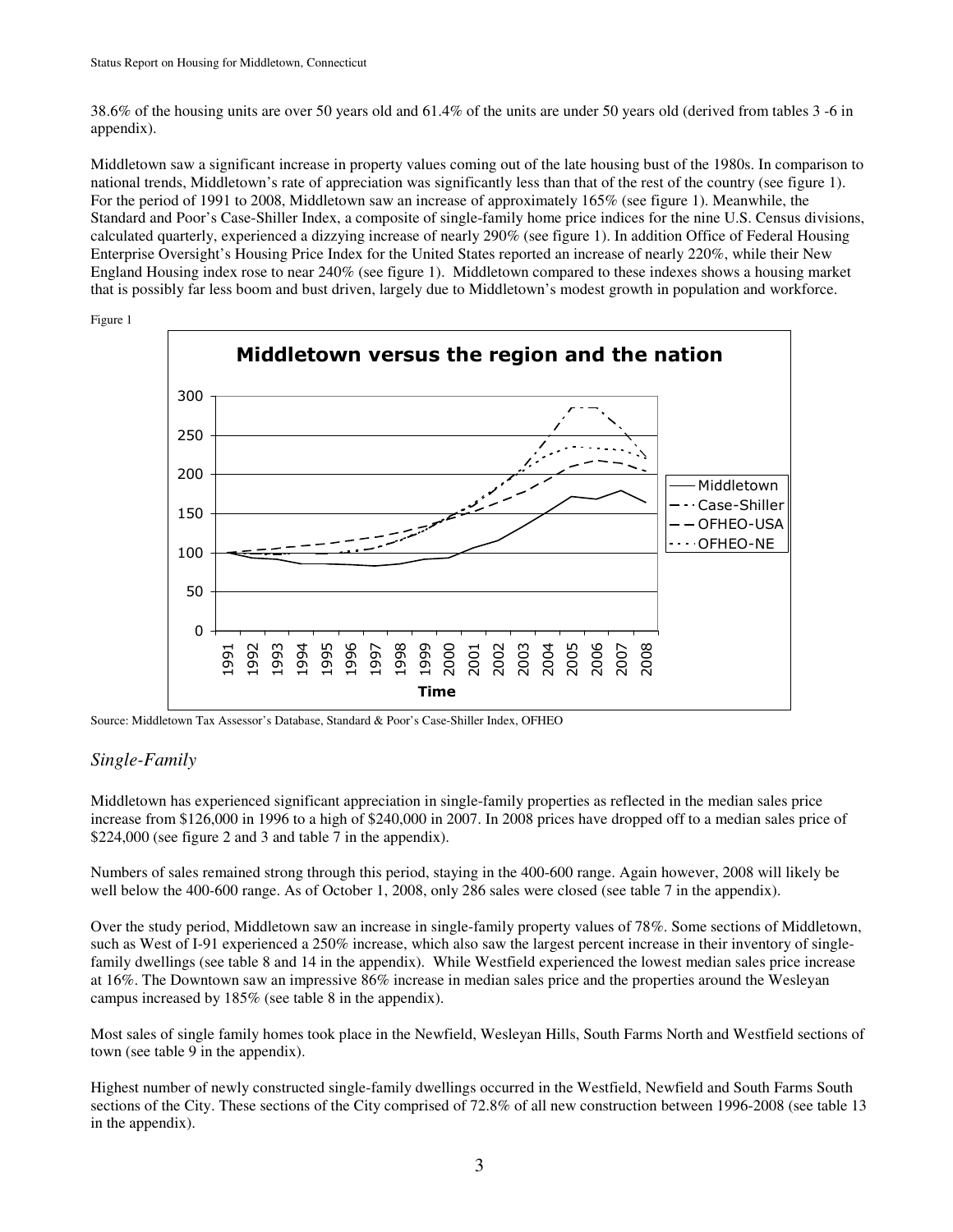Over the study period, most single family homes sold in the \$100,000 to \$199,999, but recent sales have tended to be in the \$200,000 to \$299,999 range. Recently, Middletown has also developed an active upper range housing market with 891 sales above in the \$300,000 figure (see table 14 in the appendix).



# *Condo*

The Condominium market in Middletown has also experienced significant appreciation, rising from \$62,000 in 1996 to \$150,000 in 2008. The condominium market reached a high in 2006 with a median sales price of \$157,000 (see table 15 in the appendix).

Sales of condominiums have remained stable in the 200s for the last eight years, and have dropped off slightly in 2008. But with 149 transactions through September of 2008, Middletown could see the number of sales to remain near its recent historic average (see table 15 in the appendix).

Over the study period, median condominium sales price appreciated by 147%. All areas of Middletown that have condominiums appreciated between 136% and 224%, Wesleyan had the lowest appreciation and South Farms North had the highest appreciation. Construction of new condominiums in Middletown has been almost non-existent between 1996 to 2008, with only 55 new units. Those new units have been limited to active adult communities. The static inventory of condominiums has likely allowed demand to drive up prices higher on a percentage basis than that of single-family homes (see tables 13, 18 and 20 in appendix).

The Westfield region experiences the most sales, 56.9% with Wesleyan Hills coming in second at 15.4% (see table 17 and 19 in appendix).

Most condominium sales fell in the under \$100,000 range for the study period, but recent years most sales have risen to the \$100,000 to \$199,999 range with 64.4% in this category for 2008. Middletown has a small percentage of sales above \$200,000 at 5.5%, which equals 146 transactions (see table 21 in the appendix).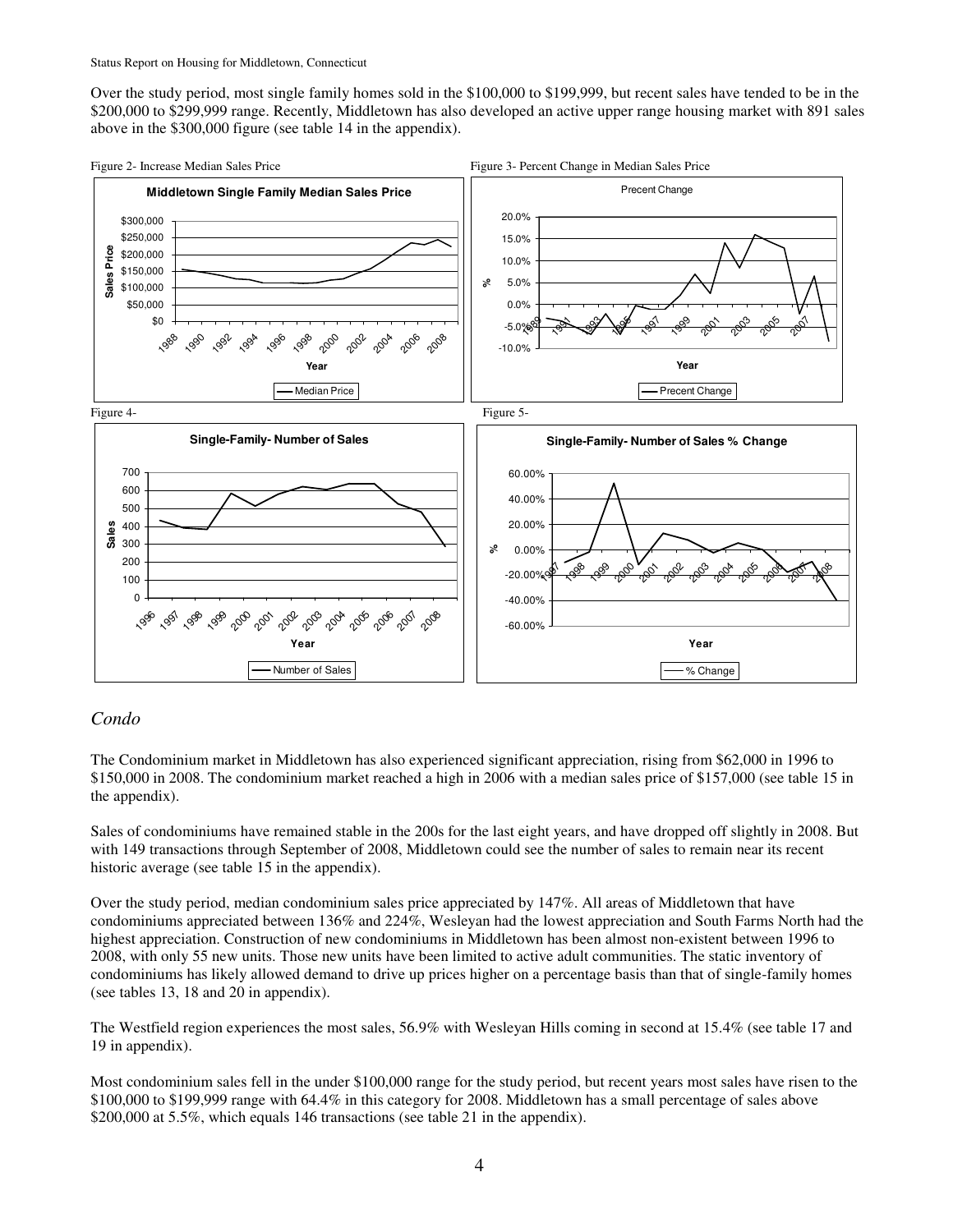

# *Multi-Family*

For this study we looked at two and three family dwellings for multi-family properties. There were 701 transactions between 1996 and 2008 (see tables 22 and 25 in the appendix).

Two-family properties appreciated by 125% from 1996 to 2008 and three-family properties appreciated by 167% over the same period (see tables 22 and 25 in the appendix).

Sales vary widely from year to year, likely depending on interest rates and investment climate (see tables 22 and 25 in the appendix).

The inventory of two- and three-family properties remained very stable with only 11 new two-family dwellings constructed and no new three-family dwellings (see tables 23 and 26 in the appendix).

Most sales activity of two- and three-family properties occurred in the Downtown and Wesleyan areas of the city (see table 24 and 27 in the appendix).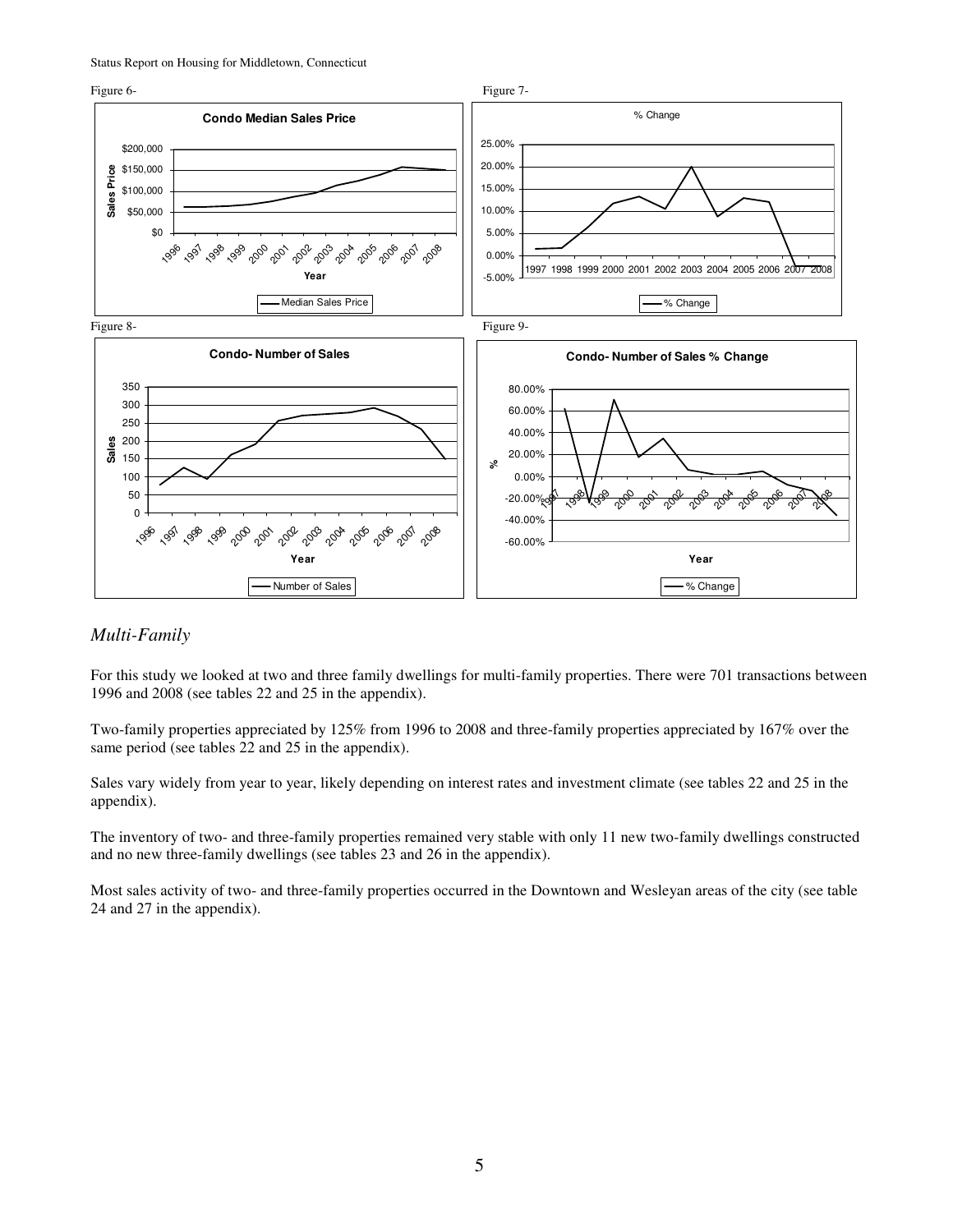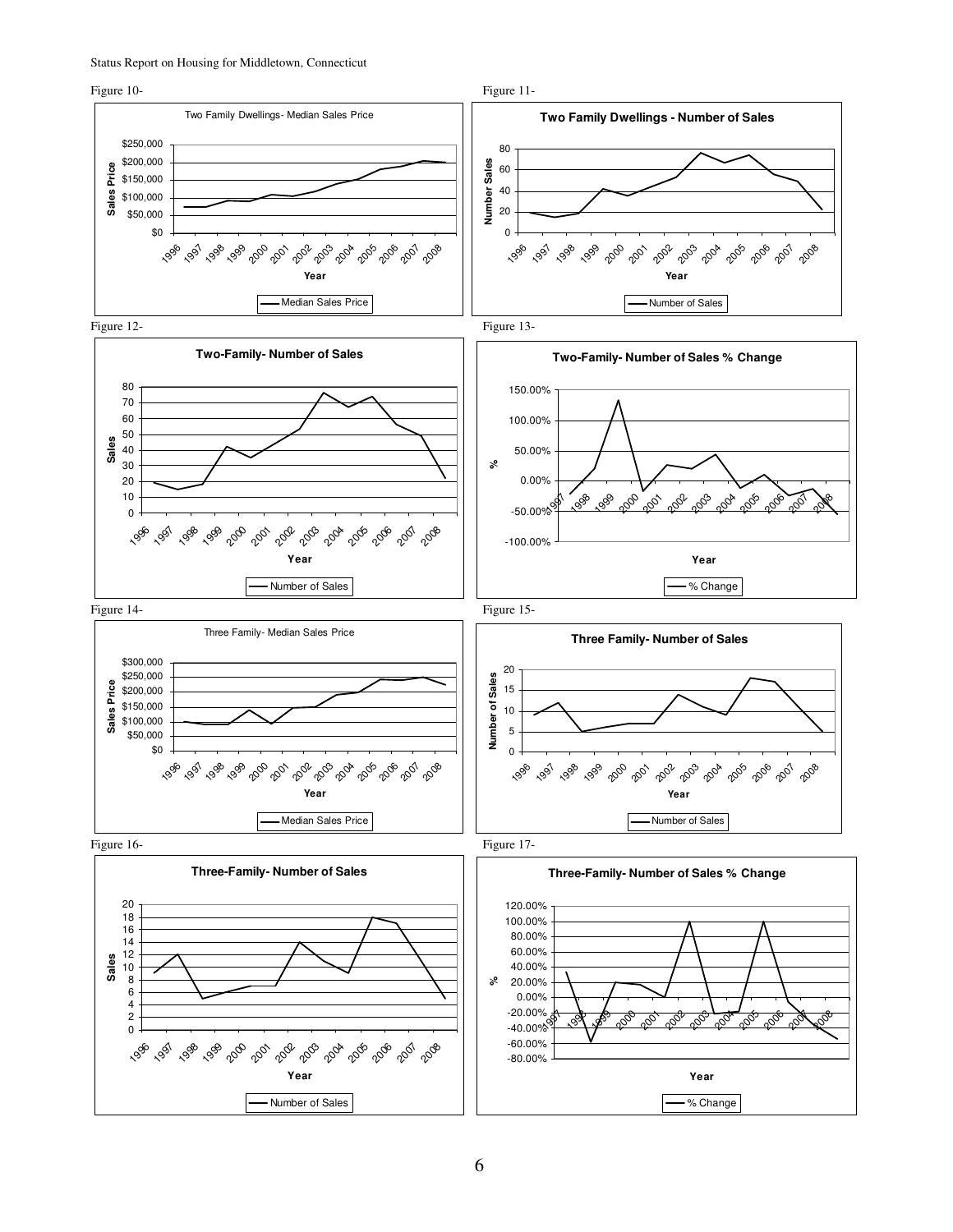Over the last 12 years Middletown has experienced significant appreciation especially in condominium and multi-family sales. Single-family property values have also seen increase; however, some sections of the City have significantly underperformed, such as Westfield and Maromas. This maybe good if they remained fairly valued during the boom and other sections of the City might suffer from sharp declines.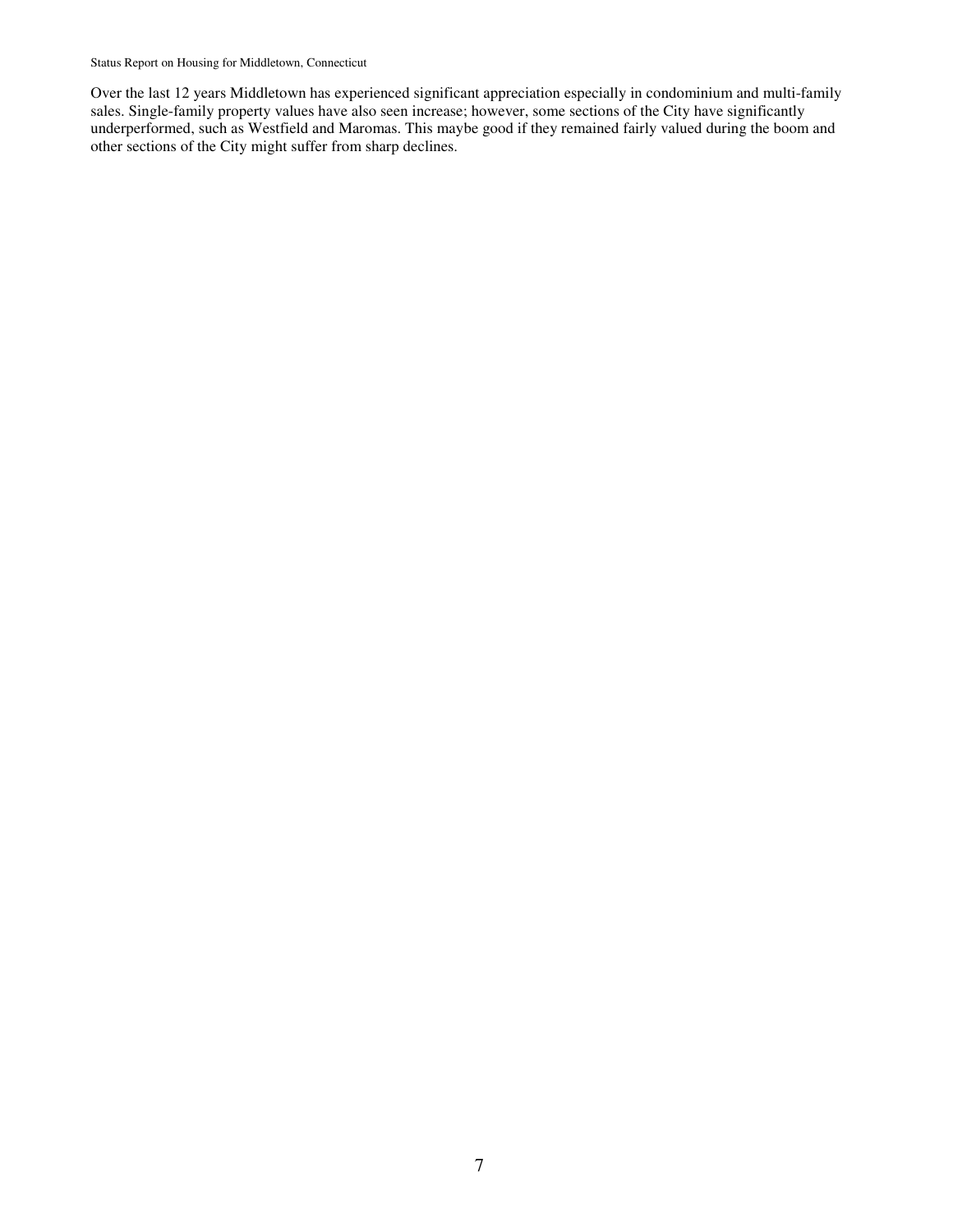### Data on Distressed Properties

The information known on distressed properties is limited, but what is known has showed that while some areas are faring better than other areas, no section of the City is immune to the recent decline in the real estate market. The following is a brief summary of what is known.

### *Subprime Loans*

It is estimated by the Local Initiative Support Corporation (LISC) that there are 1,121 subprime mortgage, representing 12.4% of all loans in the City or 9.0% of properties in this study (see table 28 in the appendix) (also see pages 9 and 10 for additional discussion on subprime loans).

# *Delinquent Mortgages*

It is estimated by the LISC that there are 491 delinquent loans in Middletown, representing 5.4% of loans in the City or 4.0% of properties in this study (see table 28 in the appendix).

### *Foreclosures*

It is estimated by the LISC that there are 200 loans that are in Foreclosure in Middletown, representing 2.2% of loans in the City or 1.6% of properties in this study (see table 28 in the appendix).

In conducting a search of foreclosure cases in the Middlesex County Court database, there were 272 foreclosures from January 2008 through December 2008. This represents 2.2% of all residential properties. Over 28% of these foreclosures occurred in the Westfield section of the city, with 78 properties in the court system. This figure is nearly double the next highest section of the City (See table 29 in the appendix).

### *Bank-owned Properties*

According to the Middletown Tax Assessor's database there are 22 bank-owned properties in the City of Middletown as of December 2008. The downtown has the most bank-owned properties at 5 with Long Hill–Wesleyan Hills coming in second at 4. Maromas section of the city is the only with no bank-owned properties.

# *Underwater Mortgages*

There are no numbers or estimates on underwater mortgages (where the value of the property is worth less than the mortgage). Given that the market has decreased by 16% from 2007 to 2008 it should be assumed that a certain percentage of the 769 transaction in 2007 are in this predicament. Six sections of Middletown have experienced a decrease in median sales price from 2007 to 2008. The largest decrease was in the Westfield section with a decline of 29.4% (derived from table 8 in the appendix). The areas of West of I-91, Westfield, Downtown, Long Hill-Wesleyan Hills, South Farms North and Maromas will likely be affected by the negative affects of underwater mortgages. Another year of city wide declines will likely pull properties in the Newfield, Long Lane-Wesleyan area and South Farms South into the problem of underwater properties.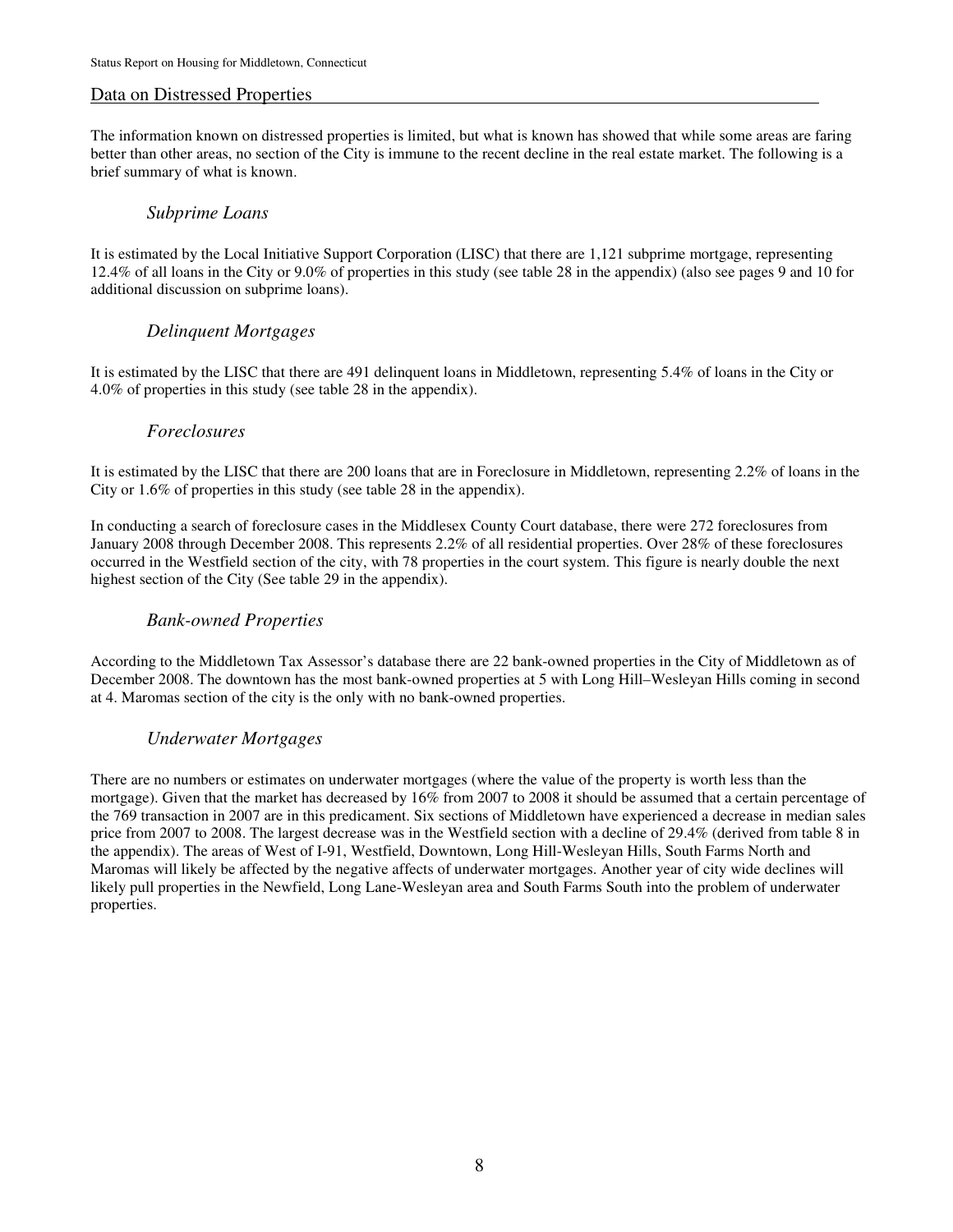# Future for Residential Sales in Middletown

# *How low will price go?*

In order to estimate where prices are going economists use two different models to determine if real estate is under or over valued. The first is the Income-Price Ratio model and the second is the Rental-Price Ratio model.

The Income-Price Ratio model expects that a local housing market will have a historic ratio between the local median income and local median property values. This model assumes that if the income-price ratio is low then buyers will see the market as affordable to their income. If the income price ratio is high then buyers will see the market as unaffordable compared to their income.

Over the last 20 years the average income to price ratio has been 3.32 for single-family dwellings and 1.99 for condominiums. During this period the yearly ratio has fluctuated from a low of 2.47 in 1998 to a high of 4.29 in 2005 for single-family dwellings. For condominiums the yearly ratio has fluctuated from a low of 1.36 in 1998 to a high of 2.86 in 2006 (see tables 30 and 32 in the appendix).

Based on 2008 median sales price for single-family properties are 16.2% over valued. The 3.32 single-family income-price ratio predicts a price of a fair market median sales price of \$193,138. The current median sales price for a condominium is overvalued by 29.6% compared to the historic average ratio. The 1.99 condominium income price ratio predicts a price of a fair market median sales price of \$115,776 (see tables 30 and 32 in the appendix). In order to return to the historic ratio this would translate into a decrease of 13.8% and 23% for single-family dwellings and condominiums respectively.

If the decline in the market continues as is expected, it will likely overshoot the historic income-price ratio. If this decline is as bad as the post-1980s bust, then home prices could fall by as much as 36% to a median sales price of \$143,690 for a single family dwelling or by 47% to \$79,177 for a condominium (see tables 30 and 32 in the appendix). See figures 18 and 19 for the current median price versus the historic and low ratios.



The Rent-Price Ratio model expects that a local housing market will have a historic ratio between a two-bedroom rent and local median property values. Some economist believe this method to be better since it weighs the two options people have in deciding housing options, renting or buying. If the rent-price ratio is low, renters may opt to buy. If the rent-price ratio is to high rents will decide not to buy and some homeowners may sell their homes and rent until the market becomes more affordable

Over the last 20 years the average rent to price ratio has been 208.8 for single-family dwellings and 126.8 for condominiums. During this period the yearly ratio has fluctuated from a low of 164.3 in 1994 to a high of 278.3 in 1988 for single-family dwellings. For condominiums the yearly ratio has fluctuated from a low of 92.5 in 1996 to a high of 160.4 for 2005 and 2006 (see tables 31 and 33 in the appendix).

The median sales price for single-family dwellings in 2008 is 9.1% The 208.8 single-family rent-price ratio predicts a price of a fair market median sales price of \$205,668. The current median sales price for a condominium is overvalued by 20.1% compared to the historic average ratio. The 126.8 condominium rent-price ratio predicts a price of a fair market median sales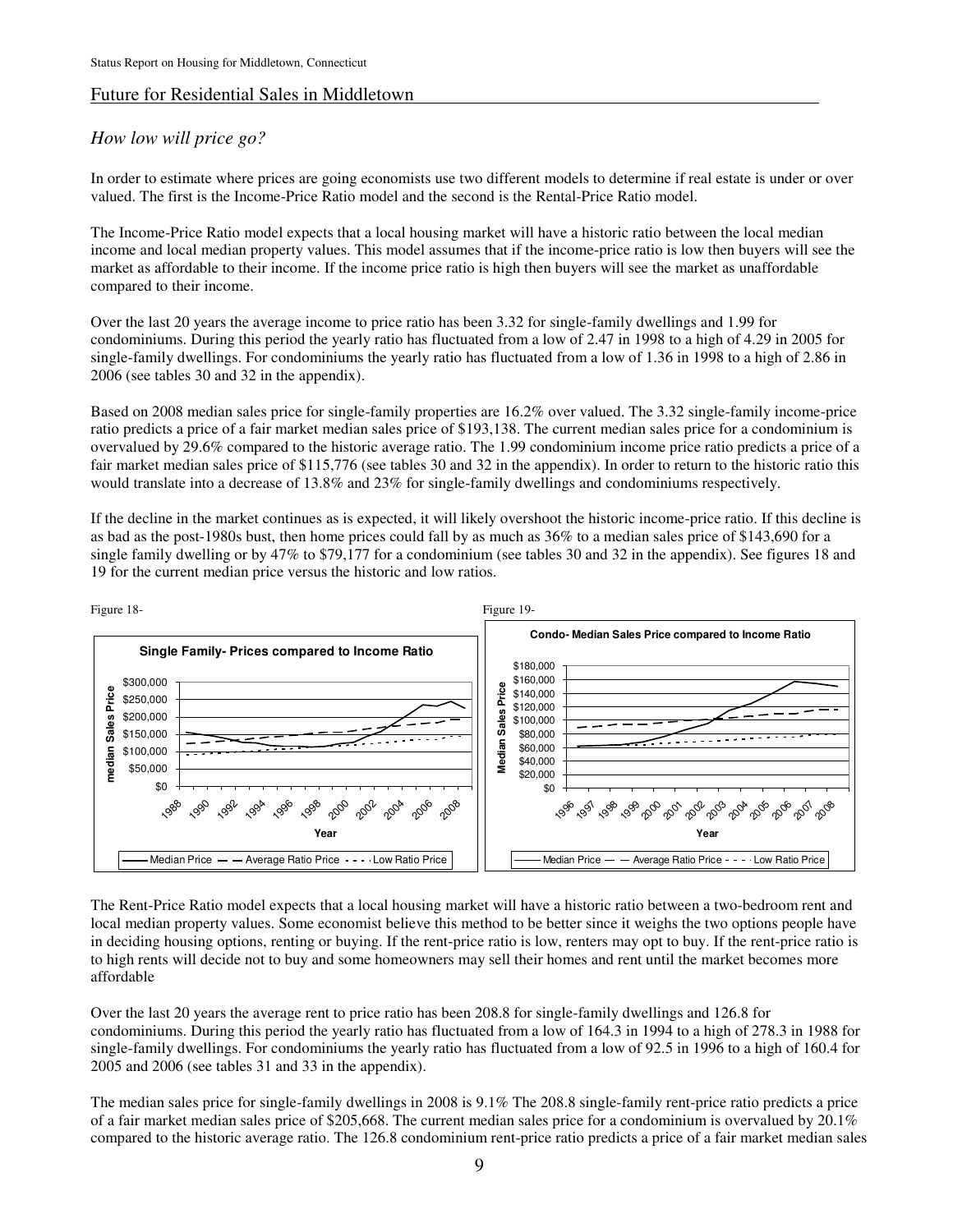price of \$124,937(see tables 31 and 33 in the appendix). In order to return to the historic ratio this would translate into a decrease of 8.5% and 17.3% for single-family dwellings and condominiums respectively.

If the decline in the market continues as is expected, it will likely overshoot the historic rent-price ratio. If this decline is as bad as the post-1980s bust, then home prices could fall by as much as 28% to a median sales price of \$161,855 for a single family dwelling or by 39% to \$91,792 for a condominium (see tables 31 and 33 in the appendix). See figures 20 and 21 for the current median price versus the historic and low ratios.



The discussion above reveals that compared to long-term trends property prices are still over valued even with the recent declines. To return to historic trends prices need to drop by another 8% to 23%. In a bust after a boom, markets tend to overshoot their historic averages and properties become under valued. A worst case scenario could see property values drop by 28% to 47%

### *How long will price remain in this slump?*

In order to determine how long the market will remain depressed is harder to gauge. There is no predictive model other than to measure the current inventory or properties up for sale, expected units to come on the market against the number of properties being taken off the market due to sale or other reasons.

On average, the Middletown market has a 7 month supply of single-family dwellings, a 6 month supply of condominiums and a 17 month supply of multi-family units on the market. When ever inventories fall below these numbers then prices have a tendency to rise at a fast pace then normal, and when inventories are above the average then prices rise slower or perhaps decline (derived from tables 34, 35 and 36 in the appendix).

As of October 2008 inventories have dropped due to the spring and summer property buying season, to a 7 months supply for single-family dwellings and 6 months of condominiums. However, the inventories will increase now that the market is entering the fall and winter season. For single-family properties, inventory could rise by 30% to 80%, or 9 to 13 months, before April 2009. For condominiums, inventories could increase by 30% to 45%, or 9 to 10 months of inventory, before April 2009. For multi-family properties, inventories could 0% to 170%, or 30 month to 82 months of inventory, before April 2009(derived from tables 34, 35 and 36 in the appendix).

The one threat to likely increase the number of units on the market is the 9% of housing units that have a subprime loan. Most of these loans have adjustable interest rates, which could cause them to become unaffordable by their borrowers. These borrowers may try to sell the property in order to forestall foreclosure.. A sudden increase in foreclosures and subprime sales could increase the inventory by an additional 5% to 20%. As seen in figure the first half of 2009 will see an increase of the number of subprime loans that readjust (See figure 25). If most readjust higher than the number of defaults could rise (see figure 26). The one silver lining is that interest rates have dropped recently, which may mean that readjustments in 2009 will be lower and not higher (see figure 27). (See table 28 in the appendix).

From these estimates one could expect that the housing slump will last at least another year.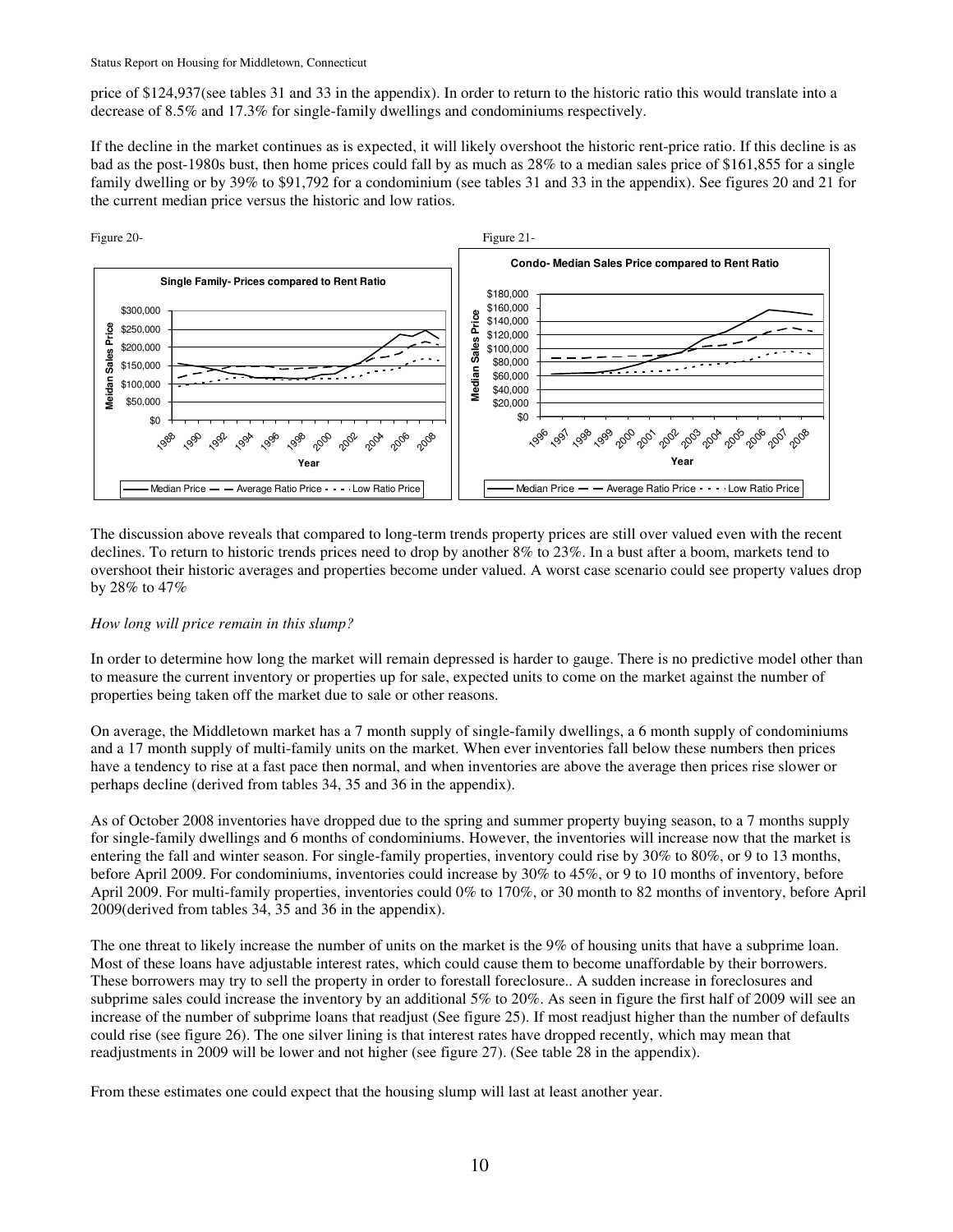Figure 22- Single Family Dwellings Figure 23- Condominiums Figure 23- Condominiums











*Demographic shift on local housing market* 

Another issue facing the Middletown housing market is the gradual aging of the population. According to a study by Dowell Myers and SungHo Ryu of the University of Southern California, as the country's 78 million baby-boomers retire, the housing market will change dramatically. For three decades baby-boomers have helped push prices up as they settled down, then bought bigger houses for their expanding family and some bought second homes. This has caused sustained demand for housing for a generation.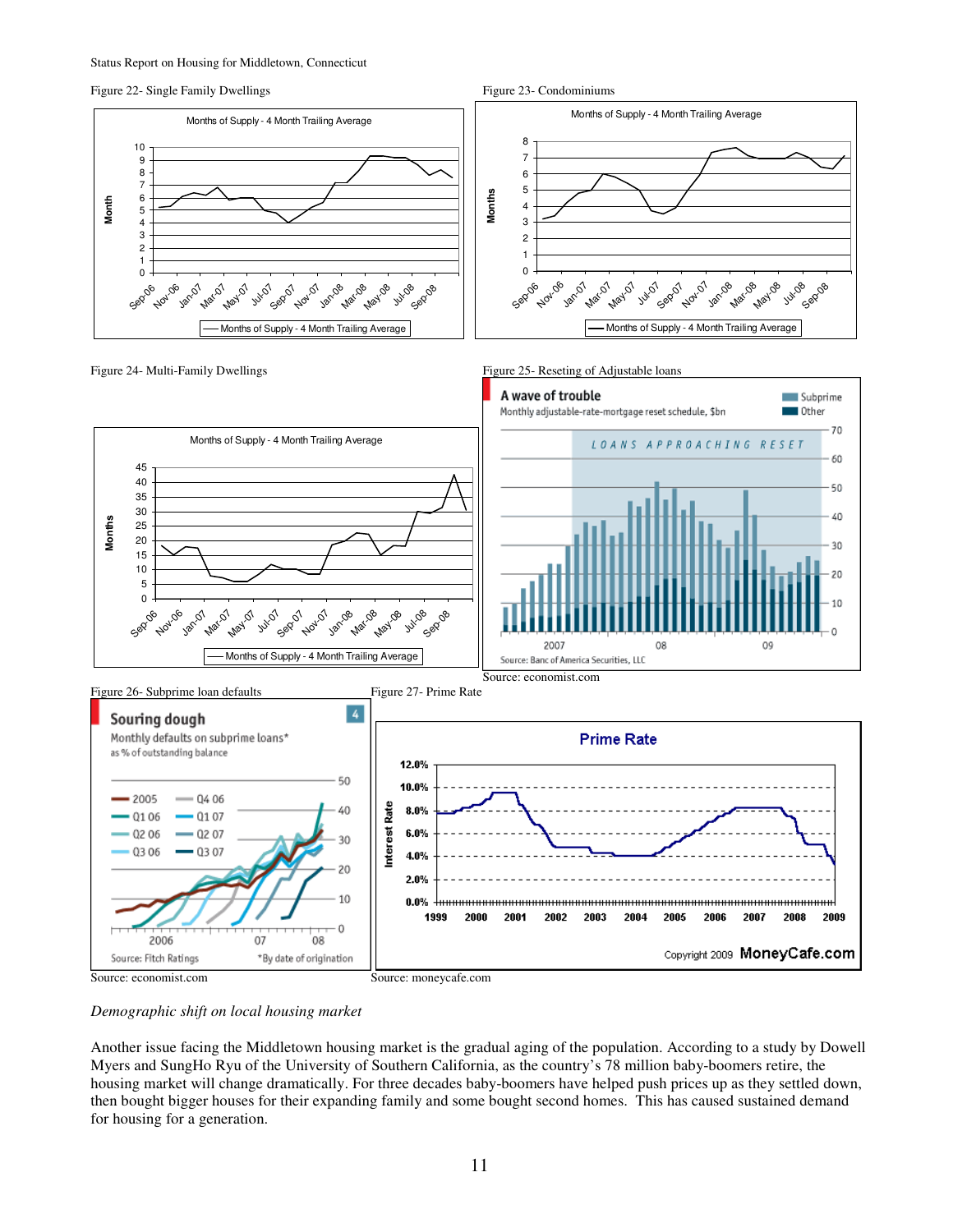Figure 28-



Figure 3. Average annual percent of persons buying and selling homes in each age group, for the United States, 1995 to 2000.

Note:

On average, 8.8% of persons 80 and older sold homes each year.

Source: Myers, Dowell and Ryu, SungHo(2007)

Since the old sell more homes than they buy. The flood of elderly people selling their homes may lead to a drawn-out buyer's market. Young adults make up the bulk of new demand, with most purchasing homes when they reach their early thirties. Price may fall as this pool of younger people contracts (see figure 28).

Nationally, the elderly do not become net sellers until their seventies, in Connecticut the elderly become net sellers in the 55-59 age range. The Dowell-Ryu study guesses that expensive states and cold states, such as Connecticut are likely to lose elderly baby-boomers more quickly than other parts of the country (see figure 29).

Figure29- Net annual percent of persons aged 65-69 buying or selling homes, by state and region



Figure 6. Net annual percent of persons aged 65-69 buying or selling homes, by state and region.

Source: Myers, Dowell and Ryu, SungHo(2007)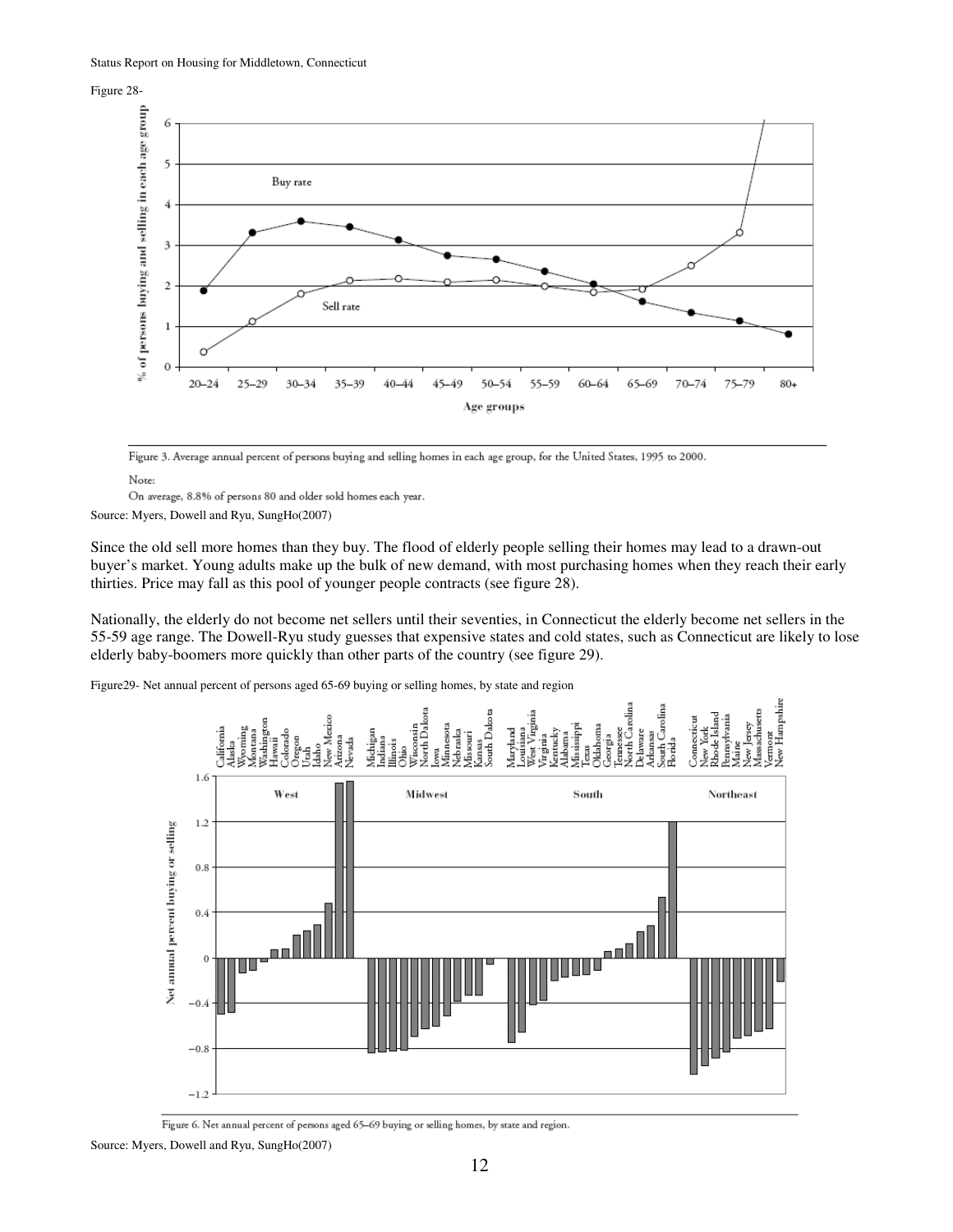The Dowell-Ryu Study estimates that between 2006 and 2010 Connecticut will have more sellers than buyers as a whole. Since Middletown has a younger population than other Connecticut communities this fundamental transition of the buyer and sellers in the housing market will not occur until after 2010.

Applying the information in the Dowell-Ryu study, Middletown can expect that the gap between buyers and sellers to narrow over time and possibly reverse. This will slowly weaken demand.



Using national percentages of buyers and sellers Middletown could expect sellers to outnumber buyers in 2030 (see table 37) (see figures 30 and 31).



Adjusting the percentages to the trends in Connecticut Middletown could expect sellers to out number buyers in 2015 (see table 38) (see figures 32 and 33).

Middletown could expect that the numbers of sellers will outnumber buyers sometime between 20015 and 2030.

# Local Housing Policy Suggestions

There are short-term and long-term policy options that the City can pursue to deal with the current ills in the housing market and the future demographic transition that Middletown will face.

# *Understand the local housing market*

The housing market in Middletown is diverse and with the majority of the City zoned residential, City officials need a comprehensive understanding of past, current and future status of housing in the City in order to make informed policy decisions.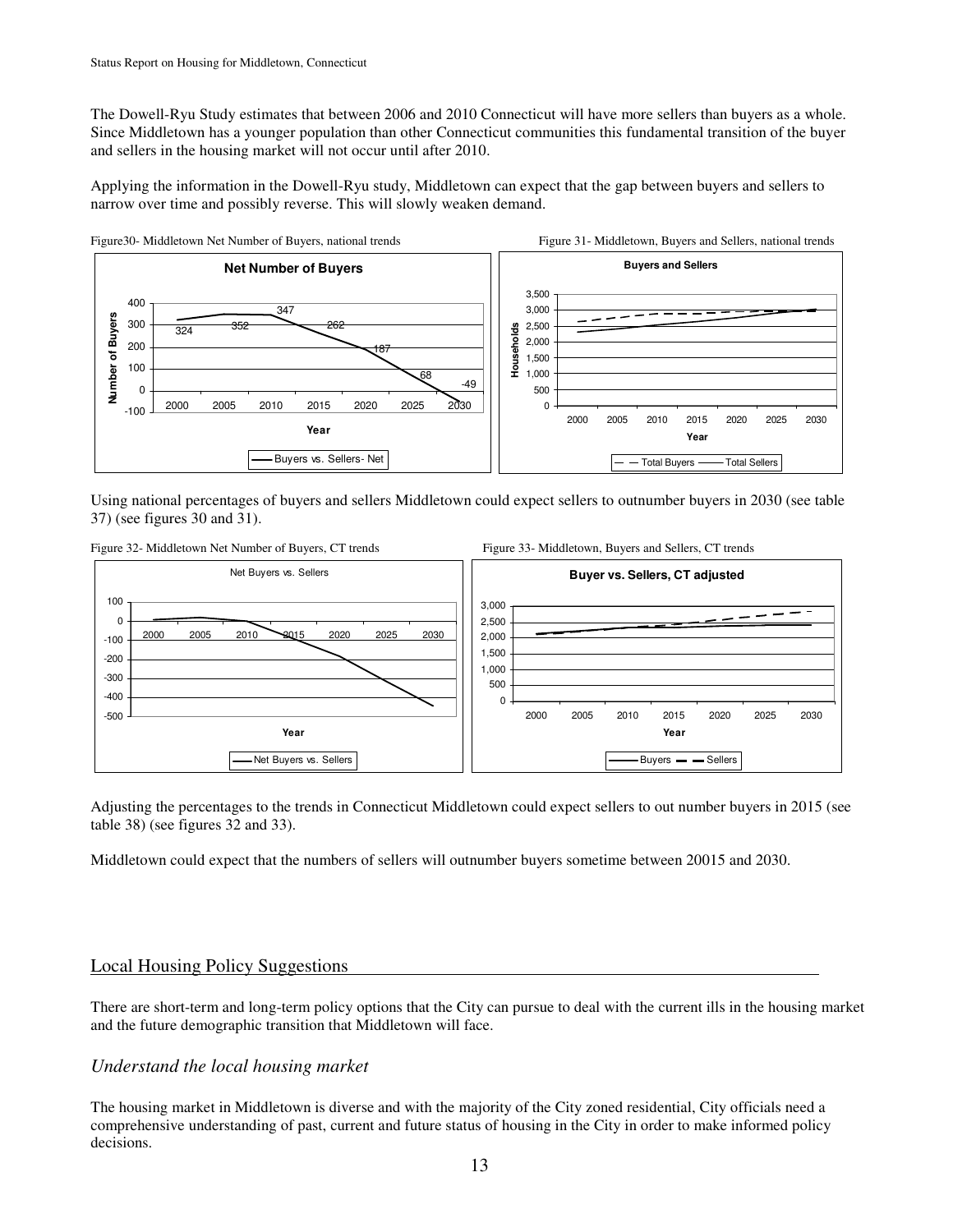The City should conduct a through evaluation of housing stock and condition to determine strengths, weakness, opportunities, and threats. This report has only scratched the surface.

Furthermore, City departments should develop a mechanism to consolidated code enforcement data, sales data, permit data, and other necessary information, broken down by regions on an annual basis. This will allow City officials to be able to recognize market trends and to see if policies are having the desired effect.

# *Think strategically about using resources*

City resources, be it either grants, tax abatements, services, should be targeted. The City's resources are limited and certain sections of the City are faring better than others. As troubled sections improve, resources can be reallocated to address new problems or other sections of the City.

# *Target problem properties and problem neighborhoods*

The City's process in dealing with problem properties is complaint driven. Often this means that a problem has become so bad that some felt they had to speak out. While they City can not be everywhere at all the time, it should look to implement proactive policies to deal with problems in a comprehensive manner and hopefully before they get out of control. Problems should be address in a way that builds on neighborhood pride, since a neighborhood that is proud of itself will likely see decreases in crime, vandalism and increases in property values and homeownership. There are three possible policies that the City should investigate implementing.

The first is the licensing of rental apartments. This would be a program that would require inspection of rental properties on a regular basis, possibly every two or three years. This would allow the City to ensure that a rental property is compliant with local housing code and possibly prevent problems before they happen. Licensing is also a possible revenue source to pay for code enforcement personnel.

The second proposal is the implementation of a program that was successful in dealing with crime in High Point, North Carolina, called the Overt Drug Market Strategy. Prior to implementing the program High Point Police struggled to deal with drug trade and violent crime by sweeping, unfocused policing campaigns that were ineffective and jeopardized relationships with community members. The drug trade and violence continued creating an unhealthy environment, fear in residents, plummeting property values and little outside investment.

The Overt Drug Market Strategy incorporated a three-phase intervention approach to cutting crime:

- Phase I- Using detailed crime mapping tools and through relationships with neighborhood policing programs, officers identify strong criminal cases against offenders that present the largest threat to the community.
- Phase II- Community leaders publicly confront such offenders and offer viable lifestyle alternatives to drug dealing. Neighborhood support organizations follow up with help obtaining employment, transportation, food and shelter assistance to ensure such offenders have every opportunity to change for the better.
- Phase III- Police lay out the alternative, lengthy prison sentences that await criminals if they do not correct their behavior and take advantage of community support.

Modifying such a program to Middletown may have some success in dealing with the issues of crime that have become an issue around the downtown.

The third proposal is changing the focus of the code enforcement meetings to more of a nuisance abatement taskforce, that look to target persist problem properties that are sources of blight and criminal activity. Current code enforcement meetings are a useful information exchange, but in the four years that is has operated, an evaluation of its effective needs to be considered. To often it focuses on the most recent problems and persist problem properties tend to get lost in what is the latest hot button issue.

Nuisance abatement statutes have the potential to be a powerful tool. The taskforce should develop an objective system that scores properties and directs a point person to build a case to pursue nuisance abatement action in the judicial courts. Such a model that can be repeated be implemented being serious consequences to property owners who do not take corrective action.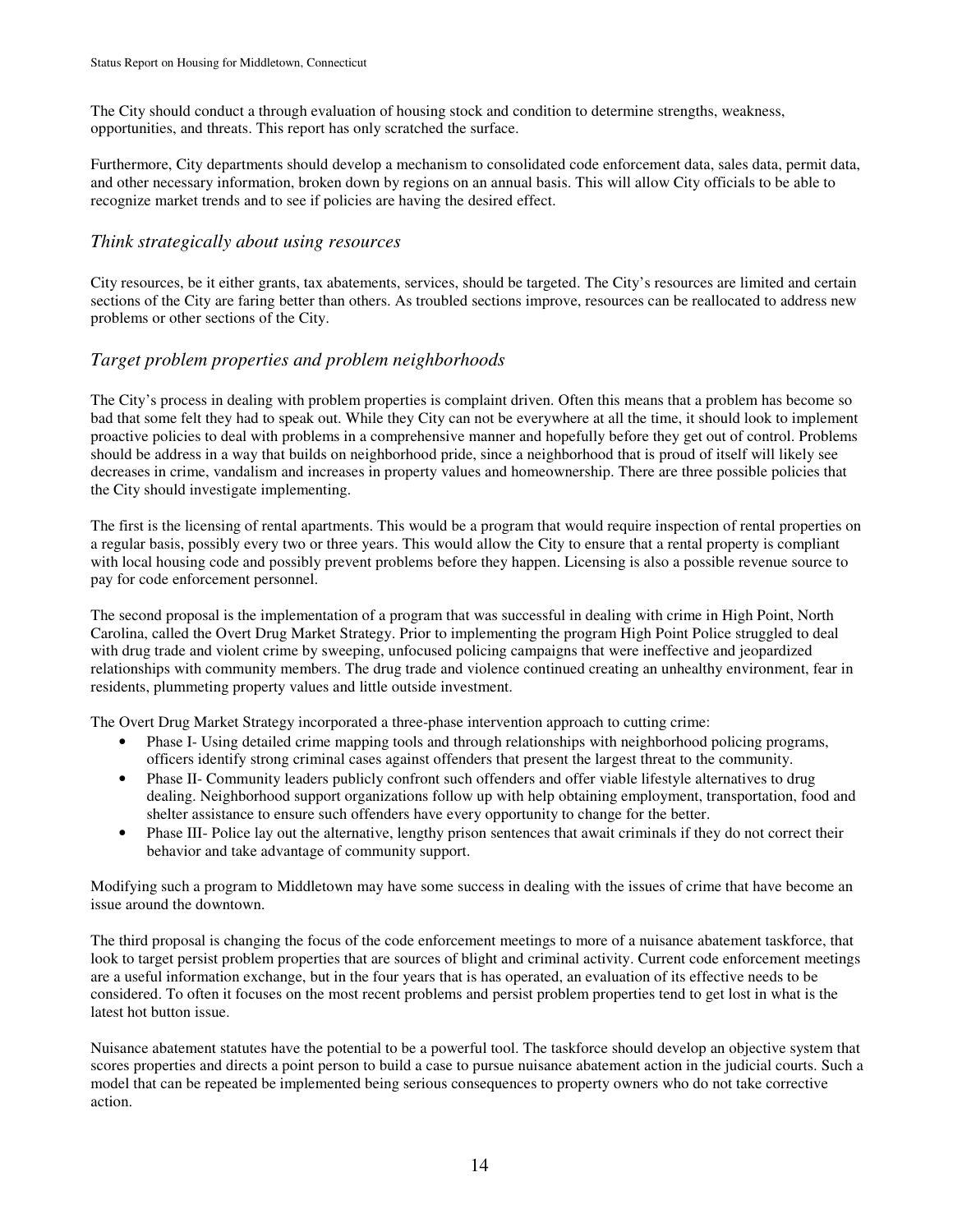# *Recognize New Housing and location preferences*

According to Dowell and Ryu, that "the existing supply of large-lot homes, largely located in the suburbs, may be sufficient to meet needs through 2025, at least in many parts of the nation. New construction should remedy the current undersupply of units in the more compact central city and suburban environments shown to be in growing demand, especially for aging boomers."

The downtown should be considered the natural growth area for housing in the next decade or two. It is also the area were development of housings needs to take place if Middletown is going to continue to improve its image as a culturally and economically vibrant city.

# *Regulate overall supply*

The attempt in regulating supply of housing is to prevent mass vacancies, which are large concentrated in older and lesspreferred housing. Since older and less-preferred housing is found in the downtown of Middletown and there is a consensus that with out a economically vibrant downtown, the City as a whole suffers. Any regulating of supply would be to ensure that new proposed housing is not a detriment to downtown. The City already has a policy to not expand retail commercial zones or create new ones, since the limited supply of retail commercial zones benefits the retail and commercial properties in downtown. A similar pragmatic policy should be investigated for housing that is allowed by the zone statutes of the State of Connecticut.

# *Plan to retain elderly residents*

A tax freeze for elderly residents is a step in the right direction in retaining elderly Middletown homeownership in their homes.

Often however, the elderly are unable to remain in their homes because their not accessible do to a disability that has developed. The City of Middletown should develop a fund that assist elderly homeowners make the needed changes to keep them in their homes, such as ramps, lifts to second floor, and other handicapped accessible modifications. A fund of \$100,000 loaned out in loans of \$5,000 at 2% for 10 years can fund 49 loans and produce a gain of \$25,000 for the City.

A new senior center centrally located to other amenities, retail-services and easily accessible parks. Serious consideration should be given to siting such a facility in or near the downtown.

# *Attract the young*

The best way to attract the young is to provide opportunities for employment. The city should continue to be friendly to commercial development. Another way to attract the young is to improve amenities, urban livability, ensure that there is convenient daycare, after school programs and better local schools.

There are two policies that the City should investigate in order to attract the young as it relates to housing.

The first proposal is to implement an urban homesteader tax abatement program. Middletown has a large number of older housing stock, many of them are historic and have been converted to multi-family homes or are endanger of become so. An urban homesteader tax abatement program should encourage people to buy historic home that is on the Middletown historic inventory for single-family homeownership dwellings in the downtown and agree to invest a certain dollar amount on upgrading the property. Such as program would revitalize an aging housing stock and increase the numbers of homeowners in the downtown.

The second proposal is to study the condominium market and to see if there is room for growth and where. The young are more likely to buy condo, because they are generally more affordable. If we can couple this with the amenities and urban living of downtown, then Middletown would take a significant step to correcting the future imbalance between buyers and sellers.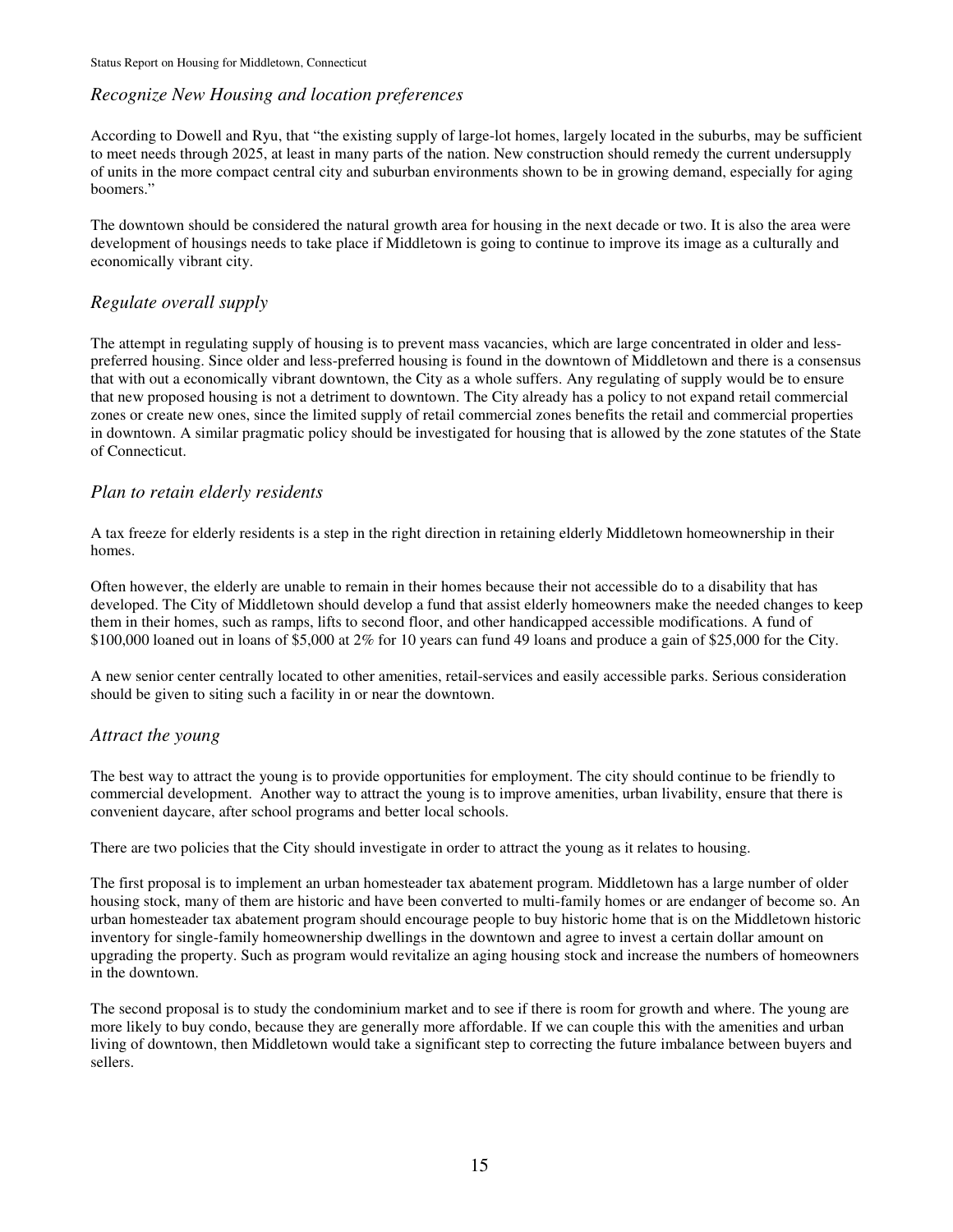### Appendix

- Table 1- Breakdown of the Middletown Housing Properties by Type of Housing and Region
- Table 2- Breakdown of the Middletown Housing Units by Type of Housing and Region
- Table 3- Single Family Dwellings by Region and Year Built
- Table 4- Condominium Family Dwellings by Region and Year Built
- Table 5- Two Family Dwellings by Region and Year Built
- Table 6- Three Family Dwellings by Region and Year Built
- Table 7- Single Family Sales
- Table 8- Single-Family Median Sales Price by Region and the City as a whole
- Table 9- Single-Family Number of Sales by Region and the City as a whole
- Table 10-Number of Single-Family Dwellings by Region
- Table 12-Percent of Single-Family Sales by Region against total number of Single-Family Dwellings
- Table 13- Single-Family New Construction by Region
- Table 14- Number of Single-Family Sales by Price
- Table 15- Condo Sales
- Table 16- Condo Median Sales Price by Region and the City as a whole
- Table 17- Condo Number Sales by Region and the City as a whole
- Table 18- Number of Condos by Region
- Table 19- Percent of Condo Sales by Region against total number of Condos in City
- Table 20- Condo New Construction
- Table 21- Number Condo Sales by Price
- Table 22- Two-Family Sales
- Table 23- Number of Two-Family Dwellings by Region
- Table 24- Percent of Two-Family Sales by Region against total number of Two-Family Dwellings
- Table 25- Three-Family Sales
- Table 26- Number of Three-Family Dwellings by Region
- Table 27- Percent of Three-Family Sales by Region against total number of Two-Family Dwellings
- Table 28- Subprime Loans, Delinquent Mortgages Foreclosures Statistics
- Table 29- 2008 Foreclosures
- Table 30- Single Family Median Prices Compared to Income
- Table 31- Single Family Median Prices Compared to Rents
- Table 32- Condo Median Prices Compared to Income
- Table 33- Condo Median Prices Compared to Rents
- Table 34- Recent Inventory versus Sales- Single Family
- Table 35- Recent Inventory versus Sales- Condos
- Table 36- Recent Inventory versus Sales- Multi-Family
- Table 37- Buyer versus Sellers, 2000-2030- using national trends
- Table 38- Buyer versus Sellers, 2000-2030- Adjusted for Connecticut

Map 1- Planning Regions

Sources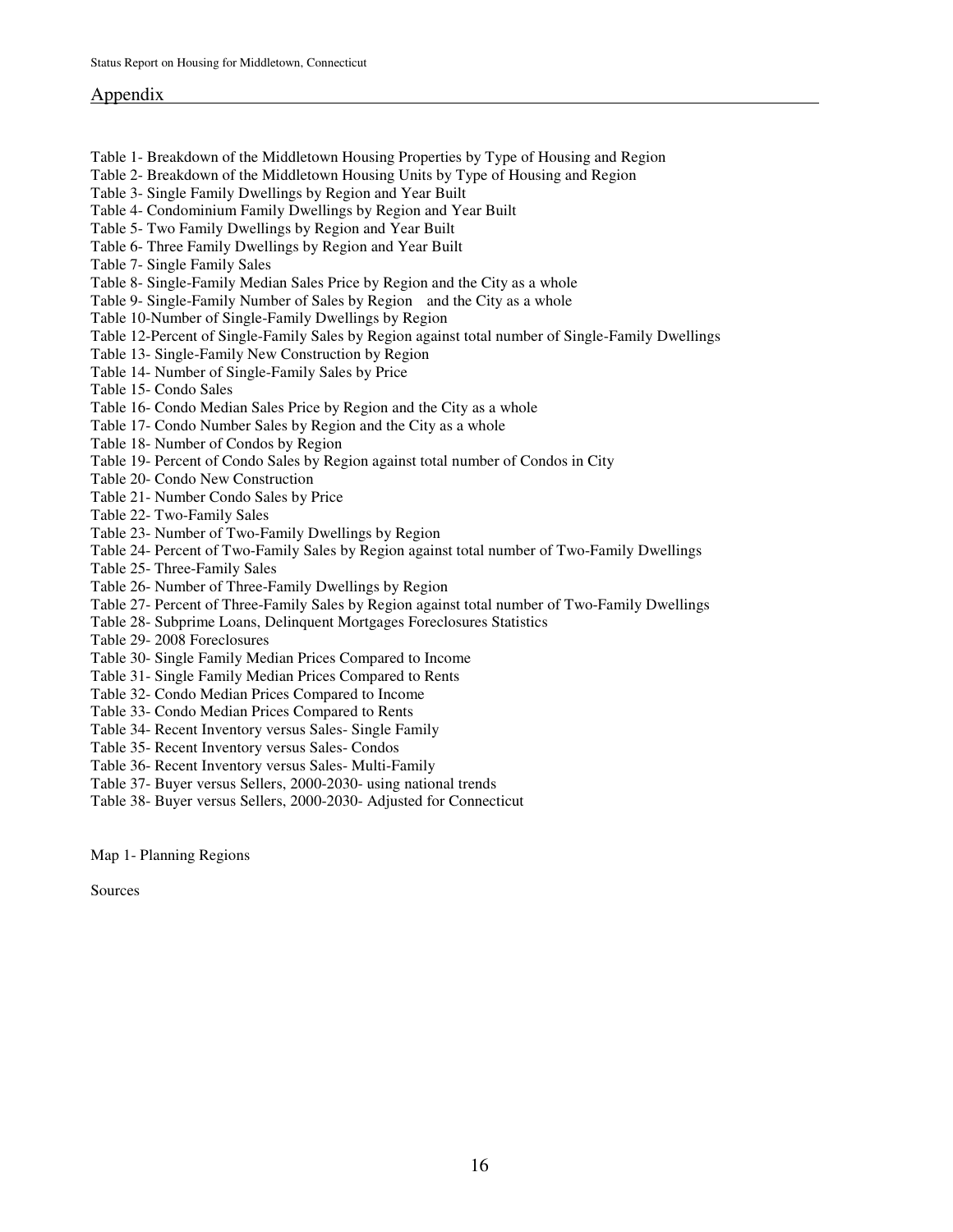Table 1- Breakdown of the Middletown Housing Properties by Type of Housing and Region

| Regions  |       | Single-Family |          | Condo   |     | Two-Family |     | Three-Family | 4-8 Units |         |     | Over 8 Units | Multi-Use |         | Total  |         |
|----------|-------|---------------|----------|---------|-----|------------|-----|--------------|-----------|---------|-----|--------------|-----------|---------|--------|---------|
|          |       | $\%$          | #        | %       | #   | $\%$       | #   | %            | #         | %       | #   | %            | #         | $\%$    | #      | %       |
| Region 1 | 535   | 99.3%         | 0        | $0.0\%$ | 4   | $0.7\%$    |     | $0.0\%$      | 0         | $0.0\%$ |     | $0.0\%$      |           | $0.0\%$ | 539    | $4.3\%$ |
| Region 2 | l.157 | 52.3%         | .030     | 46.6%   | 12  | $0.5\%$    |     | $0.0\%$      |           | $0.0\%$ | 10  | $0.5\%$      |           | $0.1\%$ | 2,212  | 17.4%   |
| Region 3 | 2.184 | 82.2%         | 409      | 15.4%   | 31  | $1.2\%$    |     | $0.1\%$      |           | $0.1\%$ | 16  | $0.6\%$      | 12        | $0.5\%$ | 2.657  | 21.0%   |
| Region 4 | 353   | 29.4%         | 139      | 11.6%   | 405 | 38.7%      | 146 | 12.2%        | 86        | $7.2\%$ | 12  | $.0\%$       | 60        | 5.0%    | .201   | $9.5\%$ |
| Region 5 | 79    | 48.2%         | 66       | 40.2%   | 14  | $8.5\%$    |     | l.8%         | 0         | $0.0\%$ |     | $.2\%$       |           | $0.0\%$ | 164    | 1.3%    |
| Region 6 | 1.552 | 75.9%         | 408      | 20.0%   | 62  | $3.0\%$    |     | $0.3\%$      |           | $0.3\%$ | 6   | $0.3\%$      | 2         | $0.1\%$ | 2.044  | 16.1%   |
| Region 7 | .501  | 75.5%         | 107      | 5.4%    | 300 | 15.1%      | 21  | $1.1\%$      | 26        | $1.3\%$ | Q   | $0.5\%$      | 24        | $1.2\%$ | .988   | 15.7%   |
| Region 8 | 1,380 | 93.7%         | 80       | 5.4%    | 12  | $0.8\%$    |     | $0.0\%$      | 0         | $0.0\%$ |     | $0.1\%$      |           | $0.0\%$ | .473   | 11.6%   |
| Region 9 | 374   | 92.8%         | $\Omega$ | $0.0\%$ | 18  | $4.5\%$    |     | $1.0\%$      |           | $0.2\%$ |     | $.2\%$       |           | 0.2%    | 403    | $3.2\%$ |
| Total    | 9.115 | 71.9%         | 2.239    | 17.7%   | 858 | $6.8\%$    | 183 | 1.4% 124     |           | $.0\%$  | -61 | $0.5\%$      | 101       | 0.8%    | 12.681 | $100\%$ |

Source: Middletown Tax Assessor's Database

Table 2- Breakdown of the Middletown Housing Units by Type of Housing and Region

| Regions  | Single-Family |       |          | Condo   |      | Two-Family |              | Three-Family | 4-8 Units |         | Over 8 Units |          | Multi-Use |         | Total  |         |
|----------|---------------|-------|----------|---------|------|------------|--------------|--------------|-----------|---------|--------------|----------|-----------|---------|--------|---------|
|          |               | %     | #        | $\%$    | #    | %          | #            | %            | #         | %       | #            | $\%$     | #         | $\%$    | #      | %       |
| Region 1 | 535           | 98.5% | 0        | $0.0\%$ | 8    | $.5\%$     |              | $0.0\%$      | $\theta$  | $0.0\%$ | 0            | $0.0\%$  | $\theta$  | $0.0\%$ | 543    | $2.8\%$ |
| Region 2 | 1.157         | 27.5% | .030     | 24.5%   | 24   | $0.6\%$    |              | $0.0\%$      |           | $0.1\%$ | .992         | 47.3%    | 3         | $0.1\%$ | 4.211  | 21.5%   |
| Region 3 | 2.184         | 55.7% | 409      | 10.4%   | 62   | $.6\%$     | <sub>t</sub> | $0.2\%$      | 12        | $0.3\%$ | .229         | 31.3%    | 20        | $0.5\%$ | 3.922  | 20.0%   |
| Region 4 | 353           | 12.0% | 139      | $4.7\%$ | 810  | $27.5\%$   | 438          | 14.9% 406    |           | 13.8%   | 446          | $15.2\%$ | 350       | 11.9%   | 2.942  | 15.0%   |
| Region 5 | 79            | 24.5% | 66       | 20.5%   | 28   | 8.7%       | 9            | $2.8\%$      | $\theta$  | $0.0\%$ | 140          | 43.5%    | 0         | $0.0\%$ | 322    | .6%     |
| Region 6 | .552          | 57.7% | 408      | 15.2%   | 124  | $4.6\%$    | 21           | $0.8\%$      | 33        | $1.2\%$ | 548          | $20.4\%$ | 4         | $0.1\%$ | 2,690  | 13.7%   |
| Region 7 | .501          | 57.0% | 107      | $4.1\%$ | 600  | 22.8%      | 63           | 2.4% 125     |           | 4.7%    | 185          | $7.0\%$  | 54        | $2.0\%$ | 2,635  | 13.4%   |
| Region 8 | .380          | 83.0% | 80       | 4.8%    | 24   | $.4\%$     |              | $0.0\%$      | $\theta$  | $0.0\%$ | 179          | $10.8\%$ | $\Omega$  | $0.0\%$ | .663   | $8.5\%$ |
| Region 9 | 374           | 54.2% | $\Omega$ | $0.0\%$ | 36   | 5.2%       | 12           | $.7\%$       |           | 0.7%    | 262          | 38.0%    |           | $0.1\%$ | 690    | $3.5\%$ |
| Total    | 9.115         | 46.5% | 2.239    | 11.4%   | .716 | 8.7%       | 549          | 2.8% 586     |           | $3.0\%$ | 4.981        | 25.4%    | 432       | $2.2\%$ | 19.618 | $100\%$ |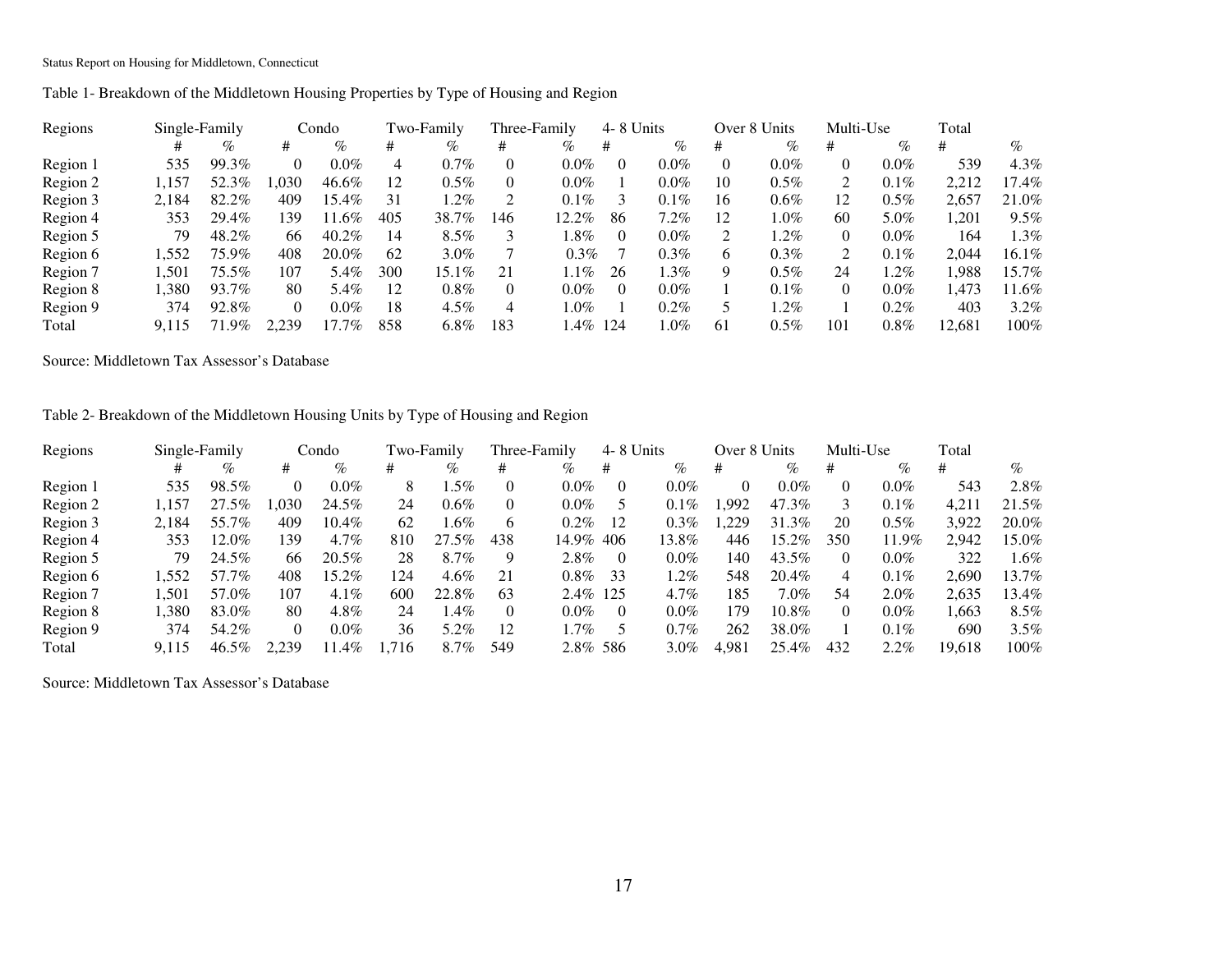Table 3- Single Family Dwellings by Region and Year Built

| Year Built | Region 1 | Region 2 | Region 3 | Region 4 | Region 5 | Region 6 | Region 7 | Region 8 | Region 9 | Middlet |         |
|------------|----------|----------|----------|----------|----------|----------|----------|----------|----------|---------|---------|
| 2000-2008  | 118      | 80       | 285      |          |          | 72       | 27       | 201      |          | 807     | $8.8\%$ |
| 1990-1999  | 74       | 167      | 468      |          |          | 204      | 57       | 221      | 52       | 1,247   | 13.6%   |
| 1980-1989  | 157      | 166      | 123      |          |          | 144      | 85       | 165      | 72       | 924     | 10.1%   |
| 1970-1979  | 23       | 413      | 134      |          |          | 223      | 98       | 161      | 61       | 1,118   | 12.2%   |
| 1960-1969  | 56       | 195      | 565      |          |          | 140      | 161      | 203      | 28       | 1,366   | 14.9%   |
| 1950-1959  | 49       | 86       | 412      |          |          | 384      | 361      | 214      | 50       | 1,604   | 17.5%   |
| 1940-1949  |          | 19       | 73       | 15       |          | 122      | 172      | 48       | 36       | 504     | 5.5%    |
| 1930-1939  |          |          | 40       |          |          | 53       | 140      | 46       |          | 311     | 3.4%    |
| 1920-1929  |          |          |          | 34       |          | 70       | 151      | 48       |          | 353     | 3.8%    |
| 1910-1919  |          |          | 10       | 19       |          | 21       | 56       |          |          | 133     | 1.4%    |
| 1901-1909  |          |          |          |          |          |          | 21       |          |          | 54      | $0.6\%$ |
| 1900       |          |          | 18       | 122      |          | 60       | 140      |          | Iб       | 402     | 4.4%    |
| 1800-1899  | 13       |          | 22       | 56       |          | 32       | 81       | 23       |          | 257     | 2.8%    |
| 1700-1799  | 11       |          |          |          |          |          |          | 10       |          | 60      | 0.7%    |
| 1600-1699  |          |          |          |          |          |          |          |          |          | h       | 0.1%    |
| Unknown    |          |          |          | 16       |          |          |          |          |          | 29      | $0.3\%$ |
| Total      | 535      | 1,158    | 2,184    | 353      | 79       | 1,551    | 1,561    | 1,380    | 374      | 9,175   | 100.0%  |

### Table 4- Condominiums by Region and Year Built

| Year Built | Region 1 | Region 2 | Region 3 | Region 4 | Region 5 | Region 6 | Region 7 | Region 8 | Region 9 | Middletown |         |
|------------|----------|----------|----------|----------|----------|----------|----------|----------|----------|------------|---------|
| 2000-2008  |          |          |          | 65       |          |          |          |          |          | 72         | 3.2%    |
| 1990-1999  |          |          |          | 42       |          | 24       |          |          |          | 66         | 2.9%    |
| 1980-1989  |          | 1,039    |          | 129      | 38       | 249      | 86       | 80       |          | 1,621      | 72.1%   |
| 1970-1979  |          |          | 215      |          |          | 135      |          |          |          | 356        | 15.8%   |
| 1960-1969  |          |          |          |          |          |          |          |          |          | 27         | 1.2%    |
| 1950-1959  |          |          |          |          |          |          |          |          |          |            | $0.1\%$ |
| 1940-1949  |          |          |          |          |          |          |          |          |          |            | $0.0\%$ |
| 1930-1939  |          |          |          |          |          |          |          |          |          |            | $0.0\%$ |
| 1920-1929  |          |          |          |          |          |          |          |          |          |            | $0.0\%$ |
| 1910-1919  |          |          |          |          |          |          |          |          |          |            | $0.1\%$ |
| 1901-1909  |          |          |          |          |          |          |          |          |          |            | $0.0\%$ |
| 1900       |          |          |          |          |          |          |          |          |          |            | $0.3\%$ |
| 1800-1899  |          |          |          |          |          |          |          |          |          |            | $0.0\%$ |
| 1700-1799  |          |          |          |          |          |          |          |          |          |            | $0.0\%$ |
| 1600-1699  |          |          |          |          |          |          |          |          |          |            | $0.0\%$ |
| Unknown    |          | 10       | 60       |          |          |          |          |          |          | 94         | 4.2%    |
| Total      |          | 1,055    | 278      | 246      | 66       | 408      | 117      | 80       |          | 2,249      | 100.0%  |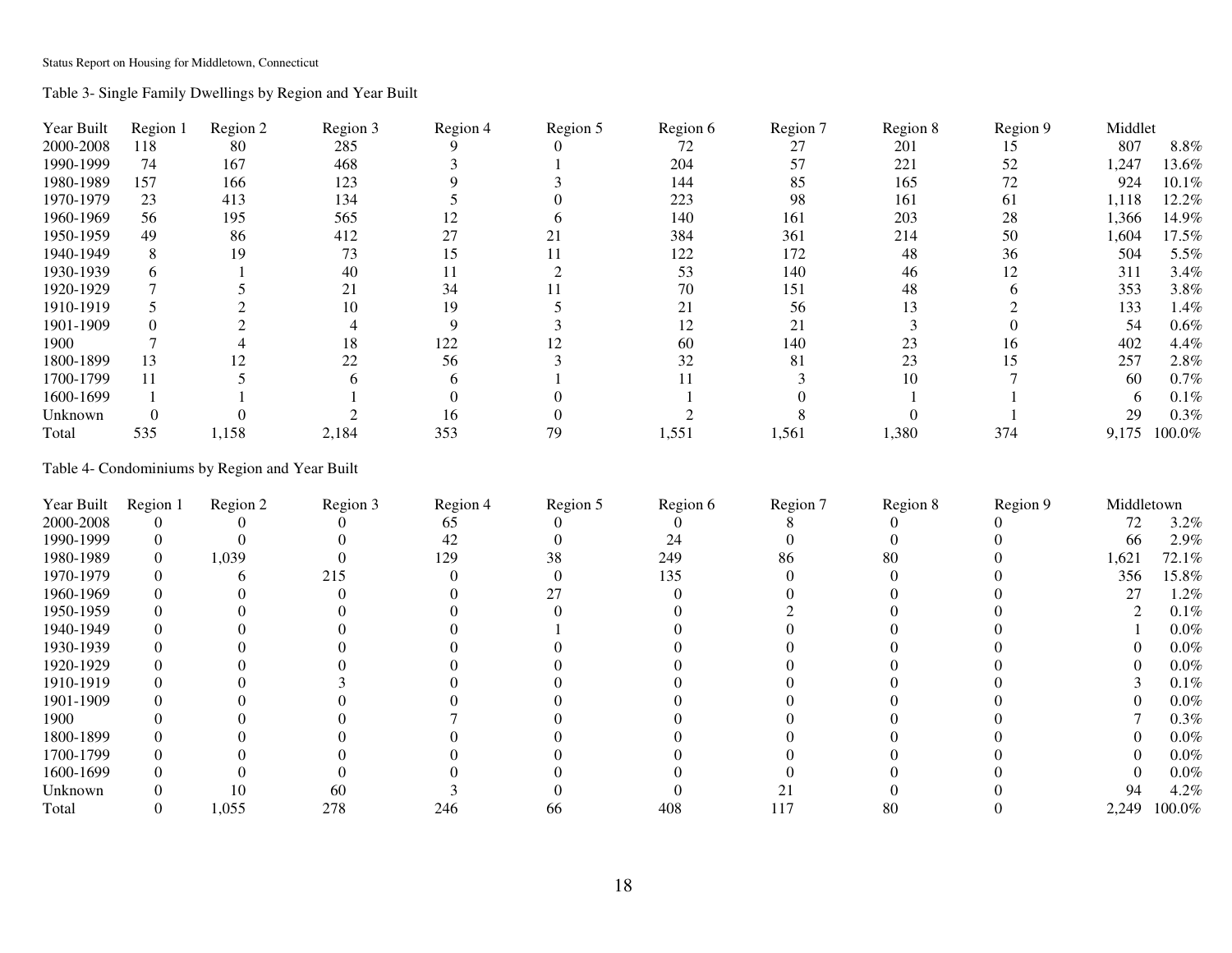Table 5- Two-Family Dwellings by Region and Year Built

| Year Built | Region 1 | Region 2 | Region 3 | Region 4 | Region 5 | Region 6 | Region 7 | Region 8 | Region 9 |     | Middletown |
|------------|----------|----------|----------|----------|----------|----------|----------|----------|----------|-----|------------|
| 2000-2008  |          |          |          |          |          |          |          |          |          |     | $0.7\%$    |
| 1990-1999  |          |          |          |          |          |          |          |          |          |     | $1.0\%$    |
| 1980-1989  |          |          |          |          |          |          |          |          |          |     | $0.3\%$    |
| 1970-1979  |          |          |          |          |          |          |          |          |          |     | $0.3\%$    |
| 1960-1969  |          |          |          |          |          |          |          |          |          | 29  | 3.4%       |
| 1950-1959  |          |          |          |          |          |          |          |          |          | 28  | 3.3%       |
| 1940-1949  |          |          |          |          |          |          |          |          |          | 34  | 4.0%       |
| 1930-1939  |          |          |          |          |          |          |          |          |          |     | 4.3%       |
| 1920-1929  |          |          |          |          |          |          | 30       |          |          | 54  | 6.3%       |
| 1910-1919  |          |          |          |          |          |          | l6       |          |          | 38  | 4.4%       |
| 1901-1909  |          |          |          | 16       |          |          |          |          |          | 27  | 3.1%       |
| 1900       |          |          |          | 235      |          |          | 107      |          |          | 394 | 45.9%      |
| 1800-1899  |          |          |          | 72       |          |          | 67       |          |          | 180 | 21.0%      |
| 1700-1799  |          |          |          |          |          |          |          |          |          |     | 1.7%       |
| 1600-1699  |          |          |          |          |          |          |          |          |          |     | $0.1\%$    |
| Unknown    |          |          |          |          |          |          |          |          |          |     | $0.0\%$    |
| Total      |          | !∠       |          | 405      |          | 62       | 300      |          |          | 858 | 100.0%     |

Table 6- Three-Family Dwellings by Region and Year Built

| Year Built Region 1 | Region 2 | Region 3 | Region 4 | Region 5 | Region 6 | Region 7 | Region 8 | Region 9 |     | Middletown |
|---------------------|----------|----------|----------|----------|----------|----------|----------|----------|-----|------------|
| 2000-2008           |          |          |          |          |          |          |          |          |     | $0.0\%$    |
| 1990-1999           |          |          |          |          |          |          |          |          |     | 1.1%       |
| 1980-1989           |          |          |          |          |          |          |          |          |     | $0.0\%$    |
| 1970-1979           |          |          |          |          |          |          |          |          |     | $0.5\%$    |
| 1960-1969           |          |          |          |          |          |          |          |          |     | 1.1%       |
| 1950-1959           |          |          |          |          |          |          |          |          |     | 1.1%       |
| 1940-1949           |          |          |          |          |          |          |          |          |     | 1.1%       |
| 1930-1939           |          |          |          |          |          |          |          |          |     | 4.9%       |
| 1920-1929           |          |          |          |          |          |          |          |          |     | 7.1%       |
| 1910-1919           |          |          |          |          |          |          |          |          |     | 7.1%       |
| 1901-1909           |          |          |          |          |          |          |          |          |     | 2.7%       |
| 1900                |          |          | 83       |          |          |          |          |          | 100 | 54.6%      |
| 1800-1899           |          |          | 26       |          |          |          |          |          | 30  | 16.4%      |
| 1700-1799           |          |          |          |          |          |          |          |          |     | 2.2%       |
| 1600-1699           |          |          |          |          |          |          |          |          |     | $0.0\%$    |
| Unknonwn            |          |          |          |          |          |          |          |          |     | $0.0\%$    |
| Total               |          |          | 147      |          |          |          |          |          | 183 | 100.0%     |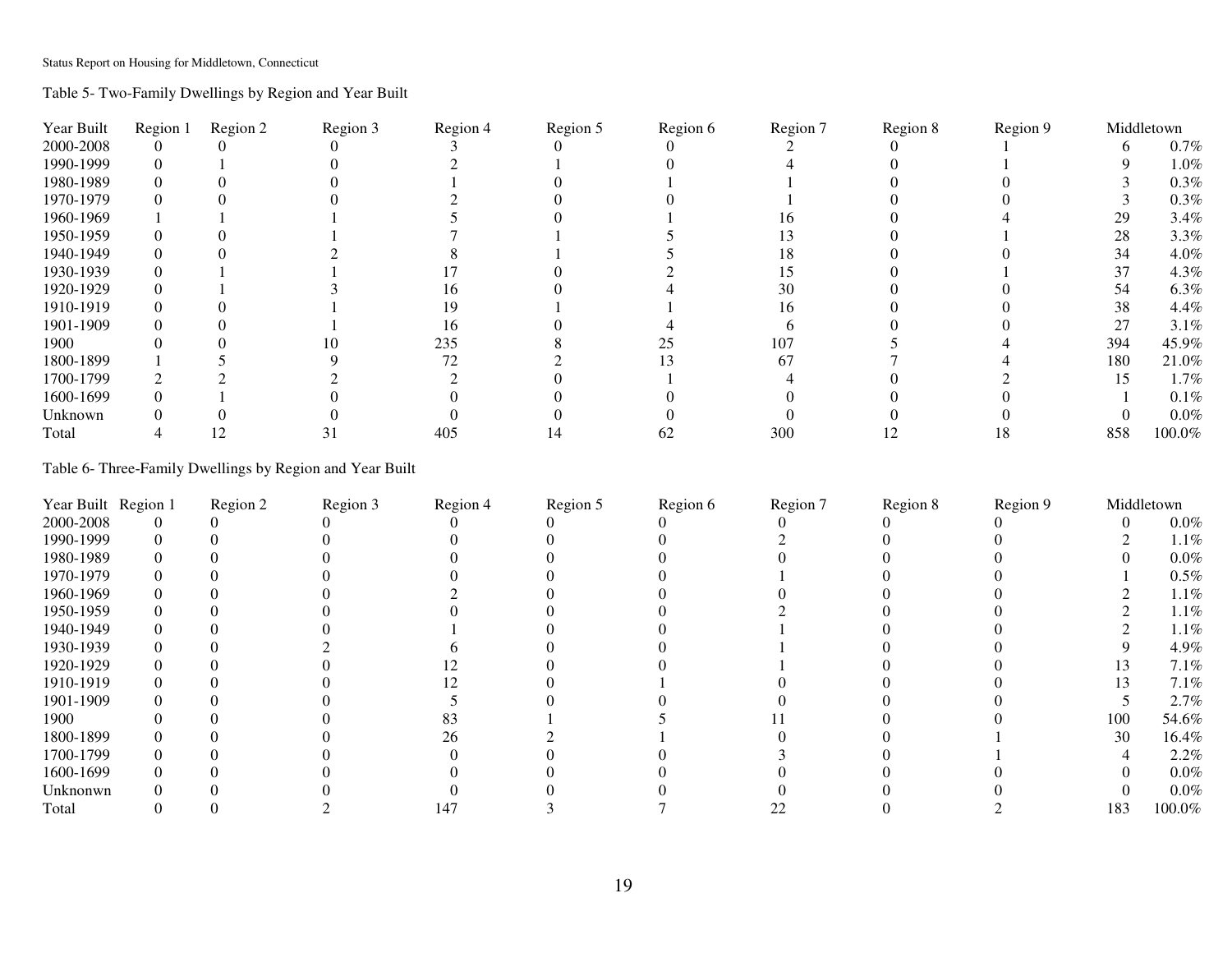Table 7- Total Housing Units by Region and Year Built

| Year Built | R1  | R <sub>2</sub> | R <sub>3</sub> | R <sub>4</sub> | R <sub>5</sub> | R 6            | R <sub>7</sub> | R8       | R 9      | Middletown |          |
|------------|-----|----------------|----------------|----------------|----------------|----------------|----------------|----------|----------|------------|----------|
| 2000-2008  | 118 | 80             | 285            | 77             | $\Omega$       | 72             | 37             | 201      | 16       | 886        | $7.1\%$  |
| 1990-1999  | 74  | 168            | 468            | 47             | 2              | 228            | 63             | 221      | 53       | 1324       | $10.6\%$ |
| 1980-1989  | 157 | 1205           | 123            | 139            | 41             | 394            | 172            | 245      | 72       | 2548       | 20.4%    |
| 1970-1979  | 23  | 419            | 349            | 7              | $\Omega$       | 358            | 100            | 161      | 61       | 1478       | 11.9%    |
| 1960-1969  | 57  | 196            | 566            | 19             | 33             | 141            | 177            | 203      | 32       | 1424       | 11.4%    |
| 1950-1959  | 49  | 86             | 413            | 34             | 22             | 389            | 378            | 214      | 51       | 1636       | 13.1%    |
| 1940-1949  | 8   | 19             | 75             | 24             | 13             | 127            | 191            | 48       | 36       | 541        | $4.3\%$  |
| 1930-1939  | 6   | 2              | 43             | 34             | $\overline{c}$ | 55             | 156            | 46       | 13       | 357        | 2.9%     |
| 1920-1929  | 7   | 6              | 24             | 62             | 11             | 74             | 182            | 48       | 6        | 420        | 3.4%     |
| 1910-1919  | 5   | 2              | 14             | 50             | 6              | 23             | 72             | 13       | 2        | 187        | $1.5\%$  |
| 1901-1909  | 0   | 2              | 5              | 30             | 3              | 16             | 27             | 3        | $\Omega$ | 86         | $0.7\%$  |
| 1900<br>7  | 4   | 28             | 447            | 21             | 90             | 258            | 28             | 20       | 903      | $7.2\%$    |          |
| 1800-1899  | 14  | 17             | 31             | 154            | 7              | 46             | 148            | 30       | 20       | 467        | $3.7\%$  |
| 1700-1799  | 13  | 7              | 8              | 8              |                | 12             | 10             | 10       | 10       | 79         | $0.6\%$  |
| 1600-1699  |     | 2              |                | 0              | $\Omega$       |                | 0              |          |          | 7          | $0.1\%$  |
| Unknown    | 0   | 10             | 62             | 19             | $\Omega$       | $\mathfrak{D}$ | 29             | $\Omega$ |          | 123        | $1.0\%$  |
|            | 539 | 2225           | 2495           | 1151           | 162            | 2028           | 2000           | 1472     | 394      | 12466      | 100.0%   |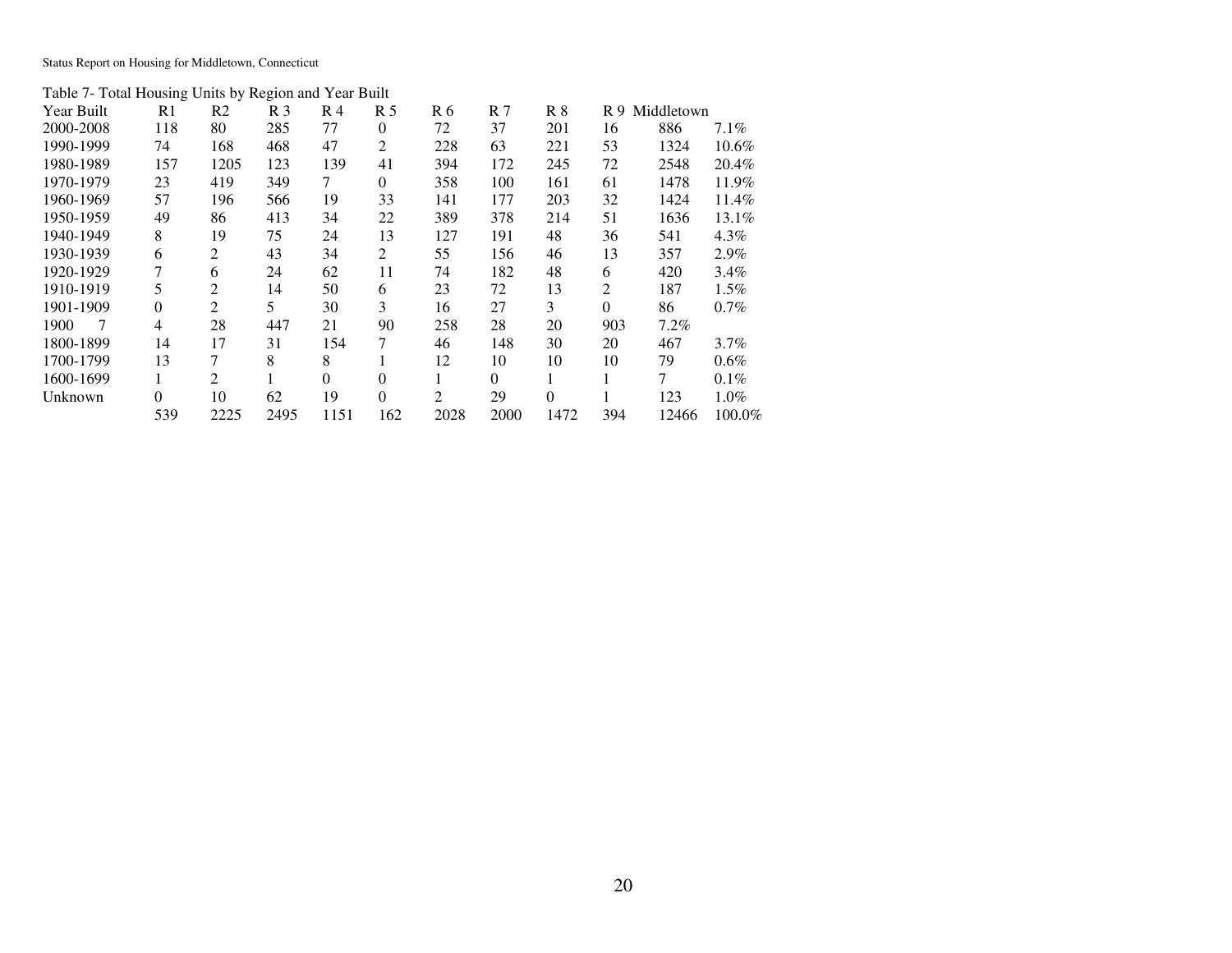Table 8- Single Family Sales

| Year  | <b>Median Sales Price</b> | $%$ Change | Number of Sales % Change |           |
|-------|---------------------------|------------|--------------------------|-----------|
| 2008* | \$224,400                 | $-6.5\%$   | 286                      | $-39.9\%$ |
| 2007  | \$240,000                 | $2.1\%$    | 476                      | $-9.3\%$  |
| 2006  | \$235,000                 | $2.2\%$    | 525                      | $-17.6%$  |
| 2005  | \$230,000                 | $7.7\%$    | 637                      | $0.2\%$   |
| 2004  | \$213,500                 | 16.3%      | 636                      | 5.1%      |
| 2003  | \$183,500                 | 14.7%      | 605                      | $-2.6\%$  |
| 2002  | \$160,000                 | $3.2\%$    | 621                      | $7.6\%$   |
| 2001  | \$155,000                 | 13.1%      | 577                      | 12.9%     |
| 2000  | \$137,000                 | $4.6\%$    | 511                      | $-12\%$   |
| 1999  | \$131,000                 | $-6.4\%$   | 581                      | 52.1%     |
| 1998  | \$140,000                 | 12%        | 382                      | $-1.8\%$  |
| 1997  | \$125,000                 | $-0.8\%$   | 389                      | $-10.2\%$ |
| 1996  | \$126,000                 |            | 433                      |           |
|       |                           |            |                          |           |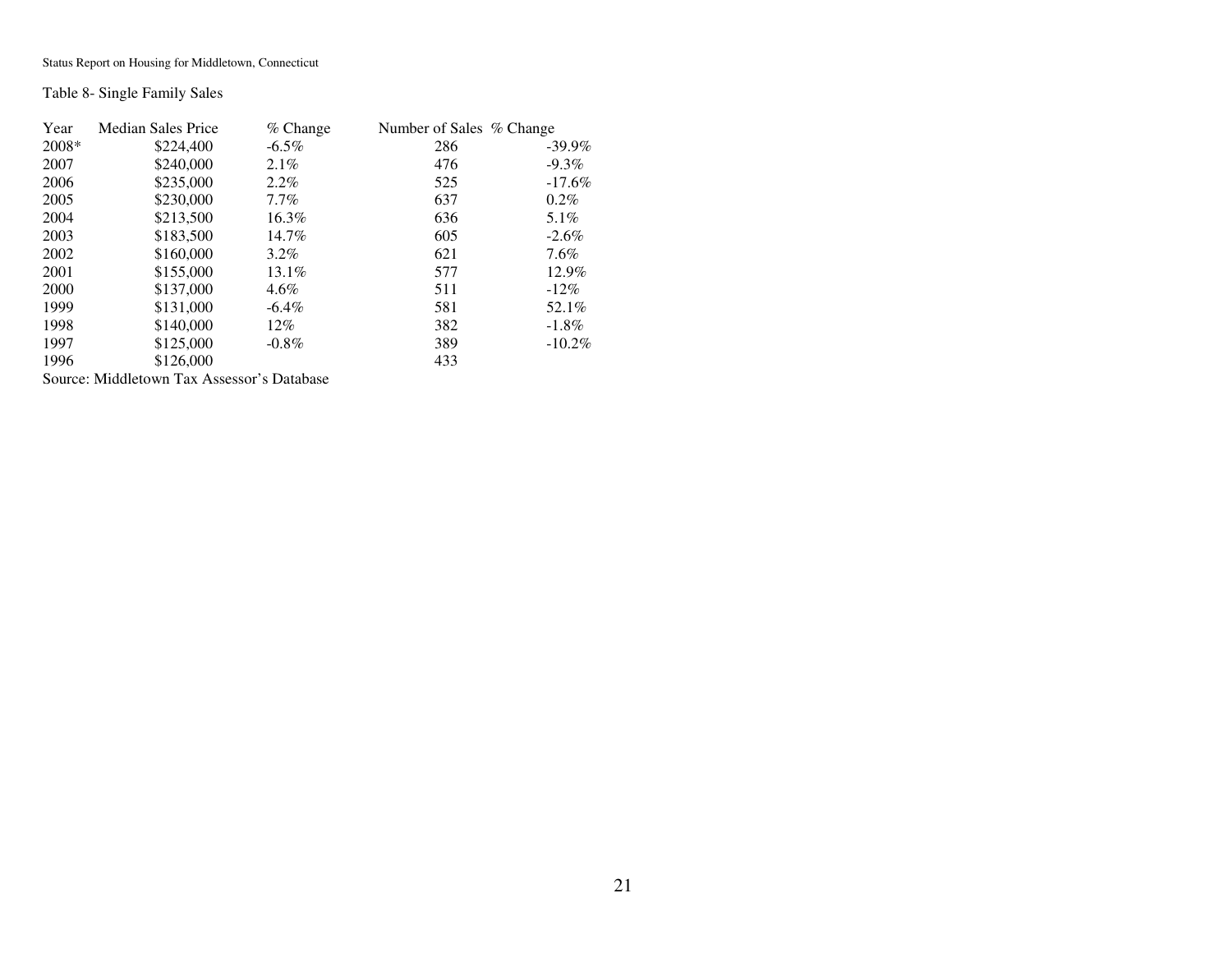| Year       | Region 1  | Region 2                                   | Region 3  | Region 4  | Region 5  | Region 6  | Region 7  | Region 8  |           | Region 9 Middletown |
|------------|-----------|--------------------------------------------|-----------|-----------|-----------|-----------|-----------|-----------|-----------|---------------------|
| 2008       | \$360,000 | \$163,750                                  | \$265,250 | \$142,500 | \$228,000 | \$213,000 | \$195,700 | \$300,500 | \$219,900 | \$224,000           |
| 2007       | \$415,000 | \$231,900                                  | \$264,000 | \$165,000 | \$225,750 | \$241,000 | \$220,000 | \$296,500 | \$240,000 | \$240,000           |
| 2006       | \$359,950 | \$178,500                                  | \$278,950 | \$178,500 | \$155,450 | \$247,000 | \$200,000 | \$313,500 | \$233,500 | \$235,000           |
| 2005       | \$434,850 | \$160,000                                  | \$280,000 | \$170,000 | \$191,000 | \$240,000 | \$200,000 | \$264,000 | \$245,000 | \$230,000           |
| 2004       | \$342,000 | \$175,000                                  | \$245,000 | \$144,950 | \$170,000 | \$209,000 | \$187,000 | \$309,000 | \$210,000 | \$213,500           |
| 2003       | \$340,000 | \$112,000                                  | \$204,900 | \$138,900 | \$144,950 | \$195,250 | \$164,500 | \$229,450 | \$181.500 | \$183,500           |
| 2002       | \$282,450 | \$96,000                                   | \$211,000 | \$116,000 | \$140,000 | \$160,400 | \$144,900 | \$182,450 | \$160,000 | \$160,000           |
| 2001       | \$188,500 | \$82,000                                   | \$194.900 | \$110,000 | \$115,000 | \$154,950 | \$130,700 | \$178,500 | \$150,000 | \$155,000           |
| 2000       | \$235,000 | \$93,500                                   | \$182,440 | \$95,000  | \$131,000 | \$139,000 | \$119,000 | \$157,700 | \$139,900 | \$137,000           |
| 1999       | \$143,200 | \$119.500                                  | \$168.950 | \$88,900  | \$116,000 | \$134,900 | \$115,000 | \$132,000 | \$128,000 | \$131,000           |
| 1998       | \$153,500 | \$138,000                                  | \$155,307 | \$86,750  | \$0       | \$139,900 | \$107,750 | \$170,900 | \$136,000 | \$140,000           |
| 1997       | \$120,700 | \$122,500                                  | \$143,355 | \$83,050  | \$112,000 | \$125,312 | \$105,000 | \$158,750 | \$132,000 | \$125,000           |
| 1996       | \$103,000 | \$141,268                                  | \$146,620 | \$76,500  | \$80,000  | \$125,500 | \$110,000 | \$138,250 | \$145,900 | \$126,000           |
| % Increase |           |                                            |           |           |           |           |           |           |           |                     |
| Over Study |           |                                            |           |           |           |           |           |           |           |                     |
| Period     | 250%      | $16\%$                                     | 87%       | 86%       | 185%      | 70%       | 78%       | 117%      | 51%       | 78%                 |
|            |           | Source: Middletown Tax Assessor's Database |           |           |           |           |           |           |           |                     |

Table 9- Single-Family Median Sales Price by Region and the City as a whole

Table 10- Single-Family Number of Sales by Region and the City as a whole

| Year | Region 1 |         | Region 2 |          | Region 3 |          | Region 4 |         | Region 5 |         | Region 6 |          | Region 7 |          | Region 8 |          | Region 9 |         | Total |
|------|----------|---------|----------|----------|----------|----------|----------|---------|----------|---------|----------|----------|----------|----------|----------|----------|----------|---------|-------|
|      |          | $\%$    | #        | $\%$     | #        | $\%$     | #        | $\%$    | #        | $\%$    |          | $\%$     | #        | $\%$     | #        | $\%$     | #        | $\%$    |       |
| 2008 | 15       | 5.9%    | 28       | 11.0%    | 57       | 22.4%    | 12       | $4.7\%$ |          | $0.4\%$ | 65       | $25.5\%$ | 46       | 18.0%    | 26       | 10.2%    |          | $2.0\%$ | 255   |
| 2007 | 18       | $3.8\%$ | 62       | 13.2%    | 110      | 23.4%    | 23       | 4.9%    | 8        | $1.7\%$ | 84       | 17.8%    | 77       | 16.3%    | 76       | $16.1\%$ | 13       | 2.8%    | 471   |
| 2006 | 34       | $6.6\%$ | 65       | 12.7%    | 126      | 24.6%    | 24       | $4.7\%$ |          | 0.4%    | 90       | 17.6%    | 92       | 18.0%    | 56       | $10.9\%$ | 23       | $4.5\%$ | 512   |
| 2005 | 34       | 5.4%    | 101      | 16.0%    | 167      | 26.5%    | 29       | $4.6\%$ |          | $0.8\%$ | 75       | 11.9%    | 112      | 17.7%    | 90       | 14.3%    | 18       | $2.9\%$ | 631   |
| 2004 | 43       | $6.8\%$ | 91       | 14.4%    | 189      | 29.9%    | 28       | $4.4\%$ |          | $0.3\%$ | 94       | 14.9%    | 85       | 13.4%    | 73       | 11.6%    | 27       | $4.3\%$ | 632   |
| 2003 | 52       | 8.6%    | 93       | 15.4%    | 153      | 25.4%    | 21       | $3.5\%$ | 4        | $0.7\%$ | 92       | 15.3%    | 85       | $14.1\%$ | 86       | 14.3%    | 16       | $2.7\%$ | 602   |
| 2002 | 42       | $6.9\%$ | 95       | 15.5%    | 185      | $30.2\%$ | 29       | $4.7\%$ |          | $0.8\%$ | 83       | 13.5%    | 87       | 14.2%    | 64       | $10.4\%$ | 23       | $3.8\%$ | 613   |
| 2001 | 42       | $6.9\%$ | 71       | $11.7\%$ | 163      | 26.8%    | 23       | 3.8%    |          | $0.5\%$ | 106      | 17.4%    | 100      | 16.4%    | 85       | 14.0%    | 15       | $2.5\%$ | 608   |
| 2000 | 25       | 5.3%    | 82       | 17.3%    | 165      | 34.7%    | 19       | $4.0\%$ |          | $0.6\%$ | 53       | $11.2\%$ | 53       | $11.2\%$ | 64       | 13.5%    | 11       | $2.3\%$ | 475   |
| 1999 | 28       | 4.9%    | 81       | 14.0%    | 150      | 26.0%    | 16       | 2.8%    |          | $0.9\%$ | 81       | 14.0%    | 97       | 16.8%    | 100      | 17.3%    | 19       | 3.3%    | 577   |
| 1998 | 15       | $4.0\%$ | 59       | 15.6%    | 98       | 25.9%    | 18       | $4.7\%$ | $\Omega$ | $0.0\%$ | 57       | 15.0%    | 52       | 13.7%    | 67       | 17.7%    | 13       | 3.4%    | 379   |
| 1997 | 23       | 5.9%    | 84       | 21.7%    | 81       | 20.9%    | 12       | $3.1\%$ |          | $0.8\%$ | 60       | 15.5%    | 49       | 12.7%    | 62       | 16.0%    | 13       | $3.4\%$ | 387   |
| 1996 | 29       | $6.7\%$ | 92       | 21.3%    | 94       | 21.8%    | 17       | 3.9%    |          | $0.7\%$ | 80       | 18.6%    | 59       | 13.7%    | 48       | $11.1\%$ | 9        | 2.1%    | 431   |
|      | 400      | $6.1\%$ | 1004     | 15.3%    | .738     | 26.4%    | 271      | $4.1\%$ | 44       | $0.7\%$ | 1020     | 15.5%    | 994      | $15.1\%$ | 897      | 13.6%    | 205      | $3.1\%$ | 6573  |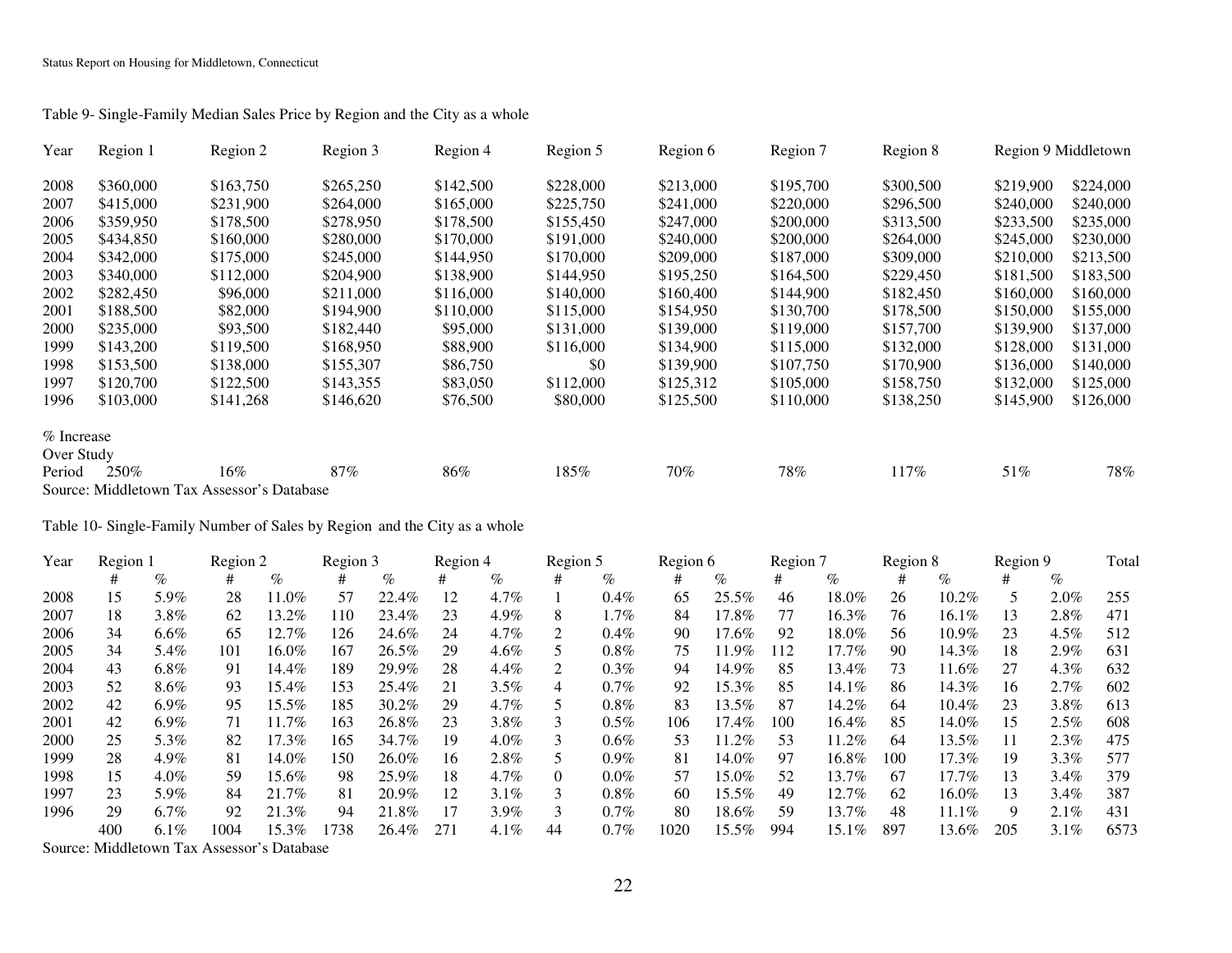### Table 11- Number of Single-Family Dwellings by Region

| Year    | Region 1 | Region 2 | Region 3 | Region 4 | Region 5 | Region 6 | Region 7 | Region 8 | Region 9 | Total |
|---------|----------|----------|----------|----------|----------|----------|----------|----------|----------|-------|
| 2008    | 535      | 1,157    | 2,184    | 353      | 79       | 1,552    | 1,501    | 1,380    | 374      | 9,115 |
| 2007    | 535      | 1,156    | 2,184    | 351      | 79       | 1,547    | 1,494    | 1,371    | 374      | 9,091 |
| 2006    | 532      | 1,146    | 2,174    | 349      | 79       | 1,536    | 1,493    | 1,358    | 374      | 9,041 |
| 2005    | 532      | 1,130    | 2,156    | 347      | 79       | 1,528    | 1,487    | 1,335    | 370      | 8,964 |
| 2004    | 513      | 1,114    | 2,098    | 347      | 79       | 1,517    | 1,479    | 1,306    | 368      | 8,821 |
| 2003    | 483      | 1,083    | 2,065    | 345      | 79       | 1,496    | 1,471    | 1,271    | 363      | 8,656 |
| 2002    | 443      | 1,075    | 2,006    | 343      | 79       | 1,482    | 1,465    | 1,250    | 360      | 8,503 |
| 2001    | 425      | 1,071    | 1,918    | 338      | 79       | 1,478    | 1,458    | 1,234    | 355      | 8,356 |
| 2000    | 402      | 1,070    | 1,821    | 336      | 79       | 1,471    | 1,449    | 1,200    | 354      | 8,182 |
| 1999    | 374      | 1,061    | 1,697    | 336      | 79       | 1,462    | 1,444    | 1,155    | 350      | 7,958 |
| 1998    | 363      | 1,041    | 1,582    | 336      | 79       | 1,444    | 1,440    | 1,097    | 348      | 7,730 |
| 1997    | 353      | 1,006    | 1,521    | 336      | 79       | 1,424    | 1,440    | 1,059    | 342      | 7,560 |
| 1996    | 331      | 950      | 1,487    | 336      | 79       | 1,386    | 1,438    | 1,023    | 338      | 7,368 |
| 1995    | 329      | 878      | 1,423    | 336      | 79       | 1,347    | 1,437    | 992      | 335      | 9,115 |
| $95-08$ | 63%      | 32%      | 53%      | 5%       | $0\%$    | 15%      | 4%       | 39%      | 12%      | 22%   |

Source: Middletown Tax Assessor's Database

Table 12- Percent of Single-Family Sales against total number of Single-family Dwellings by Region

| Year      | Region 1    | Region 2 | Region 3 | Region 4 | Region 5 | Region 6 | Region 7 | Region 8 | Region 9 | Midd.   |
|-----------|-------------|----------|----------|----------|----------|----------|----------|----------|----------|---------|
| 2008      | 2.8%        | 2.4%     | $2.6\%$  | $3.4\%$  | 1.3%     | $4.2\%$  | $3.1\%$  | $1.9\%$  | 1.3%     | 2.8%    |
| 2007      | $3.4\%$     | 5.4%     | 5.0%     | $6.6\%$  | $10.1\%$ | 5.4%     | 5.2%     | $5.5\%$  | 3.5%     | 5.2%    |
| 2006      | 6.4%        | .7%      | 5.8%     | $6.9\%$  | $2.5\%$  | 5.9%     | $6.2\%$  | $4.1\%$  | $6.1\%$  | 5.7%    |
| 2005      | 6.4%        | 8.9%     | $7.7\%$  | 8.4%     | $6.3\%$  | 4.9%     | $7.5\%$  | $6.7\%$  | $4.9\%$  | $7.0\%$ |
| 2004      | 8.4%        | 8.2%     | $9.0\%$  | $8.1\%$  | 2.5%     | $6.2\%$  | 5.7%     | 5.6%     | $7.3\%$  | $7.2\%$ |
| 2003      | 10.8%       | $8.6\%$  | $7.4\%$  | $6.1\%$  | $5.1\%$  | $6.1\%$  | $5.8\%$  | $6.8\%$  | $4.4\%$  | $7.0\%$ |
| 2002      | $9.5\%$     | $8.8\%$  | 9.2%     | 8.5%     | $6.3\%$  | 5.6%     | 5.9%     | 5.1%     | $6.4\%$  | $7.2\%$ |
| 2001      | $9.9\%$     | $6.6\%$  | 8.5%     | $6.8\%$  | $3.8\%$  | $7.2\%$  | $6.9\%$  | $6.9\%$  | $4.2\%$  | $7.3\%$ |
| 2000      | $6.2\%$     | $7.7\%$  | $9.1\%$  | 5.7%     | $3.8\%$  | $3.6\%$  | $3.7\%$  | 5.3%     | 3.1%     | 5.8%    |
| 1999      | $7.5\%$     | 7.6%     | $8.8\%$  | 4.8%     | $6.3\%$  | 5.5%     | $6.7\%$  | 8.7%     | 5.4%     | $7.3\%$ |
| 1998      | $4.1\%$     | 5.7%     | 6.2%     | 5.4%     | $0.0\%$  | $3.9\%$  | $3.6\%$  | $6.1\%$  | $3.7\%$  | 4.9%    |
| 1997      | $6.5\%$     | $8.3\%$  | 5.3%     | $3.6\%$  | $3.8\%$  | $4.2\%$  | $3.4\%$  | 5.9%     | $3.8\%$  | $5.1\%$ |
| 1996      | $8.8\%$     | $9.7\%$  | $6.3\%$  | 5.1%     | $3.8\%$  | 5.8%     | $4.1\%$  | 4.7%     | 2.7%     | 5.8%    |
| 1995-2008 |             |          |          |          |          |          |          |          |          |         |
|           | Average7.0% | $7.2\%$  | $7.0\%$  | $6.1\%$  | $4.3\%$  | 5.3%     | $5.2\%$  | 5.6%     | $4.4\%$  | $6.0\%$ |
| Total     | 74.8%       | 86.8%    | 79.6%    | 76.8%    | 55.7%    | 65.7%    | 66.2%    | 65.0%    | 54.8%    | 72.1%   |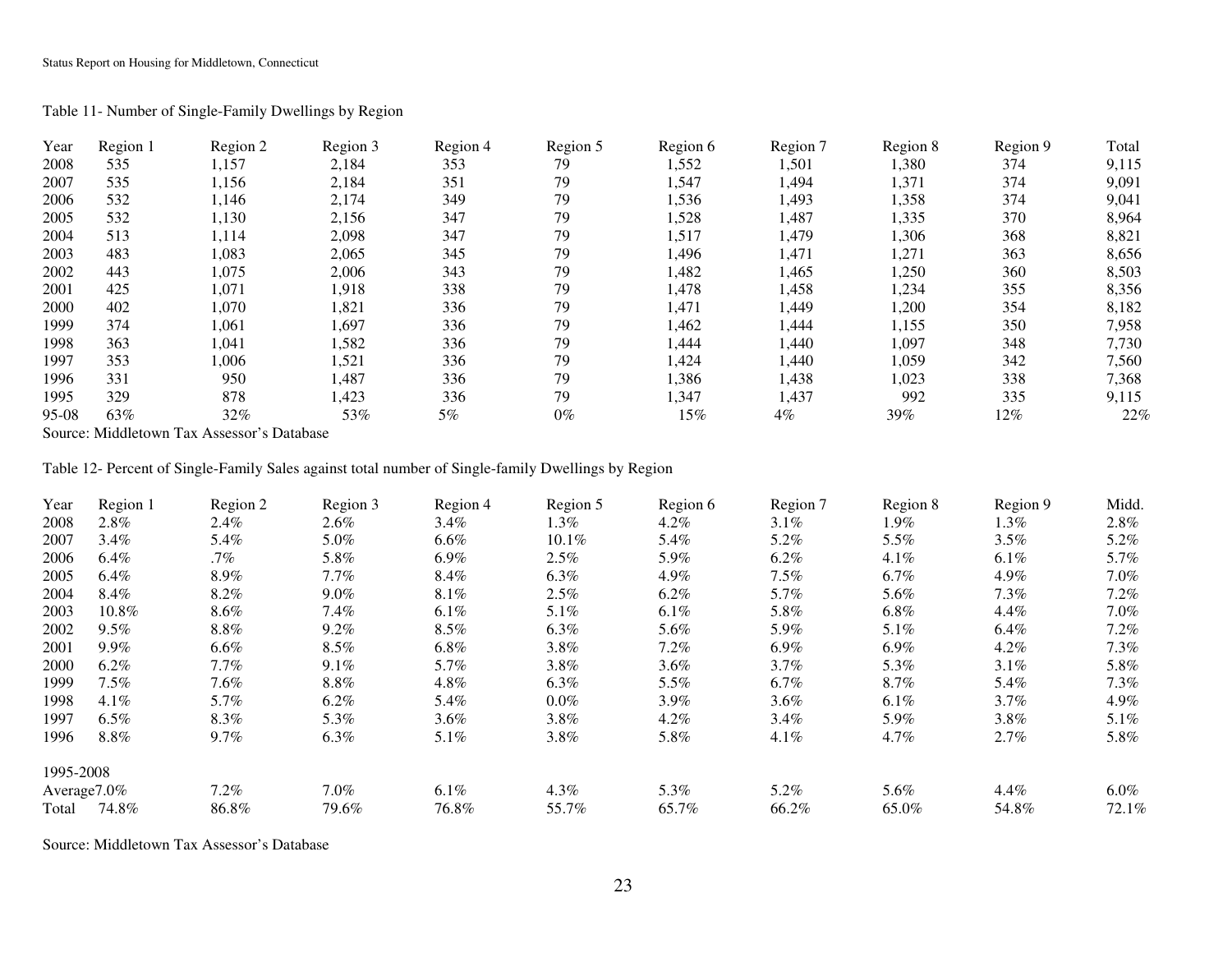Table 13- Single-Family New Construction by Region

| Year  | Region 1                                                                                                                                                                                                                                                                                         |              | Region 2 |                                | Region 3 |          |                             | Region 4 |          | Region 5 | Region 6 |          |               | Region 7 | Region 8 |          |          | Region 9 | Total |
|-------|--------------------------------------------------------------------------------------------------------------------------------------------------------------------------------------------------------------------------------------------------------------------------------------------------|--------------|----------|--------------------------------|----------|----------|-----------------------------|----------|----------|----------|----------|----------|---------------|----------|----------|----------|----------|----------|-------|
|       |                                                                                                                                                                                                                                                                                                  | $\%$         | #        | $\%$                           | #        | $\%$     | #                           | %        | #        | $\%$     | #        | %        | #             | $\%$     | #        | $\%$     | #        | $\%$     |       |
| 2008  |                                                                                                                                                                                                                                                                                                  | $0.0\%$      |          | 4.2%                           | $\Omega$ | $0.0\%$  |                             | 8.3%     | 0        | $0.0\%$  |          | 20.8%    |               | 29.2%    | 9        | 37.5%    | 0        | $0.0\%$  | 24    |
| 2007  | 3                                                                                                                                                                                                                                                                                                | $6.0\%$      | 10       | 20.0%                          | 10       | 20.0%    |                             | $4.0\%$  | 0        | $0.0\%$  | 11.      | 22.0%    |               | $2.0\%$  | 13       | 26.0%    | $\Omega$ | $0.0\%$  | 50    |
| 2006  | 0                                                                                                                                                                                                                                                                                                | $0.0\%$      | 16.      | 20.5%                          | 18       | $23.1\%$ |                             | 2.6%     | 0        | $0.0\%$  | 8.       | $10.3\%$ | 6.            | 7.7%     | 23       | 29.5%    |          | $5.1\%$  | 78    |
| 2005  | 19.                                                                                                                                                                                                                                                                                              | 13.3%        | 16       | $11.2\%$                       | 58       | 40.6%    | $\Omega$                    | $0.0\%$  | 0        | $0.0\%$  | 11       | 7.7%     | 8.            | 5.6%     | 29       | 20.3%    |          | $1.4\%$  | 143   |
| 2004  | 30                                                                                                                                                                                                                                                                                               | 18.2%        | 31       | 18.8%                          | 33       | 20.0%    |                             | 1.2%     | 0        | $0.0\%$  | 21       | 12.7%    | 8             | $4.8\%$  | 35       | 21.2%    |          | $3.0\%$  | 165   |
| 2003  | 40                                                                                                                                                                                                                                                                                               | $26.1\%$     | 8.       | 5.2%                           | 59       | 38.6%    | $\mathcal{D}_{\mathcal{L}}$ | $1.3\%$  | 0        | $0.0\%$  | 14       | $9.2\%$  | 6.            | $3.9\%$  | 21       | 13.7%    |          | $2.0\%$  | 153   |
| 2002  | 18                                                                                                                                                                                                                                                                                               | 12.2%        | 4        | 2.7%                           | 88       | 59.9%    |                             | 3.4%     | 0        | $0.0\%$  | 4        | $2.7\%$  |               | $4.8\%$  | 16       | $10.9\%$ |          | $3.4\%$  | 147   |
| 2001  | 23                                                                                                                                                                                                                                                                                               | 13.2%        |          | $0.6\%$                        | 97       | 55.7%    |                             | $1.1\%$  | $\Omega$ | $0.0\%$  |          | $4.0\%$  | 9             | 5.2%     | 34       | 19.5%    |          | $0.6\%$  | 174   |
| 2000  | 28                                                                                                                                                                                                                                                                                               | 12.5%        | 9        | $4.0\%$                        | 124      | 55.4%    | 0                           | $0.0\%$  | 0        | $0.0\%$  | 9        | $4.0\%$  |               | $2.2\%$  | 45       | 20.1%    | 4        | $1.8\%$  | 224   |
| 1999  | 11                                                                                                                                                                                                                                                                                               | 4.8%         | 20       | 8.8%                           | 115      | 50.4%    |                             | $0.0\%$  | 0        | $0.0\%$  | 18       | $7.9\%$  | 4             | 1.8%     | 58       | 25.4%    |          | $0.9\%$  | 228   |
| 1998  | 10                                                                                                                                                                                                                                                                                               | 5.9%         | 35       | 20.6%                          | 61       | 35.9%    | $\Omega$                    | $0.0\%$  | 0        | $0.0\%$  | 20       | 11.8%    | 0             | $0.0\%$  | 38       | 22.4%    | h.       | $3.5\%$  | 170   |
| 1997  | 22                                                                                                                                                                                                                                                                                               | 11.5%        | 56.      | 29.2%                          | 34       | 17.7%    | $\Omega$                    | $0.0\%$  | 0        | $0.0\%$  | 38       | 19.8%    | $\mathcal{L}$ | $1.0\%$  | 36       | 18.8%    | 4        | $2.1\%$  | 192   |
| 1996  | $\mathcal{D}$                                                                                                                                                                                                                                                                                    | $0.9\%$      | 72       | 34.0%                          | 64       | $30.2\%$ | 0                           | $0.0\%$  | 0        | $0.0\%$  | 39       | 18.4%    |               | $0.5\%$  | 31       | 14.6%    |          | 1.4%     | 212   |
| Total | 206                                                                                                                                                                                                                                                                                              | $10.5\%$     | 279      | 14.2%                          | 761      | 38.8%    | 17                          | $0.9\%$  | 0        | $0.0\%$  | 205      | 10.5%    | 64            | $3.3\%$  | 388      | 19.8%    | 39       | $2.0\%$  | 1960  |
|       | $\mathbf{X}$ and $\mathbf{Y}$ and $\mathbf{Y}$ and $\mathbf{Y}$ and $\mathbf{Y}$ and $\mathbf{Y}$ and $\mathbf{Y}$ and $\mathbf{Y}$ and $\mathbf{Y}$ and $\mathbf{Y}$ and $\mathbf{Y}$ and $\mathbf{Y}$ and $\mathbf{Y}$ and $\mathbf{Y}$ and $\mathbf{Y}$ and $\mathbf{Y}$ and $\mathbf{Y}$ and | $\mathbf{r}$ |          | $\cdot$ $\sim$ $\cdot$ $\cdot$ |          |          |                             |          |          |          |          |          |               |          |          |          |          |          |       |

Source: Middletown Tax Assessor's Database

Table 14- Number of Single-Family Sales by Price

| Year    |        | Under \$100,000  |        | $$100.000 - $199.999$ |        | \$200,000 - \$299,999  |          | $$300,000 - $400,000$ | Over \$400,000 |          |
|---------|--------|------------------|--------|-----------------------|--------|------------------------|----------|-----------------------|----------------|----------|
|         | Number | $\%$<br>$\sim$ . | Number | $\%$<br>- 1           | Number | $\%$<br>$\blacksquare$ | Number   | $\%$<br>$\sim$        | Number         | $\%$     |
| $2008*$ | 41     | 14.3%            | 84     | 29.4%                 | 94     | 32.9%                  | 47       | $16.4\%$              | 20             | $7.0\%$  |
| 2007    | 20     | $4.2\%$          | 115    | 24.2%                 | 212    | 44.5%                  | 77       | 16.2%                 | 52             | $10.9\%$ |
| 2006    | 25     | 4.8%             | 143    | 27.2%                 | 196    | 37.3%                  | 101      | 19.2%                 | 60             | 11.4%    |
| 2005    | 45     | $7.1\%$          | 198    | 31.1%                 | 212    | 33.3%                  | 110      | $17.3\%$              | 72             | 11.3%    |
| 2004    | 44     | $6.9\%$          | 239    | 37.6%                 | 198    | $31.1\%$               | 115      | 18.1%                 | 40             | $6.3\%$  |
| 2003    | 85     | 14.0%            | 255    | $42.1\%$              | 173    | 28.6%                  | 65       | $10.7\%$              | 27             | $4.5\%$  |
| 2002    | 153    | 24.6%            | 270    | 43.5%                 | 147    | 23.7%                  | 42       | $6.8\%$               | 9              | $1.4\%$  |
| 2001    | 123    | 21.3%            | 284    | 49.2%                 | 141    | 24.4%                  | 25       | $4.3\%$               | 4              | $0.7\%$  |
| 2000    | 134    | 26.2%            | 251    | 49.1%                 | 109    | 21.3%                  | 16       | $3.1\%$               |                | $0.2\%$  |
| 1999    | 166    | 28.6%            | 324    | 55.8%                 | 87     | 15.0%                  |          | $0.2\%$               | 3              | $0.5\%$  |
| 1998    | 79     | 20.7%            | 256    | 67.0%                 | 45     | 11.8%                  |          | $0.3\%$               |                | $0.3\%$  |
| 1997    | 121    | 31.1%            | 243    | 62.5%                 | 25     | 6.4%                   | $\theta$ | $0.0\%$               | $\Omega$       | $0.0\%$  |
| 1996    | 130    | 30.0%            | 278    | 64.2%                 | 23     | 5.3%                   | 2        | $0.5\%$               | $\Omega$       | $0.0\%$  |
| Total   | 166    | $17.5\%$         | 2.940  | 44.2%                 | 1662   | 25.0%                  | 602      | $9.0\%$               | 289            | $4.3\%$  |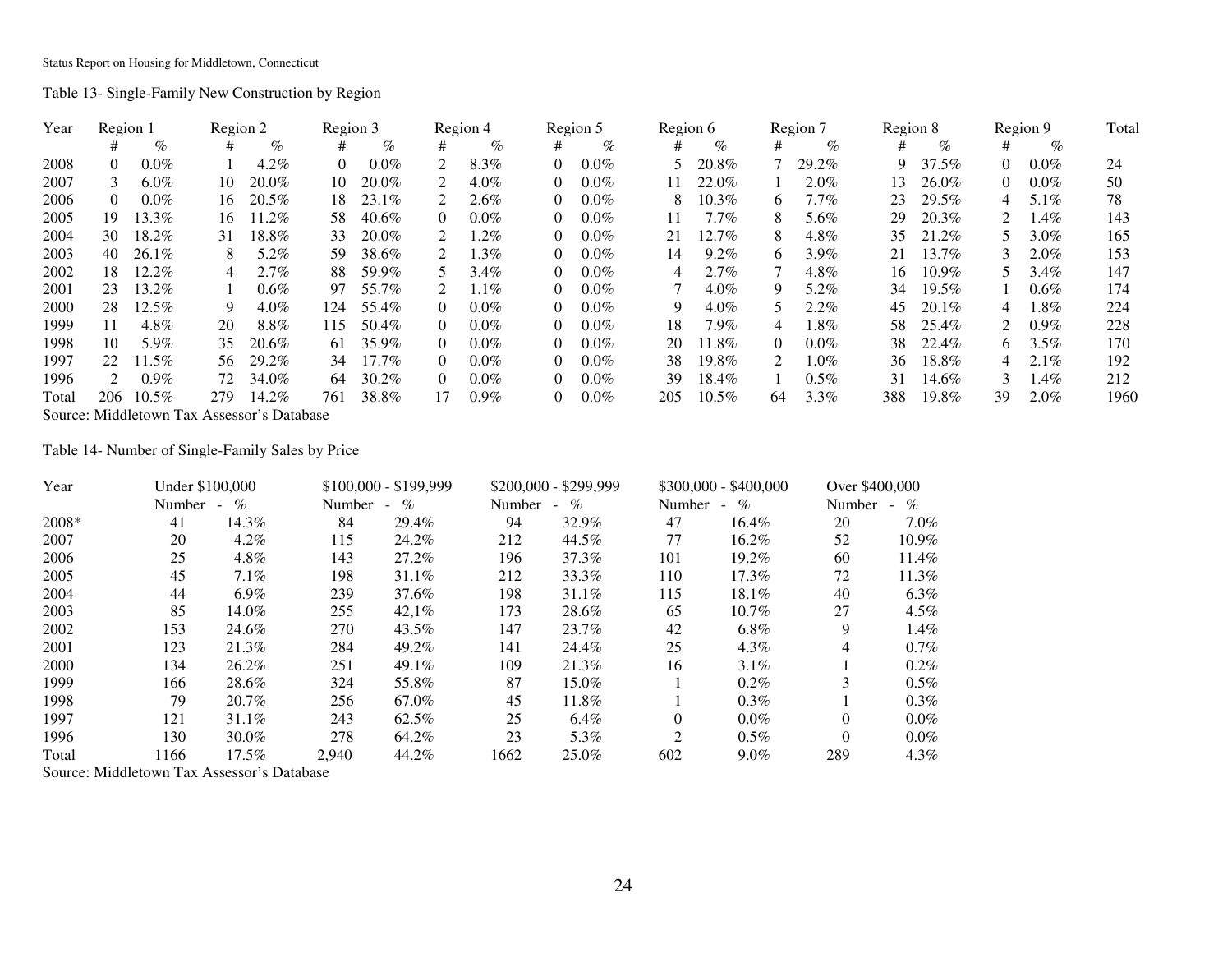### Table 15- Condo Sales

| Year  | <b>Median Sales Price</b> | $%$ Change | Number of Sales % Change |           |
|-------|---------------------------|------------|--------------------------|-----------|
| 2008* | \$150,000                 | $-2.3\%$   | 149                      | $-36.1\%$ |
| 2007  | \$153,500                 | $-2.2\%$   | 233                      | $-13.4\%$ |
| 2006  | \$157,000                 | 12.1%      | 269                      | $-7.6\%$  |
| 2005  | \$140,000                 | 12.9%      | 291                      | $4.3\%$   |
| 2004  | \$124,000                 | 8.8%       | 279                      | $1.5\%$   |
| 2003  | \$114,000                 | 20%        | 275                      | $1.5\%$   |
| 2002  | \$95,000                  | $10.5\%$   | 271                      | 5.9%      |
| 2001  | \$86,000                  | 13.2%      | 256                      | 34.7%     |
| 2000  | \$75,950                  | 11.7%      | 190                      | 17.3%     |
| 1999  | \$68,000                  | 6.3%       | 162                      | 70.5%     |
| 1998  | \$64,000                  | $1.7\%$    | 95                       | $-24\%$   |
| 1997  | \$62,900                  | $1.5\%$    | 125                      | 62.3%     |
| 1996  | \$62,000                  |            | 77                       |           |

Source: Middletown Tax Assessor's Database

### Table 16- Condo Median Sales Price by Region

| Year       | Region 2  | Region 3  | Region 4  | Region 5  | Region 6  | Region 7  | Region 8  | Middletown |
|------------|-----------|-----------|-----------|-----------|-----------|-----------|-----------|------------|
| 2008       | \$142,000 | \$203,750 | \$144,000 | \$219,500 | \$183,000 | \$197,000 | \$158,000 | \$153,000  |
| 2007       | \$142,500 | \$190,000 | \$122,450 | \$219,575 | \$175,000 | \$113,950 | \$169,900 | \$153,500  |
| 2006       | \$141,000 | \$334,900 | \$139,500 | \$219,925 | \$173,000 | \$165,250 | \$161,900 | \$157,000  |
| 2005       | \$135,000 | \$165,450 | \$109,500 | \$181,750 | \$170,950 | \$175,250 | \$144,500 | \$140,000  |
| 2004       | \$115,000 | \$128,900 | \$100,000 | \$138,000 | \$154,000 | \$97,510  | \$138,500 | \$124,000  |
| 2003       | \$109,150 | \$112,000 | \$112,000 | \$144,000 | \$143,250 | \$121,700 | \$120,000 | \$114,000  |
| 2002       | \$89,450  | \$101,500 | \$93,000  | \$125,000 | \$128,750 | \$109,950 | \$109,900 | \$95,000   |
| 2001       | \$85,000  | \$80,000  | \$81,500  | \$112,000 | \$114,500 | \$80,000  | \$91,225  | \$86,000   |
| 2000       | \$72,250  | \$78,000  | \$67,950  | \$95,000  | \$103,450 | \$78,000  | \$78,700  | \$75,950   |
| 1999       | \$64,000  | \$71,500  | \$51,500  | \$86,000  | \$81,000  | \$63,350  | \$70,000  | \$68,000   |
| 1998       | \$61,500  | \$64,750  | \$55,400  | \$85,000  | \$89,750  | \$86,500  | \$65,450  | \$64,000   |
| 1997       | \$54,000  | \$68,000  | \$58,000  | \$82,000  | \$83,000  | \$60,750  | \$63,000  | \$62,900   |
| 1996       | \$58,950  | \$66,000  | NA        | \$93,000  | \$76,000  | NA        | \$62,500  | \$62,000   |
| % Increase |           |           |           |           |           |           |           |            |
| Over Study |           |           |           |           |           |           |           |            |
| Period     |           |           |           |           |           |           |           |            |
|            | 141%      | 209%      | 148%      | 136%      | 141\%     | 224\%     | 153%      | 147%       |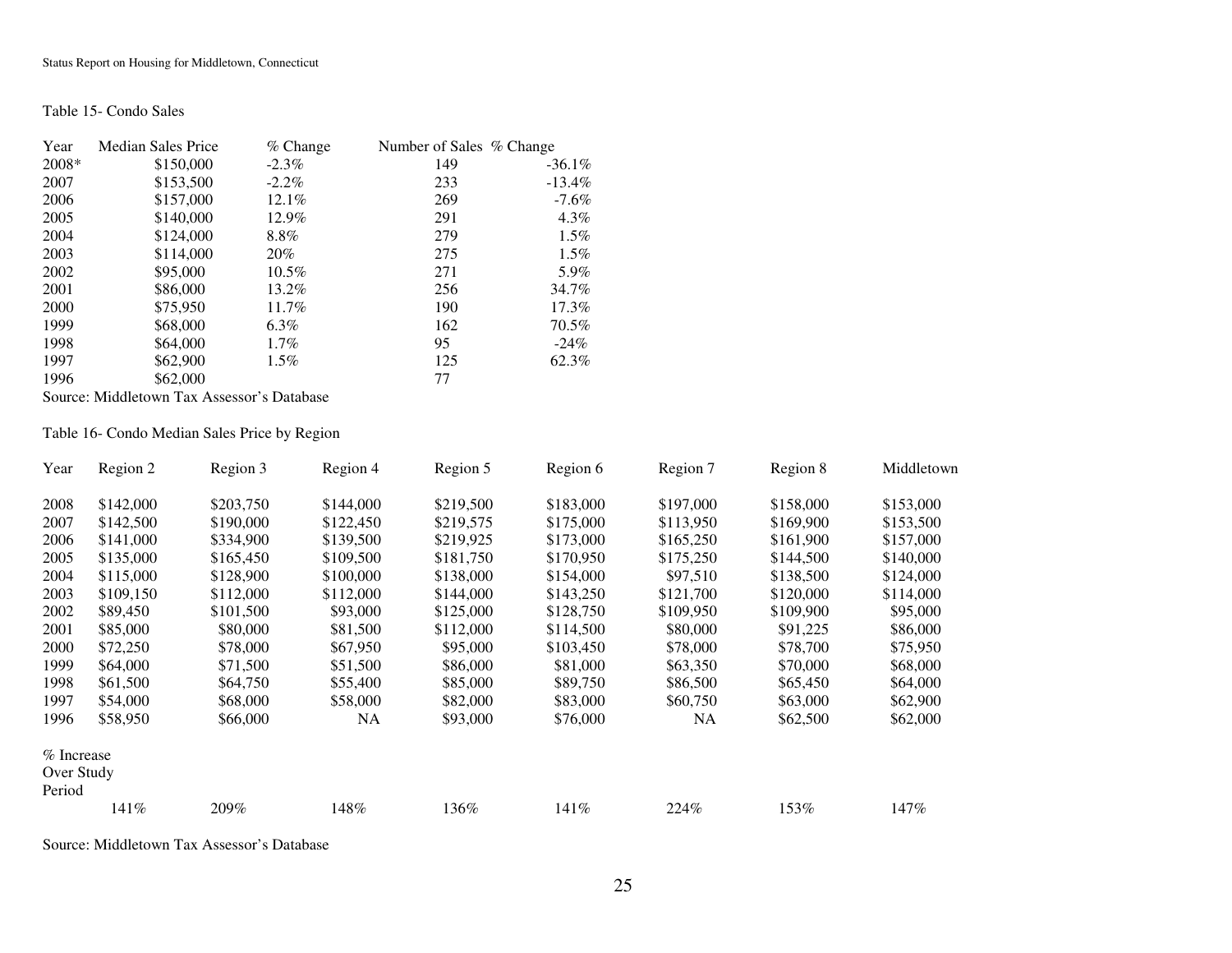Table 17- Condo Number Sales by Region

| Year  | Region 2 |       | Region 3 |                                            | Region 4 |         | Region 5 |         | Region 6 |          | Region 7 |         | Region 8 |         | Total |
|-------|----------|-------|----------|--------------------------------------------|----------|---------|----------|---------|----------|----------|----------|---------|----------|---------|-------|
|       | #        | $\%$  | #        | $\%$                                       | #        | $\%$    | #        | $\%$    | #        | $\%$     | #        | $\%$    | #        | $\%$    | #     |
| 2008  | 77       | 51.7% | 24       | 16.1%                                      | 6        | $4.0\%$ | 7        | 4.7%    | 21       | 14.1%    | 11       | $7.4\%$ | 3        | $2.0\%$ | 149   |
| 2007  | 126      | 54.1% | 37       | 15.9%                                      | 12       | 5.2%    | 16       | 6.9%    | 25       | $10.7\%$ | 12       | 5.2%    | 5        | $2.1\%$ | 233   |
| 2006  | 145      | 53.9% | 39       | 14.5%                                      | 8        | $3.0\%$ | 18       | 6.7%    | 38       | 14.1%    | 6        | 2.2%    | 15       | 5.6%    | 269   |
| 2005  | 173      | 59.5% | 30       | $10.3\%$                                   | 14       | 4.8%    | 6        | 2.1%    | 42       | 14.4%    | 18       | $6.2\%$ | 8        | 2.7%    | 291   |
| 2004  | 175      | 62.7% | 21       | $7.5\%$                                    | 11       | $3.9\%$ | 2        | 0.7%    | 44       | 15.8%    | 17       | $6.1\%$ | 9        | 3.2%    | 279   |
| 2003  | 154      | 56.0% | 30       | 10.9%                                      | 9        | $3.3\%$ | 8        | 2.9%    | 42       | 15.3%    | 22       | 8.0%    | 10       | 3.6%    | 275   |
| 2002  | 166      | 61.3% | 30       | $11.1\%$                                   | 15       | $5.5\%$ | 3        | 1.1%    | 34       | 12.5%    | 14       | 5.2%    | 9        | $3.3\%$ | 271   |
| 2001  | 161      | 62.6% | 25       | $9.7\%$                                    | 15       | 5.8%    | 3        | 1.2%    | 36       | 14.0%    | 9        | 3.5%    | 8        | $3.1\%$ | 257   |
| 2000  | 110      | 58.2% | 24       | 12.7%                                      | 6        | $3.2\%$ | 4        | 2.1%    | 32       | 16.9%    | 7        | 3.7%    | 6        | $3.2\%$ | 189   |
| 1999  | 75       | 46.3% | 23       | 14.2%                                      | 12       | $7.4\%$ | 5        | 3.1%    | 30       | 18.5%    | 10       | $6.2\%$ | 7        | $4.3\%$ | 162   |
| 1998  | 51       | 53.7% | 8        | 8.4%                                       |          | 7.4%    | 3        | $3.2\%$ | 18       | 18.9%    | 2        | $2.1\%$ | 6        | $6.3\%$ | 95    |
| 1997  | 57       | 45.6% | 8        | $6.4\%$                                    | 9        | $7.2\%$ | 5        | $4.0\%$ | 31       | 24.8%    | 8        | $6.4\%$ | 7        | 5.6%    | 125   |
| 1996  | 50       | 64.9% | 5        | $6.5\%$                                    | $\Omega$ | $0.0\%$ |          | $1.3\%$ | 18       | 23.4%    | $\Omega$ | $0.0\%$ | 3        | 3.9%    | 77    |
| Total | 1520     | 56.9% | 304      | 11.4%                                      | 124      | $4.6\%$ | 81       | $3.0\%$ | 411      | 15.4%    | 136      | 5.1%    | 96       | 3.6%    | 2672  |
|       |          |       |          | Source: Middletown Tax Assessor's Database |          |         |          |         |          |          |          |         |          |         |       |

Table 18- Number of Condos by Region

| Year    |       | Region 1 Region 2 | Region 3 | Region 4 | Region 5 | Region 6 | Region 7 | Region 8 | Region 9 | Total |
|---------|-------|-------------------|----------|----------|----------|----------|----------|----------|----------|-------|
| 2008    |       | 1,030 409         | 139      | 66       | 408      | 107      | 80       | $\theta$ | 2,239    |       |
| 2007    |       | 1,030 405         | 139      | 66       | 408      | 104      | 80       |          | 2,444    |       |
| 2006    |       | 1,030 392         | 139      | 66       | 408      | 99       | 80       |          | 2,424    |       |
| 2005    |       | 1.030 374         | 139      | 66       | 408      | 99       | 80       |          | 2,404    |       |
| 2004    |       | 1,030 362         | 139      | 66       | 408      | 99       | 80       |          | 2,392    |       |
| 2003    |       | 1,030 362         | 139      | 66       | 408      | 99       | 80       |          | 2,390    |       |
| 2002    |       | 1.030 362         | 139      | 66       | 408      | 99       | 80       |          | 2,388    |       |
| 2001    |       | 1,030 362         | 139      | 66       | 408      | 99       | 80       |          | 2,383    |       |
| 2000    |       | 1,030 362         | 139      | 66       | 408      | 99       | 80       |          | 2,381    |       |
| 1999    |       | 1.030 362         | 139      | 66       | 408      | 99       | 80       |          | 2,381    |       |
| 1998    |       | 1,030 362         | 139      | 66       | 408      | 99       | 80       |          | 2,381    |       |
| 1997    |       | 1,030 362         | 139      | 66       | 408      | 99       | 80       |          | 2,381    |       |
| 1996    |       | 1,030 362         | 139      | 66       | 408      | 99       | 80       |          | 2,381    |       |
| 1995    |       | 1,030 362         | 139      | 66       | 408      | 99       | 80       |          | 2,381    |       |
| $95-08$ | $0\%$ | $11\%$<br>0%      | $0\%$    | $0\%$    | $0\%$    | 7%       | $0\%$    | $0\%$    | 22%      |       |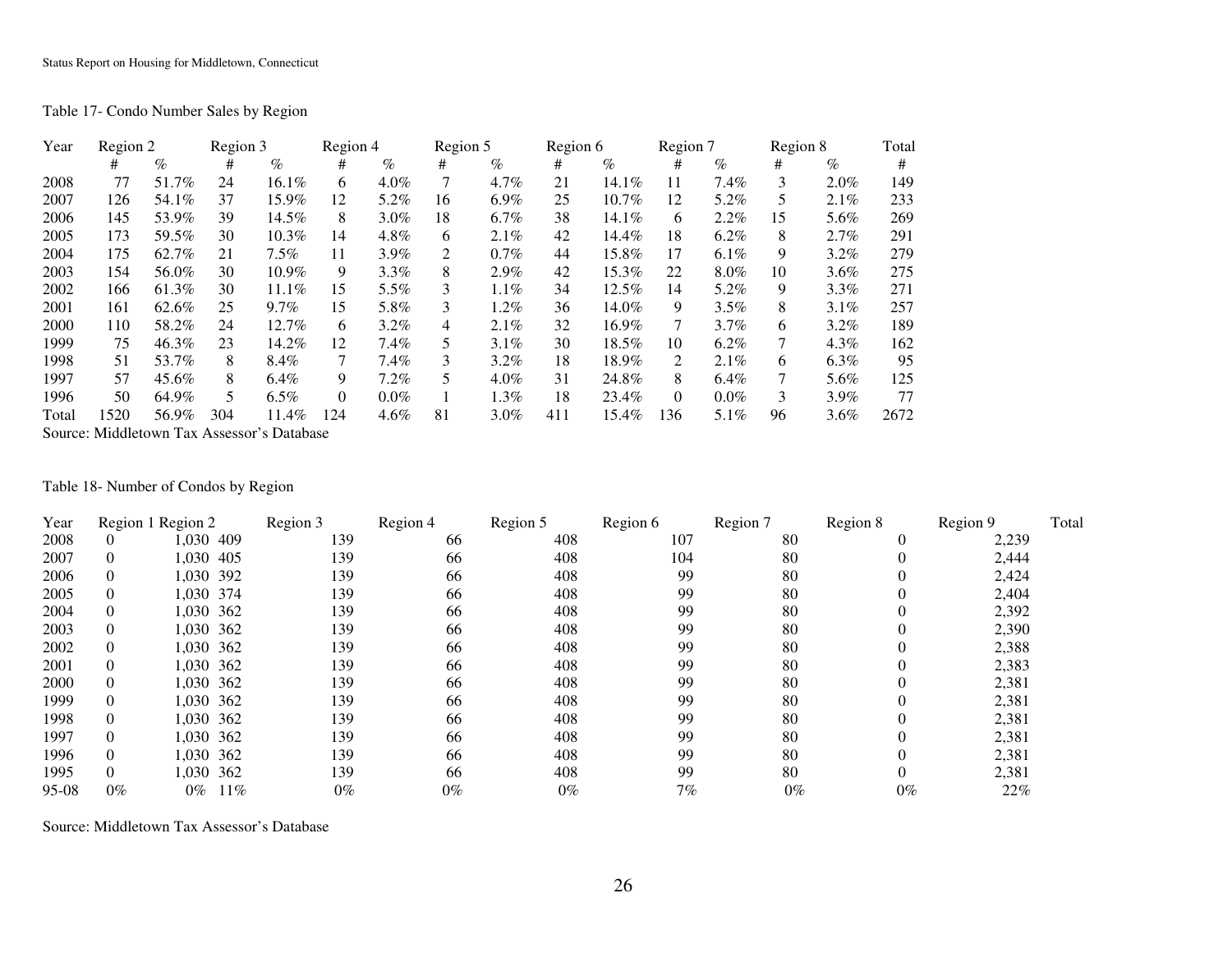Table 19- Percent of Condo Sales against total number of Condos by Region

| Year          | Region 1 | Region 2 | Region 3 | Region 4 | Region 5 | Region 6 | Region 7 | Region 8 | Region 9 | Midd.   |
|---------------|----------|----------|----------|----------|----------|----------|----------|----------|----------|---------|
| 2008          | $0.0\%$  | $7.5\%$  | 5.9%     | $4.3\%$  | $10.6\%$ | $5.1\%$  | $10.3\%$ | $3.8\%$  | $0.0\%$  | $6.7\%$ |
| 2007          | $0.0\%$  | 12.2%    | $9.1\%$  | $3.4\%$  | 24.2%    | $6.1\%$  | 11.5%    | $6.3\%$  | $0.0\%$  | $9.5\%$ |
| 2006          | $0.0\%$  | 14.1%    | 9.9%     | 2.3%     | 27.3%    | 9.3%     | $6.1\%$  | 18.8%    | $0.0\%$  | 11.1%   |
| 2005          | $0.0\%$  | $16.8\%$ | $8.0\%$  | $4.0\%$  | 9.1%     | $10.3\%$ | 18.2%    | $10.0\%$ | $0.0\%$  | 12.1%   |
| 2004          | $0.0\%$  | 17.0%    | 5.8%     | $3.2\%$  | $3.0\%$  | 10.8%    | 17.2%    | 11.3%    | $0.0\%$  | 11.7%   |
| 2003          | $0.0\%$  | 15.0%    | 8.3%     | $2.6\%$  | 12.1%    | 10.3%    | 22.2%    | 12.5%    | $0.0\%$  | 11.5%   |
| 2002          | $0.0\%$  | 16.1%    | 8.3%     | 4.4%     | $4.5\%$  | 8.3%     | 14.1%    | 11.3%    | $0.0\%$  | 11.3%   |
| 2001          | $0.0\%$  | 15.6%    | $6.9\%$  | 4.4%     | $4.5\%$  | $8.8\%$  | 9.1%     | 10.0%    | $0.0\%$  | 10.8%   |
| 2000          | $0.0\%$  | $10.7\%$ | $6.6\%$  | $1.8\%$  | $6.1\%$  | $7.8\%$  | 7.1%     | 7.5%     | $0.0\%$  | $7.9\%$ |
| 1999          | $0.0\%$  | $7.3\%$  | $6.4\%$  | $3.6\%$  | $7.6\%$  | 7.4%     | $10.1\%$ | $8.8\%$  | $0.0\%$  | $6.8\%$ |
| 1998          | $0.0\%$  | 5.0%     | $2.2\%$  | 2.1%     | $4.5\%$  | $4.4\%$  | $2.0\%$  | $7.5\%$  | $0.0\%$  | $4.0\%$ |
| 1997          | $0.0\%$  | $5.5\%$  | 2.2%     | 2.7%     | $7.6\%$  | $7.6\%$  | 8.1%     | $8.8\%$  | $0.0\%$  | 5.2%    |
| 1996          | $0.0\%$  | 4.9%     | 1.4%     | $0.0\%$  | $1.5\%$  | $4.4\%$  | $0.0\%$  | 3.8%     | $0.0\%$  | $3.2\%$ |
| 1995-2008     |          |          |          |          |          |          |          |          |          |         |
| Average $0\%$ |          | 11.4%    | $6.2\%$  | $3.0\%$  | $9.4\%$  | $7.7\%$  | $10.5\%$ | $9.2\%$  | $0\%$    | $8.6\%$ |
| Total         | $0\%$    | 147.6%   | 74.3%    | 89.2%    | 122.7%   | 100.7%   | 127.1%   | 120.0%   | $0\%$    | 119.3%  |

Source: Middletown Tax Assessor's Database

Table 20- Condo New Construction

| Year  | Region 1 |         | Region 2 |         | Region 3 |           |   | Region 4 |          | Region 5 | Region 6 |         |          | Region 7 | Region 8 |         |          | Region 9 | Total |
|-------|----------|---------|----------|---------|----------|-----------|---|----------|----------|----------|----------|---------|----------|----------|----------|---------|----------|----------|-------|
|       |          | $\%$    | #        | %       |          | $\%$      | # | $\%$     | #        | $\%$     |          | $\%$    | #        | $\%$     | #        | $\%$    | #        | $\%$     |       |
| 2008  | 0        | $0.0\%$ |          | $0.0\%$ | 4        | 57.1%     | 0 | $0.0\%$  | 0        | $0.0\%$  | 0        | $0.0\%$ |          | 42.8%    | 0        | $0.0\%$ | $\theta$ | $0.0\%$  |       |
| 2007  | $\Omega$ | $0.0\%$ |          | $0.0\%$ | 13       | 72.2%     | 0 | $0.0\%$  | 0        | $0.0\%$  | 0        | $0.0\%$ |          | 27.7%    | $\Omega$ | $0.0\%$ | $\Omega$ | $0.0\%$  | 18    |
| 2006  | $\Omega$ | $0.0\%$ |          | $0.0\%$ |          | 18 100.0% | 0 | $0.0\%$  | $\Omega$ | $0.0\%$  | $\Omega$ | $0.0\%$ | $\Omega$ | $0.0\%$  | 0        | $0.0\%$ | $\theta$ | $0.0\%$  | 18    |
| 2005  | $\Omega$ | $0.0\%$ |          | $0.0\%$ |          | 12 100.0% | 0 | $0.0\%$  | $\Omega$ | $0.0\%$  | 0        | $0.0\%$ | $\Omega$ | $0.0\%$  | 0        | $0.0\%$ |          | $0.0\%$  | 12    |
| 2004  | 0        | $0.0\%$ |          | $0.0\%$ | $\Omega$ | $0.0\%$   | 0 | $0.0\%$  | 0        | $0.0\%$  | 0        | $0.0\%$ | 0        | $0.0\%$  | 0        | $0.0\%$ |          | $0.0\%$  |       |
| 2003  | 0        | $0.0\%$ |          | $0.0\%$ |          | $0.0\%$   | 0 | $0.0\%$  | 0        | $0.0\%$  | 0        | $0.0\%$ | 0        | $0.0\%$  | 0        | $0.0\%$ | $\theta$ | $0.0\%$  |       |
| 2002  | 0        | $0.0\%$ |          | $0.0\%$ |          | $0.0\%$   | 0 | $0.0\%$  | 0        | $0.0\%$  | 0        | $0.0\%$ | 0        | $0.0\%$  | 0        | $0.0\%$ | $\theta$ | $0.0\%$  |       |
| 2001  | $\Omega$ | $0.0\%$ |          | $0.0\%$ |          | $0.0\%$   | 0 | $0.0\%$  | $\Omega$ | $0.0\%$  | $\Omega$ | $0.0\%$ | 0        | $0.0\%$  | $^{(1)}$ | $0.0\%$ | $\theta$ | $0.0\%$  |       |
| 2000  | $\Omega$ | $0.0\%$ |          | $0.0\%$ |          | $0.0\%$   | 0 | $0.0\%$  | 0        | $0.0\%$  | 0        | $0.0\%$ | 0        | $0.0\%$  | $\Omega$ | $0.0\%$ | $\Omega$ | $0.0\%$  |       |
| 1999  | 0        | $0.0\%$ |          | $0.0\%$ |          | $0.0\%$   | 0 | $0.0\%$  | $\Omega$ | $0.0\%$  | 0        | $0.0\%$ | 0        | $0.0\%$  | $\Omega$ | $0.0\%$ | $\theta$ | $0.0\%$  |       |
| 1998  | $\Omega$ | $0.0\%$ |          | $0.0\%$ |          | $0.0\%$   | 0 | $0.0\%$  | $\Omega$ | $0.0\%$  | $\Omega$ | $0.0\%$ | 0        | $0.0\%$  | $\Omega$ | $0.0\%$ | $\Omega$ | $0.0\%$  |       |
| 1997  | 0        | $0.0\%$ |          | $0.0\%$ |          | $0.0\%$   | 0 | $0.0\%$  | 0        | $0.0\%$  | 0.       | $0.0\%$ | 0        | $0.0\%$  | 0        | $0.0\%$ | $\Omega$ | $0.0\%$  |       |
| 1996  | 0        | $0.0\%$ |          | $0.0\%$ |          | $0.0\%$   | 0 | $0.0\%$  | 0        | $0.0\%$  | 0        | $0.0\%$ | 0        | $0.0\%$  | 0        | $0.0\%$ | $\Omega$ | $0.0\%$  |       |
| Total | $\Omega$ | $0.0\%$ |          | $0.0\%$ | 47       | 85.5%     | 0 | $0.0\%$  | $\Omega$ | $0.0\%$  | $\Omega$ | $0.0\%$ | 8        | 14.5%    |          | $0.0\%$ | $\theta$ | $0.0\%$  | 55    |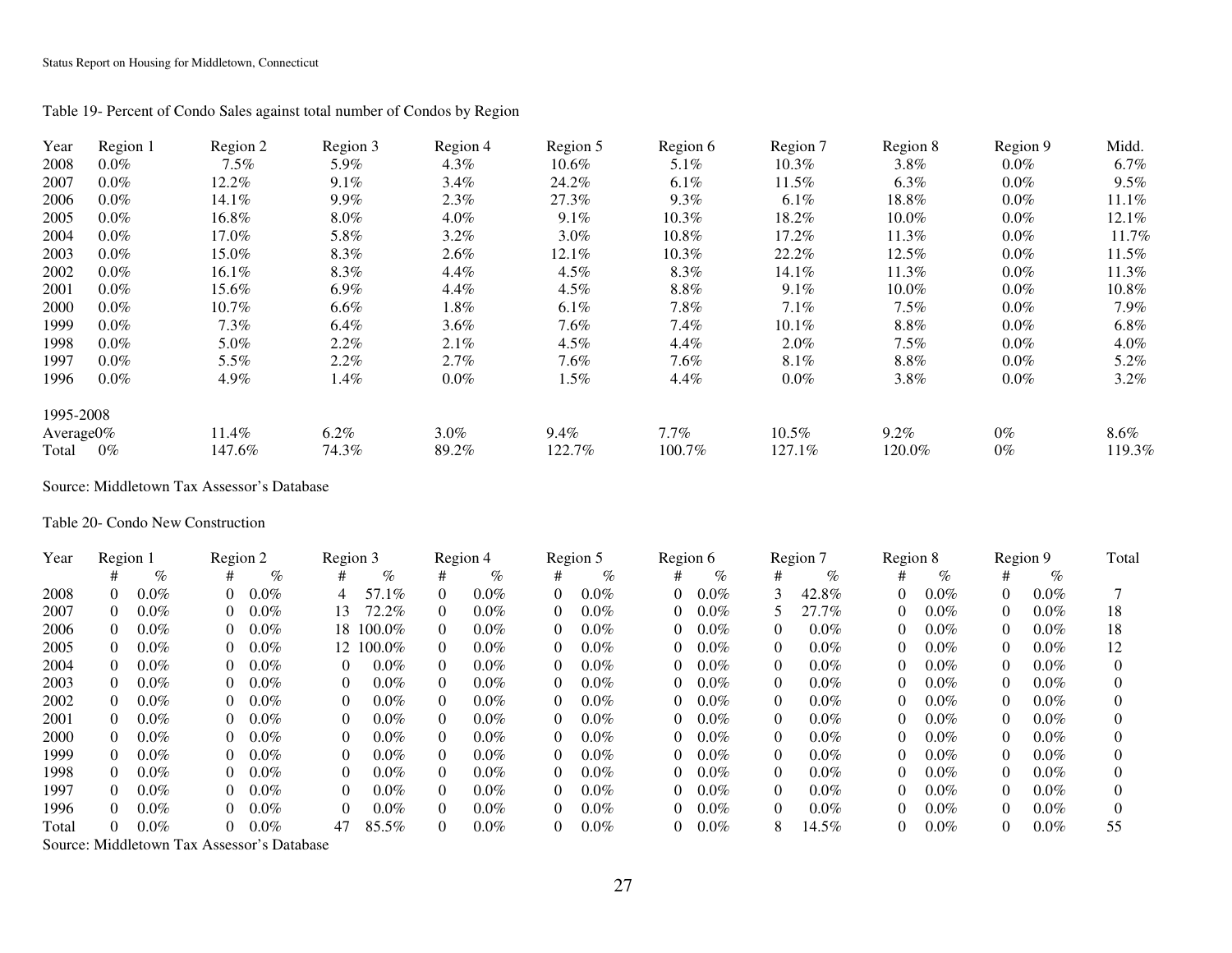### Table 21- Number Condo Sales by Price

| Year    | Under \$100,000 |                           |                | $$100,000 - $199,999$ |        | $$200,000 - $299,999$  |          | $$300,000 - $400,000$ |          | Over \$400,000 |
|---------|-----------------|---------------------------|----------------|-----------------------|--------|------------------------|----------|-----------------------|----------|----------------|
|         | Number          | $\mathcal{O}_0$<br>$\sim$ | Number         | $\%$<br>$\sim$        | Number | $\%$<br>$\sim$ 10 $\,$ | Number   | $\%$<br>$\sim$        | Number   | $-$ %          |
| $2008*$ | 22              | 14.8%                     | 96             | 64.4%                 | 18     | 12.1%                  | 12       | 8.1%                  |          | $0.7\%$        |
| 2007    | 38              | 16.3%                     | 153            | 65.7%                 | 30     | 12.9%                  | 10       | $4.3\%$               |          | $0.9\%$        |
| 2006    | 44              | 16.4%                     | 174            | 64.7%                 | 28     | $10.4\%$               | 20       | $7.4\%$               |          | $1.1\%$        |
| 2005    | 62              | 21.3%                     | 207            | 71.1%                 | 18     | $6.2\%$                |          | $1.0\%$               |          | $0.3\%$        |
| 2004    | 99              | 35.5%                     | 180            | 64.5%                 |        | $0.0\%$                | $\theta$ | $0.0\%$               |          | $0.0\%$        |
| 2003    | 95              | 34.5%                     | 180            | 65.5%                 |        | $0.0\%$                | $\Omega$ | $0.0\%$               |          | $0.0\%$        |
| 2002    | 162             | 59.8%                     | 109            | 40.2%                 |        | $0.0\%$                | $\Omega$ | $0.0\%$               |          | $0.0\%$        |
| 2001    | 196             | 76.6%                     | 60             | 23.4%                 |        | $0.0\%$                | $\Omega$ | $0.0\%$               | $\Omega$ | $0.0\%$        |
| 2000    | 143             | 75.3%                     | 47             | 24.7%                 |        | $0.0\%$                | $\Omega$ | $0.0\%$               |          | $0.0\%$        |
| 1999    | 147             | 90.7%                     | 15             | $9.3\%$               |        | $0.0\%$                | $\Omega$ | $0.0\%$               |          | $0.0\%$        |
| 1998    | 93              | 97.9%                     | $\overline{c}$ | $2.1\%$               |        | $0.0\%$                | $\Omega$ | $0.0\%$               | $\Omega$ | $0.0\%$        |
| 1997    | 122             | 97.6%                     |                | $2.4\%$               |        | $0.0\%$                | $\Omega$ | $0.0\%$               |          | $0.0\%$        |
| 1996    | 75              | 97.4%                     | ◠              | $2.6\%$               |        | $0.0\%$                | $\Omega$ | $0.0\%$               |          | $0.0\%$        |
| Total   | 1298            | 48.6%                     | 1228           | 46.0%                 | 94     | 3.5%                   | 45       | $1.7\%$               |          | $0.3\%$        |

Source: Middletown Tax Assessor's Database

### Table 22- Two-Family Sales

| Year  | <b>Median Sales Price</b> | $%$ Change | Number of Sales | $%$ Change |
|-------|---------------------------|------------|-----------------|------------|
| 2008* | \$200,000                 | $-2.2\%$   | 22              | $-55.1\%$  |
| 2007  | \$204,500                 | $7.6\%$    | 49              | $-12.5%$   |
| 2006  | \$190,000                 | 5.6%       | 56              | $-24.3\%$  |
| 2005  | \$180,000                 | 17.7%      | 74              | $10.4\%$   |
| 2004  | \$152,900                 | $9.2\%$    | 67              | $-11.8%$   |
| 2003  | \$140,000                 | 20.2%      | 76              | 43.4%      |
| 2002  | \$116,500                 | $12\%$     | 53              | 20.5%      |
| 2001  | \$104,000                 | $-3.7\%$   | 44              | 25.7%      |
| 2000  | \$108,000                 | 22%        | 35              | $-16.7\%$  |
| 1999  | \$88,500                  | $-2.7\%$   | 42              | 133.3%     |
| 1998  | \$90,950                  | 23.7%      | 18              | 20%        |
| 1997  | \$73,500                  | $-2\%$     | 15              | $-21.1\%$  |
| 1996  | \$75,000                  |            | 19              |            |

% Increase Over Study

Period 125%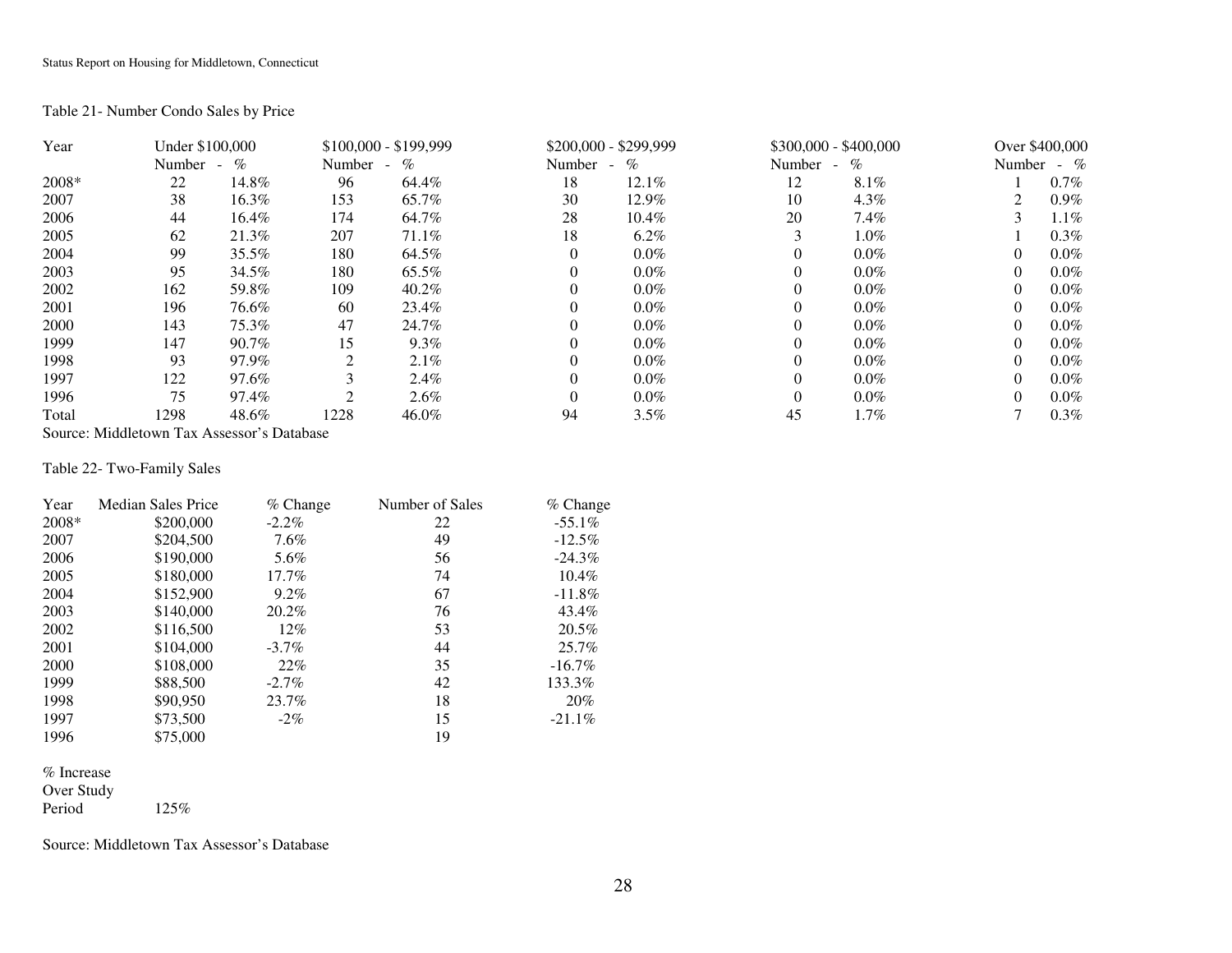Table 23- Number of Two-Family Dwellings by Region

| Year     |         | Region 1 Region 2 | Region 3 | Region 4 | Region 5 | Region 6 | Region 7 | Region 8 | Region 9 | Total   |
|----------|---------|-------------------|----------|----------|----------|----------|----------|----------|----------|---------|
| 2008     |         | 12                | 31       | 405      | 14       | 62       | 300      | 12       | 18       | 858     |
| 2007     | 4       | 12                | 31       | 405      | 14       | 62       | 300      | 12       | 18       | 858     |
| 2006     |         | 12                | 31       | 404      | 14       | 62       | 300      | 12       | 18       | 857     |
| 2005     |         | 12                | 31       | 403      | 14       | 62       | 299      | 12       | 17       | 854     |
| 2004     |         | 12                | 31       | 403      | 14       | 62       | 299      | 12       | 17       | 854     |
| 2003     |         | 12                | 31       | 403      | 14       | 62       | 299      | 12       | 17       | 854     |
| 2002     |         | 12                | 31       | 402      | 14       | 62       | 299      | 12       | 17       | 853     |
| 2001     |         | 12                | 31       | 402      | 14       | 62       | 299      | 12       | 17       | 853     |
| 2000     |         | 12                | 31       | 402      | 14       | 62       | 299      | 12       | 17       | 853     |
| 1999     |         | 12                | 31       | 402      | 14       | 62       | 299      | 12       | 17       | 853     |
| 1998     |         | 12                | 31       | 402      | 14       | 62       | 298      | 12       | 17       | 852     |
| 1997     |         | 12                | 31       | 402      | 14       | 62       | 295      | 12       | 16       | 848     |
| 1996     |         | 12                | 31       | 402      | 14       | 62       | 295      | 12       | 16       | 848     |
| 1995     | 4       | 11                | 31       | 402      | 14       | 62       | 295      | 12       | 16       | 847     |
| $\%$     | $0.5\%$ | 1.4%              | 3.6%     | 47.2%    | 1.6%     | 7.2%     | 35.0%    | 1.4%     | 2.1%     |         |
| % Change |         |                   |          |          |          |          |          |          |          |         |
| 95-08    | $0.0\%$ | 8.3%              | $0.0\%$  | 0.7%     | $0.0\%$  | $0.0\%$  | 1.7%     | $0.0\%$  | 11.1%    | $1.7\%$ |

Source: Middletown Tax Assessor's Database

Table 24- Percent of Two-Family Sales against total number of Two-Family Dwellings by Region

| Year            | Region 1 |       | Region 2 | Region 3 | Region 4 | Region 5 | Region 6 | Region 7 | Region 8 | Region 9 | Midd.   |
|-----------------|----------|-------|----------|----------|----------|----------|----------|----------|----------|----------|---------|
| 2008            | $0.0\%$  |       | 8.3%     | $3.2\%$  | $2.7\%$  | $0.0\%$  | 1.6%     | $2.7\%$  | $0.0\%$  | $0.0\%$  | 2.6%    |
| 2007            | $0.0\%$  |       | $0.0\%$  | $3.2\%$  | $6.4\%$  | $0.0\%$  | $6.5\%$  | 5.3%     | $0.0\%$  | $11.1\%$ | 5.7%    |
| 2006            | $0.0\%$  |       | $0.0\%$  | $6.5\%$  | 5.7%     | $7.1\%$  | $3.2\%$  | 8.3%     | 16.7%    | 5.6%     | $6.5\%$ |
| 2005            | $0.0\%$  |       | 8.3%     | $0.0\%$  | $10.2\%$ | 14.3%    | $4.8\%$  | $8.7\%$  | 8.3%     | $0.0\%$  | 8.7%    |
| 2004            | 25.0%    |       | 16.7%    | 12.9%    | $9.2\%$  | $0.0\%$  | $3.2\%$  | $6.7\%$  | $0.0\%$  | 5.9%     | 7.8%    |
| 2003            | $0.0\%$  |       | $0.0\%$  | $0.0\%$  | 8.9%     | 21.4%    | 11.3%    | 8.7%     | 8.3%     | 17.6%    | $8.9\%$ |
| 2002            | $0.0\%$  |       | $0.0\%$  | $3.2\%$  | $7.2\%$  | $0.0\%$  | $4.8\%$  | $6.4\%$  | $8.3\%$  | $0.0\%$  | $6.2\%$ |
| 2001            | $0.0\%$  |       | 8.3%     | $6.5\%$  | $6.0\%$  | $0.0\%$  | $3.2\%$  | $4.3\%$  | 8.3%     | 5.9%     | 5.2%    |
| 2000            | $0.0\%$  |       | $0.0\%$  | $3.2\%$  | $4.0\%$  | 7.1%     | $3.2\%$  | $4.7\%$  | $0.0\%$  | 5.9%     | 4.1%    |
| 1999            | $0.0\%$  |       | $0.0\%$  | $0.0\%$  | 5.0%     | 14.3%    | 1.6%     | 5.7%     | 8.3%     | 5.9%     | 4.9%    |
| 1998            | $0.0\%$  |       | 8.3%     | $0.0\%$  | $2.0\%$  | $0.0\%$  | $6.5\%$  | $1.7\%$  | $0.0\%$  | $0.0\%$  | 2.1%    |
| 1997            | $0.0\%$  |       | $0.0\%$  | $3.2\%$  | $2.2\%$  | $0.0\%$  | 1.6%     | $1.0\%$  | 8.3%     | $0.0\%$  | $1.8\%$ |
| 1996            | $0.0\%$  |       | $0.0\%$  | $0.0\%$  | $1.7\%$  | 7.1%     | $1.6\%$  | $3.4\%$  | $0.0\%$  | $0.0\%$  | 2.2%    |
| 1995-2008       |          |       |          |          |          |          |          |          |          |          |         |
| Average $1.9\%$ |          |       | $3.8\%$  | $3.2\%$  | 5.5%     | 5.5%     | $4.1\%$  | 5.2%     | 5.1%     | $4.4\%$  | $5.1\%$ |
| Total           | 25.0%    | 50.0% | 41.9%    | 70.9%    | 71.4%    | 53.2%    | 67.3%    | 66.7%    | 55.6%    | 66.4%    |         |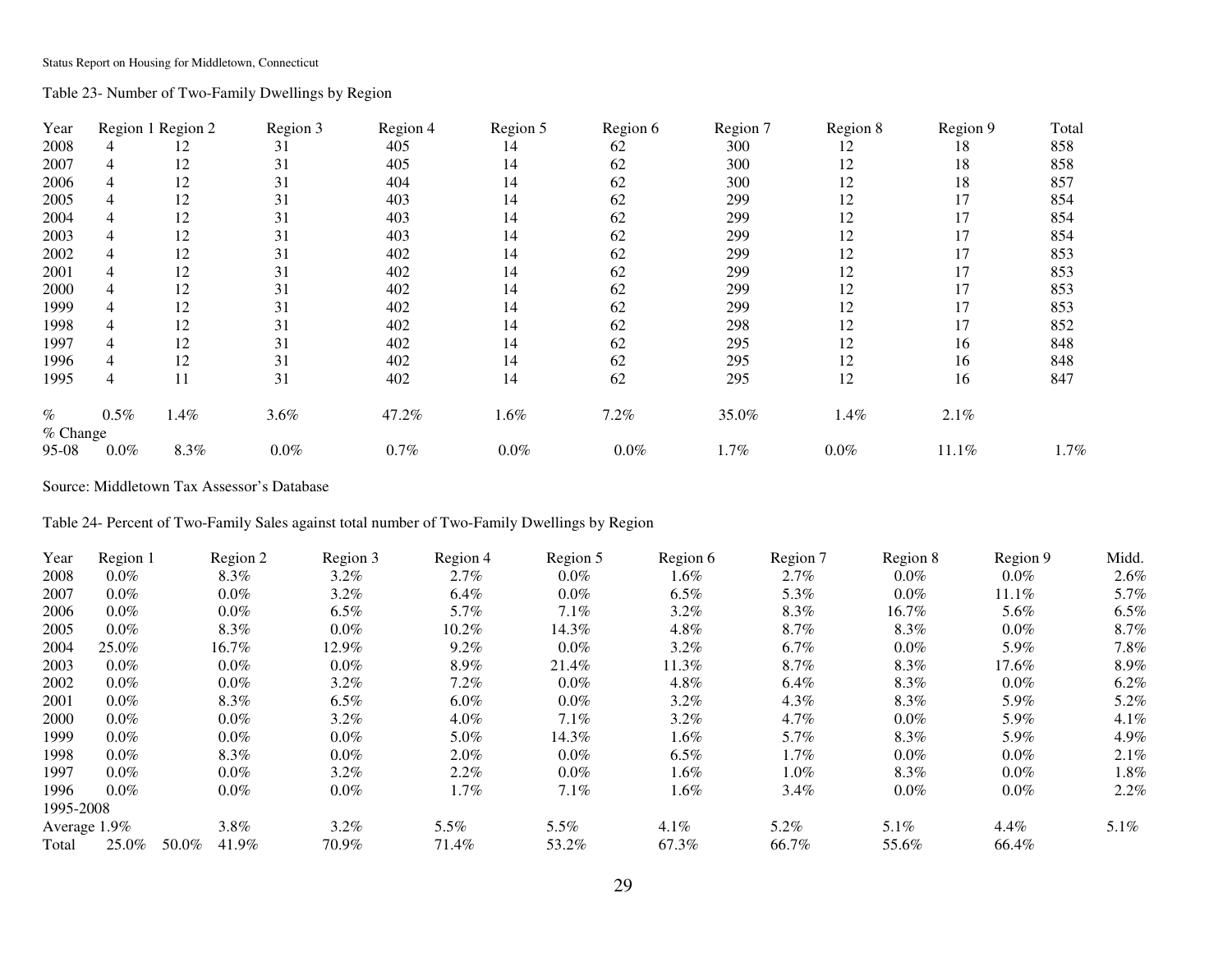### Table 25- Three-Family Sales

| Year       | <b>Median Sales Price</b> | $%$ Change | Number of Sales | $%$ Change |
|------------|---------------------------|------------|-----------------|------------|
| $2008*$    | \$225,000                 | $-10\%$    | 5               | $-54.5\%$  |
| 2007       | \$250,000                 | $4.2\%$    | 11              | $-35.3\%$  |
| 2006       | \$239,900                 | $-0.7\%$   | 17              | $-5.6\%$   |
| 2005       | \$241,500                 | 22%        | 18              | 100%       |
| 2004       | \$198,000                 | $4.3\%$    | 9               | $-18.2\%$  |
| 2003       | \$189,900                 | 28.7%      | 11              | $-21.4%$   |
| 2002       | \$147,500                 | $0.4\%$    | 14              | 100%       |
| 2001       | \$146,900                 | 62.4%      | 7               | $0\%$      |
| 2000       | \$90,450                  | $-35\%$    | 7               | 16.7%      |
| 1999       | \$139,050                 | 54.7%      | 6               | 20%        |
| 1998       | \$89,900                  | $0.2\%$    | 5               | $-58.3\%$  |
| 1997       | \$89,750                  | $-10.3\%$  | 12              | 33.3%      |
| 1996       | \$100,000                 |            | 9               |            |
| % Increase |                           |            |                 |            |
| Over Study |                           |            |                 |            |
| Period     | 167%                      |            |                 |            |

Table 26- Number of Three-Family Dwellings by Region

| Year     |       | Region 1 Region 2 | Region 3 | Region 4 | Region 5 | Region 6 | Region 7 | Region 8 | Region 9 | Total |
|----------|-------|-------------------|----------|----------|----------|----------|----------|----------|----------|-------|
| 2008     |       |                   |          | 146      |          |          | 21       |          |          | 183   |
| 2007     |       |                   |          | 146      |          |          | 21       |          |          | 183   |
| 2006     |       |                   |          | 146      |          |          | 21       |          |          | 183   |
| 2005     |       |                   |          | 146      |          |          | 21       |          |          | 183   |
| 2004     |       |                   |          | 146      |          |          | 21       |          |          | 183   |
| 2003     |       |                   |          | 146      |          |          | 21       |          |          | 183   |
| 2002     |       |                   |          | 146      |          |          | 21       |          |          | 183   |
| 2001     |       |                   |          | 146      |          |          | 21       |          |          | 183   |
| 2000     |       |                   |          | 146      |          |          | 21       |          |          | 183   |
| 1999     |       |                   |          | 146      |          |          | 21       |          |          | 183   |
| 1998     |       |                   |          | 146      |          |          | 21       |          |          | 183   |
| 1997     |       |                   |          | 146      |          |          | 21       |          |          | 183   |
| 1996     |       |                   |          | 146      |          |          | 21       |          |          | 183   |
| 1995     |       |                   |          | 146      |          |          | 21       |          |          | 183   |
| $\%$     | $0\%$ | $0\%$             | $1.1\%$  | 79.7%    | 1.6%     | 3.8%     | 11.5%    | $0\%$    | 2.2%     |       |
| % Change |       |                   |          |          |          |          |          |          |          |       |
| 95-08    | $0\%$ | $0\%$             | $0\%$    | $0\%$    | $0\%$    | $0\%$    | $0\%$    | $0\%$    | $0\%$    | $0\%$ |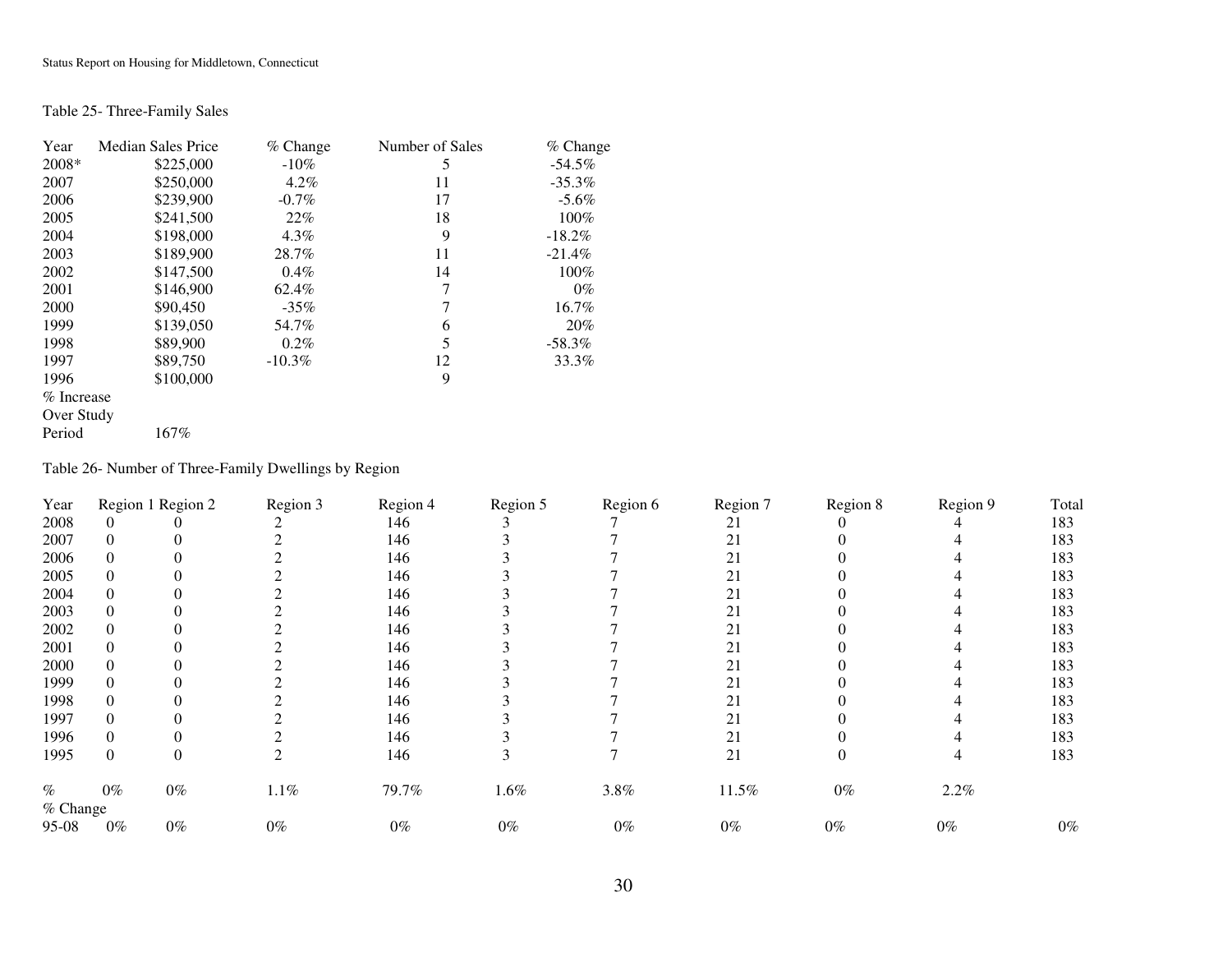Table 27- Percent of Three-Family Sales against total number of Three-Family Dwellings by Region

| Year      | Region 1        | Region 2 | Region 3 | Region 4 | Region 5 | Region 6 | Region 7 | Region 8 | Region 9 | Midd.   |
|-----------|-----------------|----------|----------|----------|----------|----------|----------|----------|----------|---------|
| 2008      | $0.0\%$         | $0.0\%$  | $0.0\%$  | $3.4\%$  | $0.0\%$  | $0.0\%$  | $0.0\%$  | $3.8\%$  | $0.0\%$  | 2.7%    |
| 2007      | $0.0\%$         | $0.0\%$  | $0.0\%$  | $6.8\%$  | $0.0\%$  | 14.3%    | $0.0\%$  | $6.3\%$  | $0.0\%$  | $6.0\%$ |
| 2006      | $0.0\%$         | $0.0\%$  | $0.0\%$  | 11.0%    | $0.0\%$  | 14.3%    | $0.0\%$  | 18.8%    | $0.0\%$  | $9.3\%$ |
| 2005      | $0.0\%$         | $0.0\%$  | $0.0\%$  | $9.6\%$  | 33.3%    | 14.3%    | $9.5\%$  | $10.0\%$ | $0.0\%$  | $9.8\%$ |
| 2004      | $0.0\%$         | $0.0\%$  | $0.0\%$  | $6.2\%$  | $0.0\%$  | $0.0\%$  | $0.0\%$  | 11.3%    | $0.0\%$  | 4.9%    |
| 2003      | $0.0\%$         | $0.0\%$  | $0.0\%$  | $6.8\%$  | $0.0\%$  | $0.0\%$  | $4.8\%$  | $12.5\%$ | $0.0\%$  | $6.0\%$ |
| 2002      | $0.0\%$         | $0.0\%$  | $0.0\%$  | $7.5\%$  | $0.0\%$  | $0.0\%$  | 14.3%    | 11.3%    | $0.0\%$  | $7.7\%$ |
| 2001      | $0.0\%$         | $0.0\%$  | $0.0\%$  | $3.4\%$  | 33.3%    | 14.3%    | $0.0\%$  | $10.0\%$ | $0.0\%$  | $3.8\%$ |
| 2000      | $0.0\%$         | $0.0\%$  | $0.0\%$  | $3.4\%$  | 33.3%    | $0.0\%$  | $4.8\%$  | $7.5\%$  | $0.0\%$  | $3.8\%$ |
| 1999      | $0.0\%$         | $0.0\%$  | $0.0\%$  | 2.7%     | $0.0\%$  | 14.3%    | $4.8\%$  | $8.8\%$  | $0.0\%$  | 3.3%    |
| 1998      | $0.0\%$         | $0.0\%$  | $0.0\%$  | 2.7%     | $0.0\%$  | $0.0\%$  | $4.8\%$  | $7.5\%$  | $0.0\%$  | 2.7%    |
| 1997      | $0.0\%$         | $0.0\%$  | $0.0\%$  | $8.2\%$  | $0.0\%$  | $0.0\%$  | $0.0\%$  | $8.8\%$  | $0.0\%$  | $6.6\%$ |
| 1996      | $0.0\%$         | $0.0\%$  | $0.0\%$  | 5.5%     | $0.0\%$  | $0.0\%$  | $0.0\%$  | $3.8\%$  | 25.0%    | 4.9%    |
| 1996-2008 |                 |          |          |          |          |          |          |          |          |         |
|           | Average $0.0\%$ | $0.0\%$  | $0.0\%$  | $6.0\%$  | $7.7\%$  | 5.5%     | 3.3%     | $0.0\%$  | 1.9%     | 5.5%    |
| Total     | $0.0\%$         | $0.0\%$  | $0.0\%$  | 77.4%    | 100.0%   | 71.4%    | 42.9%    | $0.0\%$  | 25.0%    | 71.6%   |

Source: Middletown Tax Assessor's Database

Region 1- West of Interstate 91 Region 2- Westfield Region 3- Newfield Region 4- Downtown Region 5- Long Lane- Wesleyan Region 6- Long Hill- Wesleyan Hills Region 7- South Farms North Region 8- South Farms South Region 9- Maromas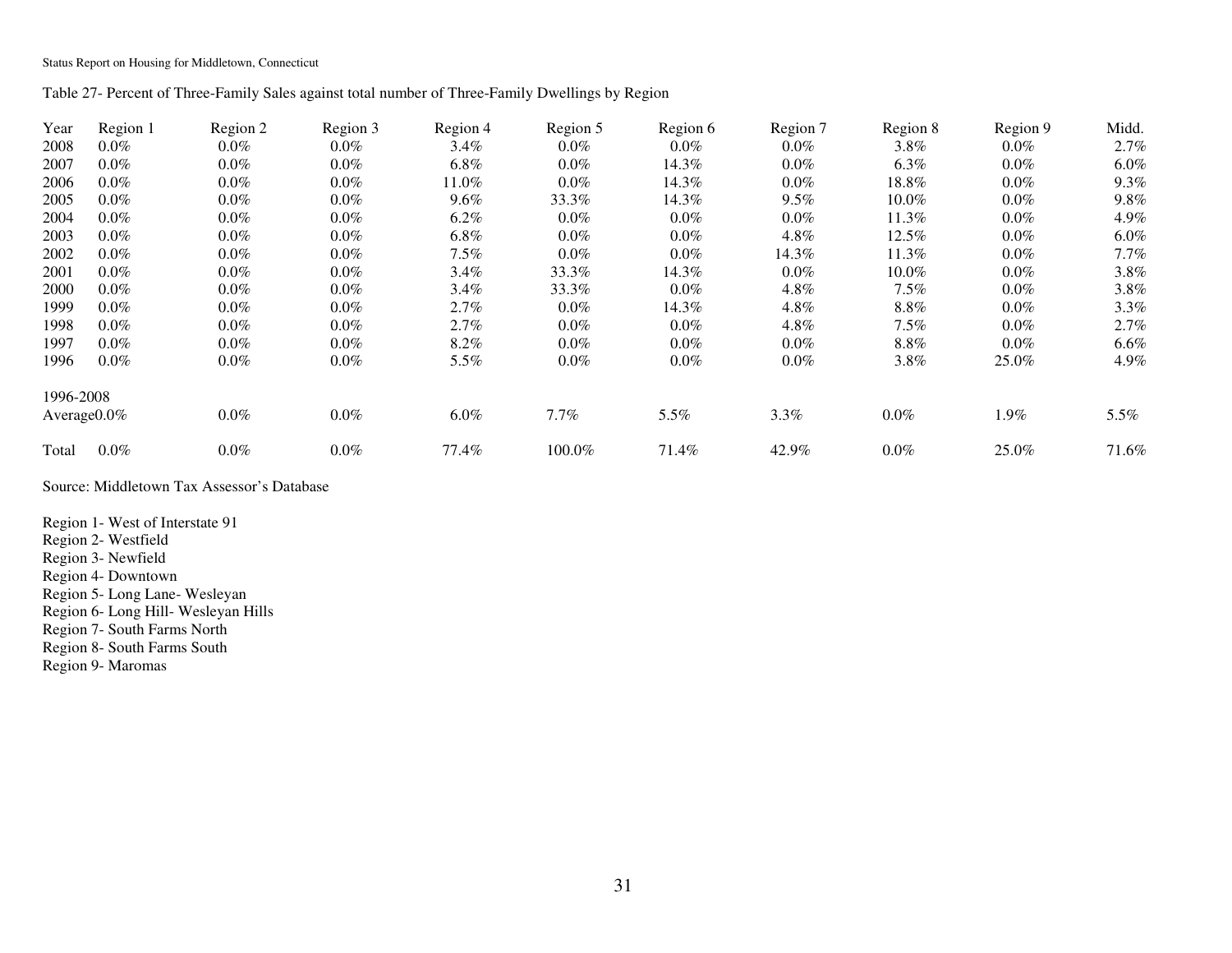Table 28- Subprime Loans, Delinquent Mortgages Foreclosures Statistics

| Community         | Est. # Loans |        |           |        |          | Est. # of Subprime - % Subprime - Est. # Del. Loans - % Del. Loans - Est. # Foreclosures - % Foreclosures |          |
|-------------------|--------------|--------|-----------|--------|----------|-----------------------------------------------------------------------------------------------------------|----------|
| Bridgeport        | 20,138       | 5,830  | 28.95%    | 2,419  | 12.01%   | 1,155                                                                                                     | 5.74%    |
| Waterbury         | 17,991       | 4,540  | 25.23%    | 2,066  | 11.50%   | 779                                                                                                       | 4.33%    |
| New Haven         | 15,486       | 3,734  | 24.11\%   | 1,411  | 9.11%    | 781                                                                                                       | 5.04%    |
| Hartford          | 11,358       | 3,407  | 30.00%    | 1,197  | 10.54%   | 484                                                                                                       | 4.27%    |
| New Britain       | 8,756        | 2,266  | 25,88%    | 932    | 10.64%   | 328                                                                                                       | 3.75%    |
| Meriden           | 12,730       | 2,308  | 18.13%    | 1,003  | $7.88\%$ | 445                                                                                                       | 3.50%    |
| West Haven        | 10,409       | 2,205  | 21.19%    | 973    | $9.35\%$ | 447                                                                                                       | 4.30%    |
| East Hartford     | 8,892        | 2,070  | 23.28%    | 941    | 10.59%   | 304                                                                                                       | 3.42%    |
| Hamden            | 13,836       | 1,926  | 13.92%    | 980    | $7.08\%$ | 317                                                                                                       | 2.29%    |
| Norwich           | 7,640        | 1,167  | 15.28%    | 585    | 7.66%    | 272                                                                                                       | 3.56%    |
| Stratford         | 11,273       | 1,505  | 13.35%    | 755    | $6.69\%$ | 321                                                                                                       | 2.85%    |
| New London        | 3,768        | 789    | 20.93%    | 320    | 8.48%    | 187                                                                                                       | 4.97%    |
| <b>Bristol</b>    | 13,498       | 1,629  | 12.07%    | 793    | 5.87%    | 300                                                                                                       | 2.22%    |
| Danbury           | 15,252       | 1,634  | 10.72%    | 760    | 4.98%    | 275                                                                                                       | 1.80%    |
| Manchester        | 10,978       | 1,355  | 12.34%    | 713    | $6.49\%$ | 185                                                                                                       | 1.68%    |
| Stamford          | 25,875       | 2,058  | 7.95%     | 818    | $3.16\%$ | 361                                                                                                       | 1.40%    |
| <b>Middletown</b> | 9,049        | 1,121  | $12.39\%$ | 491    | 5.43%    | <b>200</b>                                                                                                | 2.21%    |
| Norwalk           | 20,178       | 1,484  | $7.35\%$  | 709    | $3.51\%$ | 253                                                                                                       | 1.26%    |
| Milford           | 14,597       | 1,035  | 7.09%     | 685    | 4.69%    | 208                                                                                                       | 1.43%    |
| West Hartford     | 16,155       | 837    | 5.18%     | 429    | 2.66%    | 132                                                                                                       | $0.82\%$ |
| Fairfield         | 11,254       | 612    | 5.43%     | 266    | $2.37\%$ | 133                                                                                                       | 1.18%    |
| Greenwich         | 12,187       | 624    | 5.12%     | 221    | 1.81%    | 73                                                                                                        | $0.60\%$ |
| All Others        | 469,465      | 39,917 | $8.50\%$  | 20,813 | 4.43%    | 6,672                                                                                                     | 1.42%    |
| <b>State</b>      | 760,766      | 84,053 | 11.05%    | 40,282 | 5.30%    | 14,613                                                                                                    | 1.92%    |

Source: Department of Economic and Community Development: CT Neighborhood Stabilization Plan, 2008.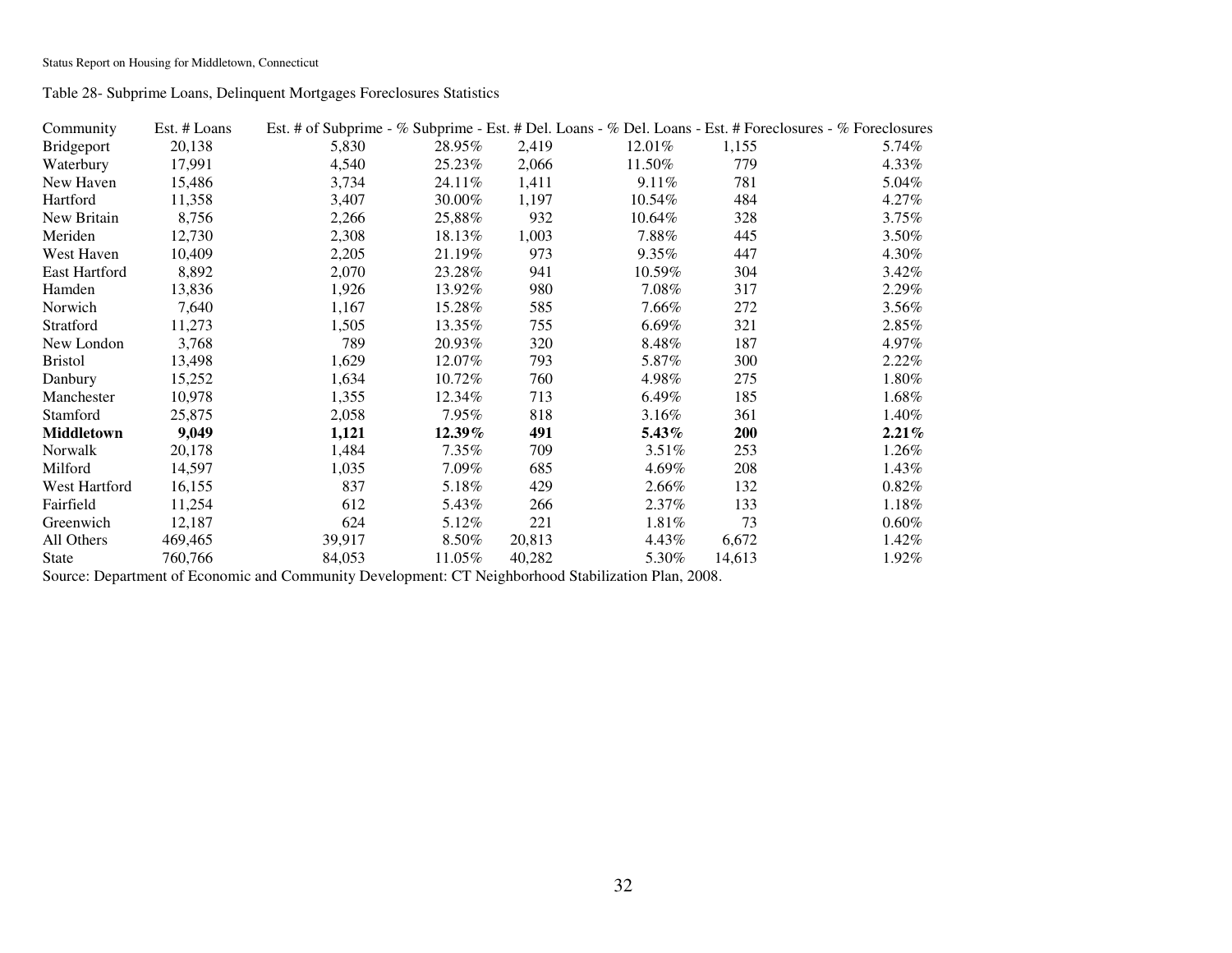### Table 29- 2008 Foreclosures

| Month                 |      |       |      |      |         |       |          |      | Region 1 - Region 2 - Region 3 - Region 4 - Region 5 - Region 6 - Region 7 - Region 8 - Region 9 - Total |         |
|-----------------------|------|-------|------|------|---------|-------|----------|------|----------------------------------------------------------------------------------------------------------|---------|
| January               |      |       |      |      |         |       |          |      |                                                                                                          |         |
| February              |      |       |      |      |         |       |          |      |                                                                                                          | 16      |
| March                 |      |       |      |      |         |       |          |      |                                                                                                          | 24      |
| April                 |      |       |      |      |         |       |          |      |                                                                                                          | 16      |
| May                   |      |       |      |      |         |       |          |      |                                                                                                          | 20      |
| June                  |      |       |      |      |         |       |          |      |                                                                                                          | 20      |
| July                  |      |       |      |      |         |       |          |      |                                                                                                          | 32      |
| August                |      |       |      |      |         |       | 14       |      |                                                                                                          | 38      |
| September             |      |       |      |      |         |       |          |      |                                                                                                          | 23      |
| October               |      | 15    |      |      |         |       |          |      |                                                                                                          | 32      |
| November              |      |       |      |      |         |       |          |      |                                                                                                          | 18      |
| December              |      |       |      |      |         |       |          |      |                                                                                                          | 14      |
| Total                 |      | 78    | 49   | 27   |         | 37    | 44       | 22   |                                                                                                          | 272     |
| Percent of Total 2.2% |      | 28.7% | 18%  | 9.9% | $1.8\%$ | 13.5% | $16.1\%$ | 8.0% | $1.4\%$                                                                                                  | 100%    |
| Percent of all        |      |       |      |      |         |       |          |      |                                                                                                          |         |
| <b>Res Properties</b> | 1.1% | 3.5%  | 1.8% | 2.2% | $3.0\%$ | 1.8%  | 2.2%     | 1.5% | 1.0%                                                                                                     | $2.1\%$ |

Source: Middletown County Judicial Records

Region 1- West of Interstate 91 Region 2- Westfield Region 3- Newfield Region 4- Downtown Region 5- Long Lane- Wesleyan Region 6- Long Hill- Wesleyan Hills Region 7- South Farms North Region 8- South Farms South Region 9- Maromas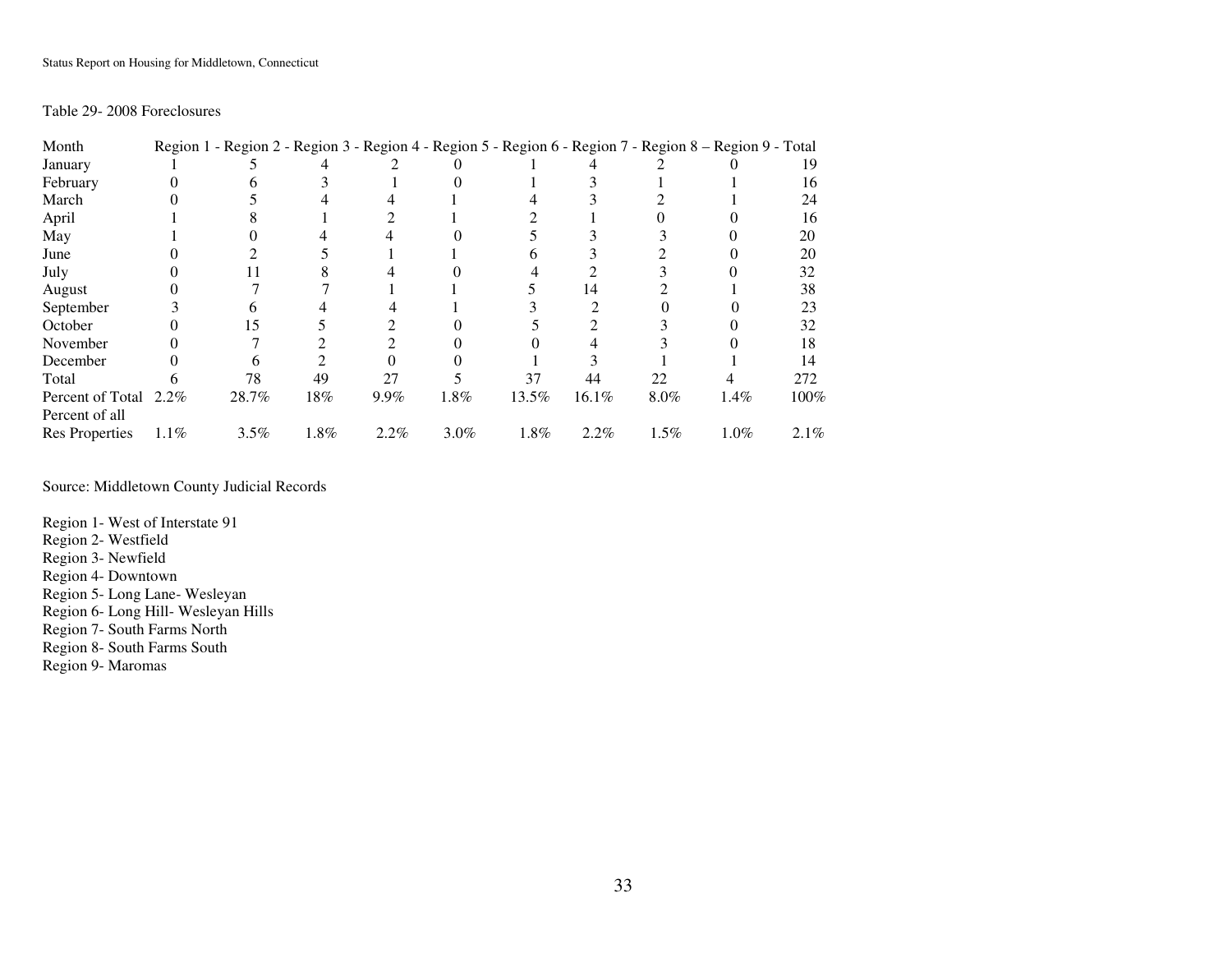Table 30- Single Family Median Prices Compared to Income

| Year |           |           |         |           |           | Med. House Price – Med. HH Income - Price to Income Ratio - % diff. from Average - % diff from low – Avg. Ratio Price – Low Ratio Price |             |
|------|-----------|-----------|---------|-----------|-----------|-----------------------------------------------------------------------------------------------------------------------------------------|-------------|
| 1988 | \$155,000 | \$36,891  | 4.20    | 26.6%     | 70.1%     | \$122,479                                                                                                                               | \$91,121    |
| 1989 | \$150,000 | \$37,644  | 3.98    | 20.0%     | 61.3%     | \$124,978                                                                                                                               | \$92,981    |
| 1990 | \$144,400 | \$38,585  | 3.74    | 12.8%     | 51.6%     | \$128,103                                                                                                                               | \$95,305    |
| 1991 | \$137,000 | \$39,550  | 3.46    | $4.3\%$   | 40.2%     | \$131,305                                                                                                                               | \$97,688    |
| 1992 | \$127,735 | \$40,538  | 3.15    | $-5.1\%$  | 27.6%     | \$134,588                                                                                                                               | \$100,130   |
| 1993 | \$125,000 | \$41,552  | 3.01    | $-9.4\%$  | 21.8%     | \$137,952                                                                                                                               | \$102,633   |
| 1994 | \$116,500 | \$42,591  | 2.74    | $-17.6\%$ | $10.7\%$  | \$141,401                                                                                                                               | \$105,199   |
| 1995 | \$116,182 | \$43,655  | 2.66    | $-19.8\%$ | $7.7\%$   | \$144,936                                                                                                                               | \$107,829   |
| 1996 | \$114,900 | \$44,747  | 2.57    | $-22.7\%$ | $4.0\%$   | \$148,560                                                                                                                               | \$110,525   |
| 1997 | \$113,668 | \$45,866  | 2.48    | $-25.4\%$ | $0.3\%$   | \$152,274                                                                                                                               | \$113,288   |
| 1998 | \$116,000 | \$47,012  | 2.47    | $-25.7\%$ | $0.0\%$   | \$156,080                                                                                                                               | \$116,120   |
| 1999 | \$124,000 | \$47,162  | 2.63    | $-20.8\%$ | $6.4\%$   | \$156,578                                                                                                                               | \$116,490   |
| 2000 | \$127,150 | \$48,341  | 2.63    | $-20.8\%$ | $6.5\%$   | \$160,492                                                                                                                               | \$119,402   |
| 2001 | \$144,900 | \$49,550  | 2.92    | $-11.9\%$ | 18.4%     | \$164,505                                                                                                                               | \$122,387   |
| 2002 | \$157,000 | \$50,788  | 3.09    | $-6.9\%$  | 25.2%     | \$168,617                                                                                                                               | \$125,447   |
| 2003 | \$182,000 | \$52,058  | 3.50    | 5.3%      | 41.5%     | \$172,833                                                                                                                               | \$128,583   |
| 2004 | \$208,000 | \$53,359  | 3.90    | 17.4%     | 57.8%     | \$177,153                                                                                                                               | \$131,798   |
| 2005 | \$234,900 | \$54,693  | 4.29    | 29.4%     | 73.9%     | \$181,582                                                                                                                               | \$135,093   |
| 2006 | \$230,000 | \$54,801  | 4.20    | 26.4%     | 69.9%     | \$181,939                                                                                                                               | \$135,358   |
| 2007 | \$245,000 | \$58,174  | 4.21    | 26.9%     | 70.5%     | \$193,138                                                                                                                               | \$143,690   |
| 2008 | \$224,400 | \$58,174* | $3.86*$ | $16.2\%*$ | $56.2\%*$ | $$193,138*$                                                                                                                             | $$143,690*$ |

Source: Middletown Tax Assessor's Database,

2000 Census,

CERC Town Profiles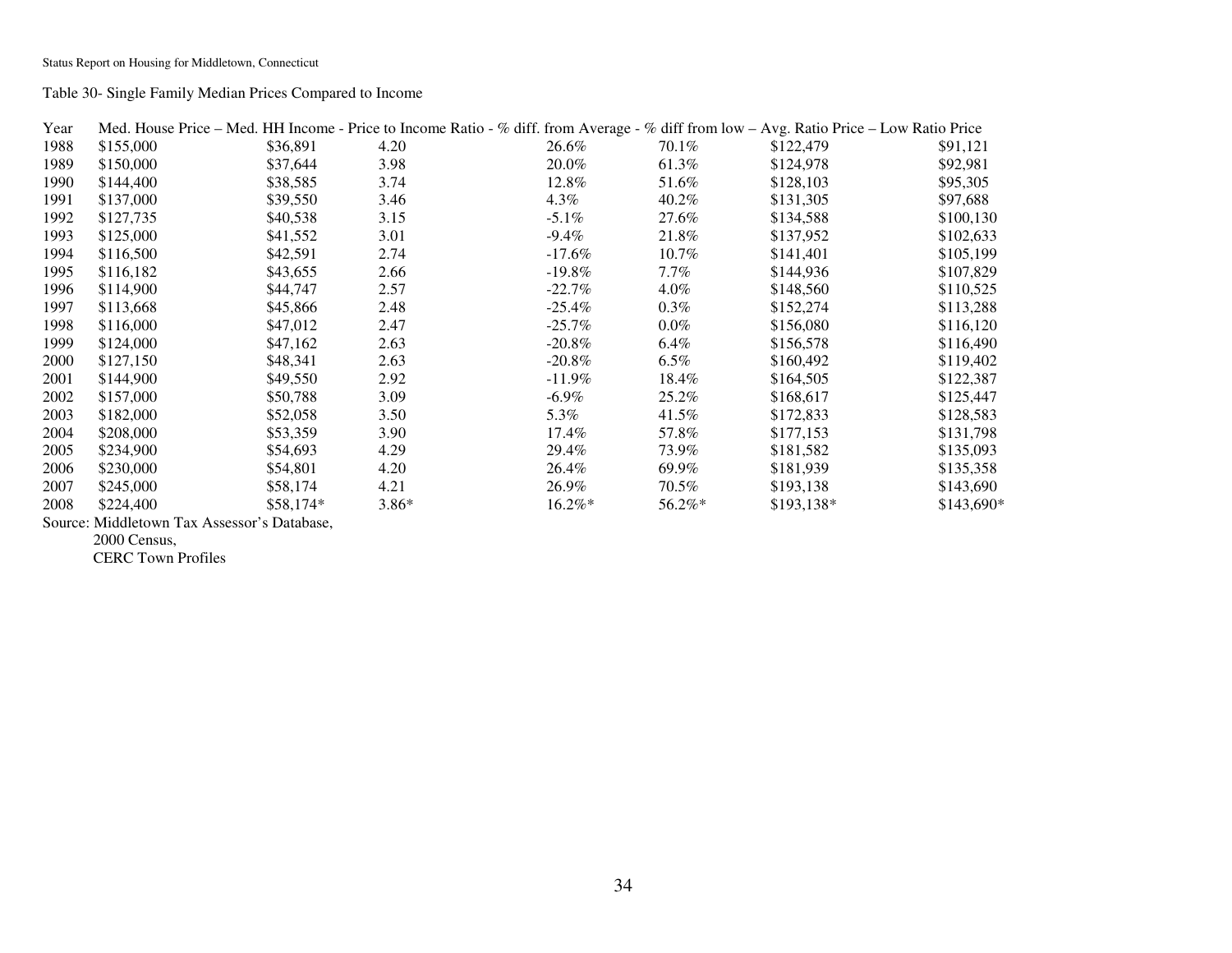### Table 31- Single Family Median Prices Compared to Rents

| Year |           |         |       |           | Med. House Price - 2 Bedroom Rent - Rent to Price Ratio - % diff. from Average - % diff from low - Avg. Ratio Price - Low Ratio Price |           |           |
|------|-----------|---------|-------|-----------|---------------------------------------------------------------------------------------------------------------------------------------|-----------|-----------|
| 1988 | \$155,000 | \$557   | 278.3 | 33.3%     | 69.4%                                                                                                                                 | \$116,302 | \$91,526  |
| 1989 | \$150,000 | \$603   | 248.8 | 19.1%     | 51.4%                                                                                                                                 | \$125,906 | \$99,085  |
| 1990 | \$144,400 | \$631   | 229.0 | $9.7\%$   | 39.4%                                                                                                                                 | \$131,753 | \$103,686 |
| 1991 | \$137,000 | \$665   | 206.0 | $-1.3\%$  | 25.4%                                                                                                                                 | \$138,852 | \$109,273 |
| 1992 | \$127,735 | \$698   | 183.0 | $-12.4\%$ | 11.4%                                                                                                                                 | \$145,742 | \$114,695 |
| 1993 | \$125,000 | \$713   | 175.3 | $-16.0\%$ | $6.7\%$                                                                                                                               | \$148,874 | \$117,160 |
| 1994 | \$116,500 | \$709   | 164.3 | $-21.3\%$ | $0.0\%$                                                                                                                               | \$148,039 | \$116,503 |
| 1995 | \$116,182 | \$697   | 166.7 | $-20.2\%$ | $1.4\%$                                                                                                                               | \$145,534 | \$114,531 |
| 1996 | \$114,900 | \$670   | 171.5 | $-17.9\%$ | $4.4\%$                                                                                                                               | \$139,896 | \$110,094 |
| 1997 | \$113,668 | \$675   | 168.4 | $-19.4\%$ | $2.5\%$                                                                                                                               | \$140,940 | \$110,916 |
| 1998 | \$116,000 | \$684   | 169.6 | $-18.8\%$ | $3.2\%$                                                                                                                               | \$142,819 | \$112,396 |
| 1999 | \$124,000 | \$692   | 179.2 | $-14.2\%$ | $9.0\%$                                                                                                                               | \$144,490 | \$113,709 |
| 2000 | \$127,150 | \$697   | 182.4 | $-12.6\%$ | 11.0%                                                                                                                                 | \$145,534 | \$114,531 |
| 2001 | \$144,900 | \$706   | 205.2 | $-1.7\%$  | 24.9%                                                                                                                                 | \$147,413 | \$116,010 |
| 2002 | \$157,000 | \$741   | 211.9 | 1.5%      | 28.9%                                                                                                                                 | \$154,721 | \$121,761 |
| 2003 | \$182,000 | \$813   | 223.9 | $7.2\%$   | 36.2%                                                                                                                                 | \$169,754 | \$133,592 |
| 2004 | \$208,000 | \$827   | 251.5 | 20.5%     | 53.1%                                                                                                                                 | \$172,678 | \$135,893 |
| 2005 | \$234,900 | \$873   | 269.1 | 28.9%     | 63.7%                                                                                                                                 | \$182,282 | \$143,451 |
| 2006 | \$230,000 | \$979   | 234.9 | 12.5%     | 43.0%                                                                                                                                 | \$204,415 | \$160,869 |
| 2007 | \$245,000 | \$1,029 | 238.1 | 14.0%     | 44.9%                                                                                                                                 | \$214,855 | \$169,085 |
| 2008 | \$224,400 | \$985   | 227.8 | $9.1\%$   | 38.6%                                                                                                                                 | \$205,668 | \$161,855 |

Source: Middletown Tax Assessor's Database,

HUD Fair Market Rents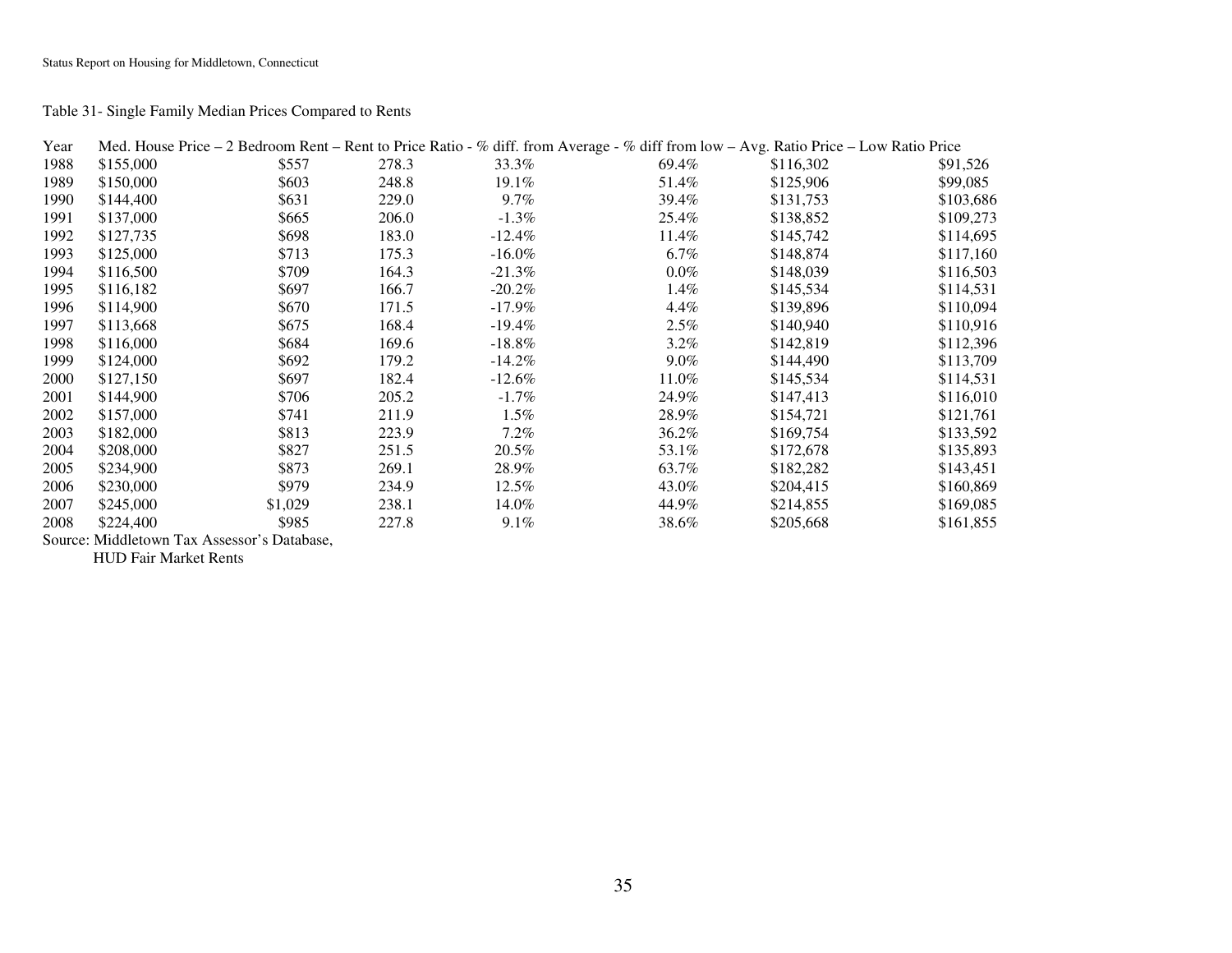Table 32- Condo Median Prices Compared to Income

| Year |                                                                               |            |         | Med. House Price – Med. HH Income - Price to Income Ratio - % diff. from Average - % diff from low – Avg. Ratio Price – Low Ratio Price |           |           |            |
|------|-------------------------------------------------------------------------------|------------|---------|-----------------------------------------------------------------------------------------------------------------------------------------|-----------|-----------|------------|
| 1996 | \$62,000                                                                      | \$44,747   | 1.39    | $-30.4\%$                                                                                                                               | $1.9\%$   | \$89,047  | \$60,856   |
| 1997 | \$62,900                                                                      | \$45,866   | 1.37    | $-31.1\%$                                                                                                                               | $0.8\%$   | \$91,273  | \$62,378   |
| 1998 | \$64,000                                                                      | \$47,012   | 1.36    | $-31.6\%$                                                                                                                               | $0.1\%$   | \$93,554  | \$63,936   |
| 1999 | \$68,000                                                                      | \$47,162   | 1.44    | $-27.6\%$                                                                                                                               | $6.0\%$   | \$93,852  | \$64,140   |
| 2000 | \$75,950                                                                      | \$48,341   | 1.57    | $-21.1\%$                                                                                                                               | $15.5\%$  | \$96,199  | \$65,744   |
| 2001 | \$86,000                                                                      | \$49,550   | 1.74    | $-12.8\%$                                                                                                                               | 27.6%     | \$98,605  | \$67,388   |
| 2002 | \$95,000                                                                      | \$50,788   | 1.87    | $-6.0\%$                                                                                                                                | 37.5%     | \$101,068 | \$69,072   |
| 2003 | \$114,000                                                                     | \$52,058   | 2.19    | $10.0\%$                                                                                                                                | 61.0%     | \$103,595 | \$70,799   |
| 2004 | \$124,000                                                                     | \$53,359   | 2.32    | 16.8%                                                                                                                                   | 70.8%     | \$106.184 | \$72,568   |
| 2005 | \$140,000                                                                     | \$54,693   | 2.56    | 28.6%                                                                                                                                   | 88.2%     | \$108.839 | \$74,382   |
| 2006 | \$157,000                                                                     | \$54,801   | 2.86    | 44.0%                                                                                                                                   | $110.7\%$ | \$109,054 | \$74,529   |
| 2007 | \$153,500                                                                     | \$58,174   | 2.64    | 32.6%                                                                                                                                   | 94.0%     | \$115,766 | \$79,117   |
| 2008 | \$150,000                                                                     | $$58.174*$ | $2.58*$ | $29.6\%*$                                                                                                                               | $89.6\%*$ | \$115,766 | $$79.117*$ |
|      | $\mathbf{r}$ and $\mathbf{r}$<br>$\alpha$ $\alpha$ $\alpha$ $\alpha$ $\alpha$ |            |         |                                                                                                                                         |           |           |            |

Source: Middletown Tax Assessor's Database,

2000 Census,

CERC Town Profiles

Table 33- Condo Median Prices Compared to Rents

| Year |                                             |         | Med. House Price $-2$ Bedroom Rent $-$ Rent to Price Ratio - % diff. from Average - % diff from low $-$ Avg. Ratio Price $-$ Low Ratio Price |            |          |           |          |
|------|---------------------------------------------|---------|----------------------------------------------------------------------------------------------------------------------------------------------|------------|----------|-----------|----------|
| 1996 | \$62,000                                    | \$670   | 92.5                                                                                                                                         | $-27.0 \%$ | $-0.7\%$ | \$84,983  | \$62,437 |
| 1997 | \$62,900                                    | \$675   | 93.2                                                                                                                                         | $-26.5\%$  | $0.0\%$  | \$85,617  | \$62,903 |
| 1998 | \$64,000                                    | \$684   | 93.6                                                                                                                                         | $-26.2\%$  | $0.4\%$  | \$86,759  | \$63,742 |
| 1999 | \$68,000                                    | \$692   | 98.3                                                                                                                                         | $-22.5\%$  | 5.4%     | \$87,773  | \$64,487 |
| 2000 | \$75,950                                    | \$697   | 109.0                                                                                                                                        | $-14.1\%$  | $16.9\%$ | \$88,407  | \$64,953 |
| 2001 | \$86,000                                    | \$706   | 121.8                                                                                                                                        | $-4.0\%$   | 30.7%    | \$89,549  | \$65,792 |
| 2002 | \$95,000                                    | \$741   | 128.2                                                                                                                                        | $1.1\%$    | 37.6%    | \$93,988  | \$69,054 |
| 2003 | \$114,000                                   | \$813   | 140.2                                                                                                                                        | $10.5\%$   | 50.5%    | \$103.121 | \$75.783 |
| 2004 | \$124,000                                   | \$827   | 149.9                                                                                                                                        | $18.2\%$   | 60.9%    | \$104.897 | \$77,068 |
| 2005 | \$140,000                                   | \$873   | 160.4                                                                                                                                        | 26.4%      | 72.1%    | \$110.731 | \$81,355 |
| 2006 | \$157,000                                   | \$979   | 160.4                                                                                                                                        | 26.4%      | 72.1%    | \$124,176 | \$91,233 |
| 2007 | \$153,500                                   | \$1,029 | 149.2                                                                                                                                        | 17.6%      | 60.1%    | \$130.518 | \$95,893 |
| 2008 | \$150,000                                   | \$985   | 152.3                                                                                                                                        | 20.1%      | 63.4%    | \$124,937 | \$91,792 |
|      | Source: Middletown Tax Assessor's Database, |         |                                                                                                                                              |            |          |           |          |

HUD Fair Market Rents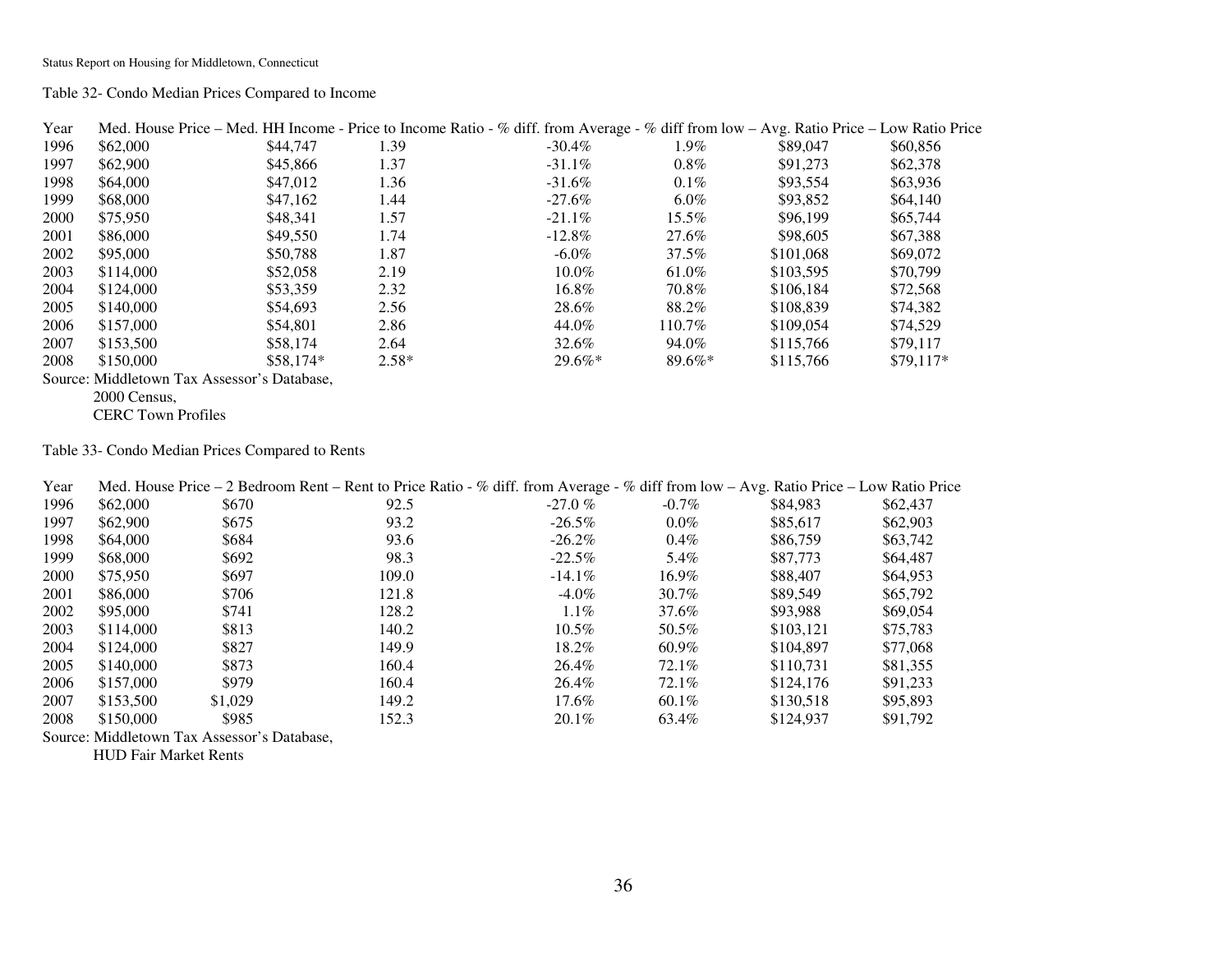#### Table 34- Recent Inventory versus Sales- Single Family

| Month                                            | Inventory | Sales |      | #Month Supply 4 Month Trailing Average |
|--------------------------------------------------|-----------|-------|------|----------------------------------------|
| <b>Nov 2008</b>                                  | 207       | 15    | 13.8 | 9.2                                    |
| Oct 2008                                         | 202       | 27    | 7.5  | 7.6                                    |
| Sept 2008                                        | 208       | 24    | 8.7  | 8.2                                    |
| Aug 2008                                         | 198       | 30    | 6.6  | 7.8                                    |
| <b>July 2008</b>                                 | 203       | 26    | 7.8  | 8.6                                    |
| <b>June 2008</b>                                 | 212       | 22    | 9.6  | 9.2                                    |
| <b>May 2008</b>                                  | 191       | 27    | 7.1  | 9.2                                    |
| Apr 2008                                         | 189       | 19    | 9.9  | 9.3                                    |
| <b>Mar 2008</b>                                  | 172       | 17    | 10.1 | 9.3                                    |
| Feb 2008                                         | 156       | 16    | 9.8  | 8.1                                    |
| Jan 2008                                         | 139       | 19    | 7.3  | 7.2                                    |
| Dec 2007                                         | 131       | 13    | 10.1 | 7.2                                    |
| Nov 2007                                         | 154       | 29    | 5.3  | 5.6                                    |
| Oct 2007                                         | 162       | 27    | 6.0  | 5.2                                    |
| Sept 2007                                        | 153       | 21    | 7.3  | 4.6                                    |
| Aug 2007                                         | 165       | 44    | 3.8  | 4.0                                    |
| <b>July 2007</b>                                 | 168       | 43    | 3.9  | 4.8                                    |
| June 2007                                        | 180       | 50    | 3.6  | 5.0                                    |
| May 2007                                         | 168       | 34    | 4.9  | 6.0                                    |
| Apr 2007                                         | 176       | 26    | 6.8  | 6.0                                    |
| Mar 2007                                         | 153       | 34    | 4.5  | 5.8                                    |
| Feb 2007                                         | 170       | 22    | 7.7  | 6.8                                    |
| Jan 2007                                         | 164       | 32    | 5.1  | 6.2                                    |
| Dec 2006                                         | 148       | 26    | 5.7  | 6.4                                    |
| <b>Nov 2006</b>                                  | 180       | 21    | 8.6  | 6.1                                    |
| Oct 2006                                         | 204       | 39    | 5.2  | 5.3                                    |
| Sept 2006                                        | 195       | 32    | 6.1  | 5.2                                    |
| Aug 2006                                         | 204       | 47    | 4.3  |                                        |
| <b>July 2006</b>                                 | 205       | 37    | 5.5  |                                        |
| <b>June 2006</b>                                 | 204       | 41    |      |                                        |
| $\mathcal{C}_{\Omega^{11} \Omega^0}$ reverse com |           |       |      |                                        |

Source: raveis.com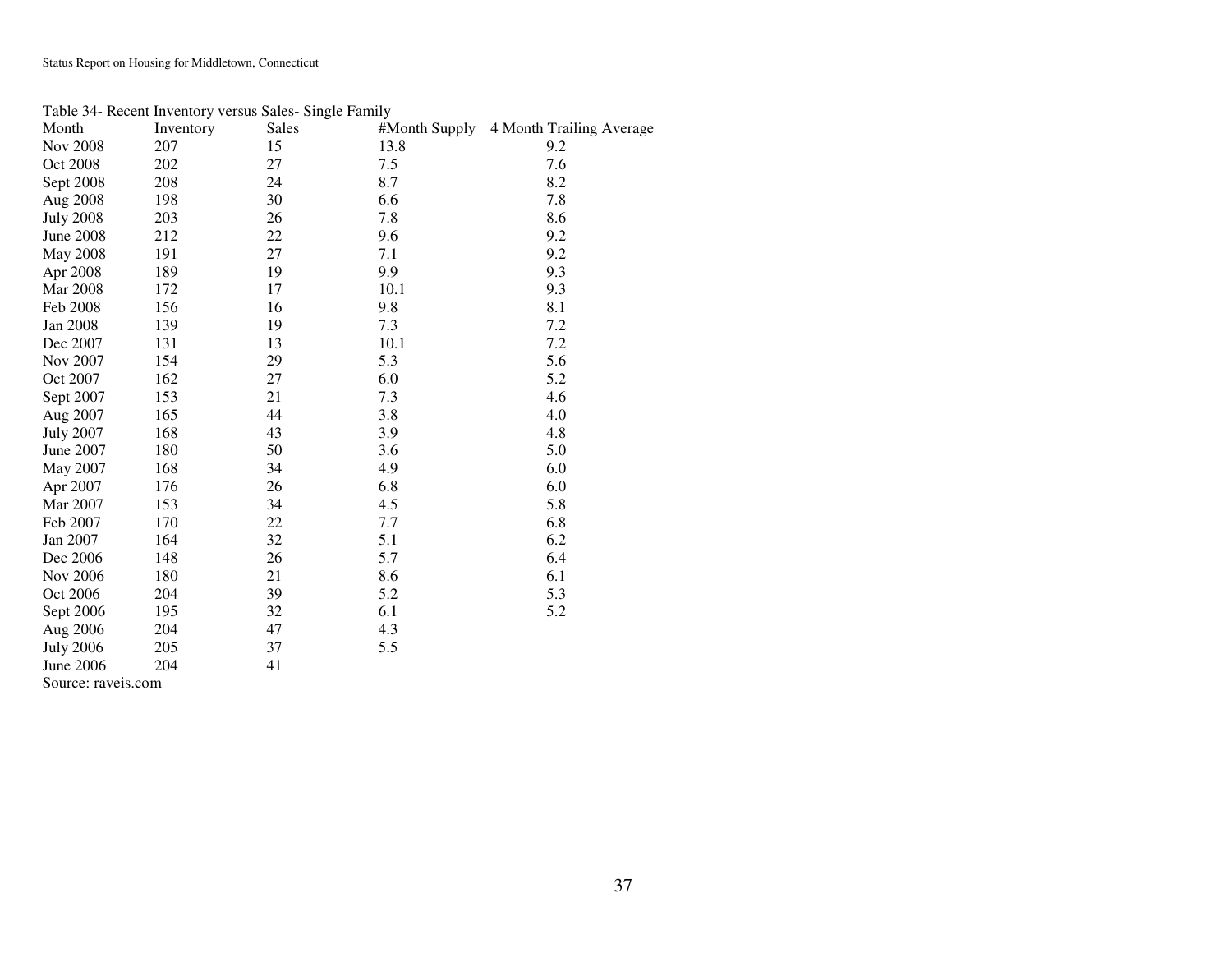### Table 35- Recent Inventory versus Sales- Condos

| Month            | Inventory | Sales | #Month Supply | 4 month Trailing Average |
|------------------|-----------|-------|---------------|--------------------------|
| Nov 2008         | 89        | 6     | 14.8          | 8.9                      |
| Oct 2008         | 93        | 9     | 10.3          | 7.1                      |
| Sept 2008        | 92        | 15    | 6.1           | 6.3                      |
| Aug 2008         | 84        | 20    | 4.2           | 6.4                      |
| <b>July 2008</b> | 98        | 13    | 7.5           | 7.0                      |
| June 2008        | 100       | 14    | 7.1           | 7.3                      |
| <b>May 2008</b>  | 109       | 16    | 6.8           | 6.9                      |
| Apr 2008         | 104       | 16    | 6.5           | 6.9                      |
| <b>Mar 2008</b>  | 97        | 11    | 8.8           | 6.9                      |
| Feb 2008         | 107       | 20    | 5.4           | 7.1                      |
| Jan 2008         | 98        | 14    | 7             | 7.6                      |
| Dec 2007         | 97        | 15    | 6.5           | 7.5                      |
| <b>Nov 2007</b>  | 106       | 11    | 9.6           | 7.3                      |
| Oct 2007         | 108       | 15    | 7.2           | 5.9                      |
| Sept 2007        | 109       | 16    | 6.8           | 5.0                      |
| Aug 2007         | 107       | 19    | 5.6           | 3.9                      |
| <b>July 2007</b> | 99        | 25    | 4             | 3.5                      |
| June 2007        | 80        | 22    | 3.6           | 3.7                      |
| May 2007         | 79        | 31    | 2.5           | 5.0                      |
| Apr 2007         | 77        | 21    | 3.7           | 5.4                      |
| Mar 2007         | 87        | 18    | 4.8           | 5.8                      |
| Feb 2007         | 91        | 10    | 9.1           | 6.0                      |
| Jan 2007         | 83        | 20    | 4.2           | 5.0                      |
| Dec 2006         | 74        | 15    | 4.9           | 4.8                      |
| Nov 2006         | 91        | 16    | 5.7           | 4.2                      |
| Oct 2006         | 91        | 18    | 5.1           | 3.4                      |
| Sept 2006        | 74        | 22    | 3.4           | 3.2                      |
| Aug 2006         | 69        | 26    | 2.7           |                          |
| <b>July 2006</b> | 76        | 31    | 2.5           |                          |
| June 2006        | 78        | 18    | 4.3           |                          |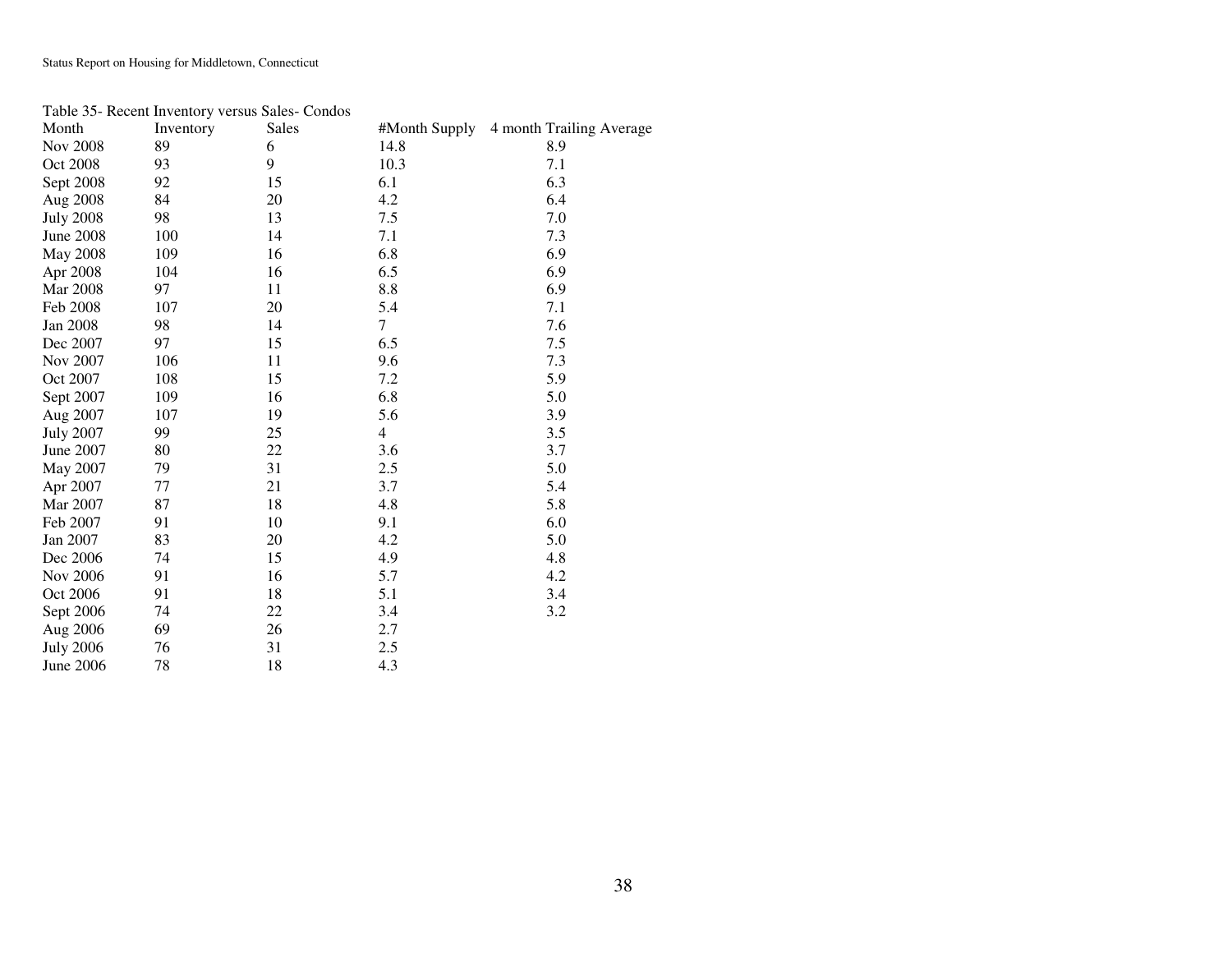### Table 36- Recent Inventory versus Sales- Multi-Family

| Month                                          | $\frac{1}{2}$<br>Inventory | Sales                   |      | #Month Supply 4 Month Trailing Average |
|------------------------------------------------|----------------------------|-------------------------|------|----------------------------------------|
| <b>Nov 2008</b>                                | 40                         | 6                       | 6.7  | 28.0                                   |
| Oct 2008                                       | 59                         | 5                       | 11.8 | 30.4                                   |
| Sept 2008                                      | 64                         | 1                       | 64.0 | 42.7                                   |
| Aug 2008                                       | 59                         | $\overline{c}$          | 29.5 | 31.2                                   |
| <b>July 2008</b>                               | 65                         | $\overline{4}$          | 16.3 | 29.4                                   |
| <b>June 2008</b>                               | 61                         | 1                       | 61.0 | 30.1                                   |
| May 2008                                       | 54                         | 3                       | 18.0 | 18.1                                   |
| Apr 2008                                       | 45                         | $\overline{c}$          | 22.5 | 18.3                                   |
| <b>Mar 2008</b>                                | 38                         | $\overline{c}$          | 19.0 | 15.1                                   |
| Feb 2008                                       | 39                         | $\overline{\mathbf{3}}$ | 13.0 | 22.1                                   |
| <b>Jan 2008</b>                                | 37                         | $\overline{c}$          | 18.5 | 22.6                                   |
| Dec 2007                                       | 39                         | $\overline{4}$          | 9.8  | 19.7                                   |
| Nov 2007                                       | 47                         | 1                       | 47.0 | 18.5                                   |
| Oct 2007                                       | 45                         | 3                       | 15.0 | 8.4                                    |
| Sept 2007                                      | 35                         | 5                       | 7.0  | 8.5                                    |
| Aug 2007                                       | 35                         | 7                       | 5.0  | 10.2                                   |
| <b>July 2007</b>                               | 33                         | 5                       | 6.6  | 10.3                                   |
| June 2007                                      | 31                         | $\overline{c}$          | 15.5 | 11.7                                   |
| May 2007                                       | 27                         | $\overline{c}$          | 13.5 | 8.5                                    |
| Apr 2007                                       | 27                         | 5                       | 5.4  | 5.8                                    |
| Mar 2007                                       | 25                         | $\overline{2}$          | 12.5 | 5.8                                    |
| Feb 2007                                       | 25                         | 9                       | 2.8  | 7.1                                    |
| Jan 2007                                       | 22                         | 9                       | 2.4  | 7.8                                    |
| Dec 2006                                       | 28                         | 5                       | 5.6  | 17.4                                   |
| Nov 2006                                       | 35                         | $\overline{c}$          | 17.5 | 17.8                                   |
| Oct 2006                                       | 45                         | 8                       | 5.6  | 15.1                                   |
| Sept 2006                                      | 41                         | 1                       | 41.0 | 18.2                                   |
| Aug 2006                                       | 42                         | 6                       | 7.0  |                                        |
| <b>July 2006</b>                               | 40                         | 6                       | 6.7  |                                        |
| June 2006                                      | 35                         | 7                       | 5.0  |                                        |
| $\mathcal{C}_{\text{anmonon}}$ <i>norm</i> and |                            |                         |      |                                        |

Source: raveis.com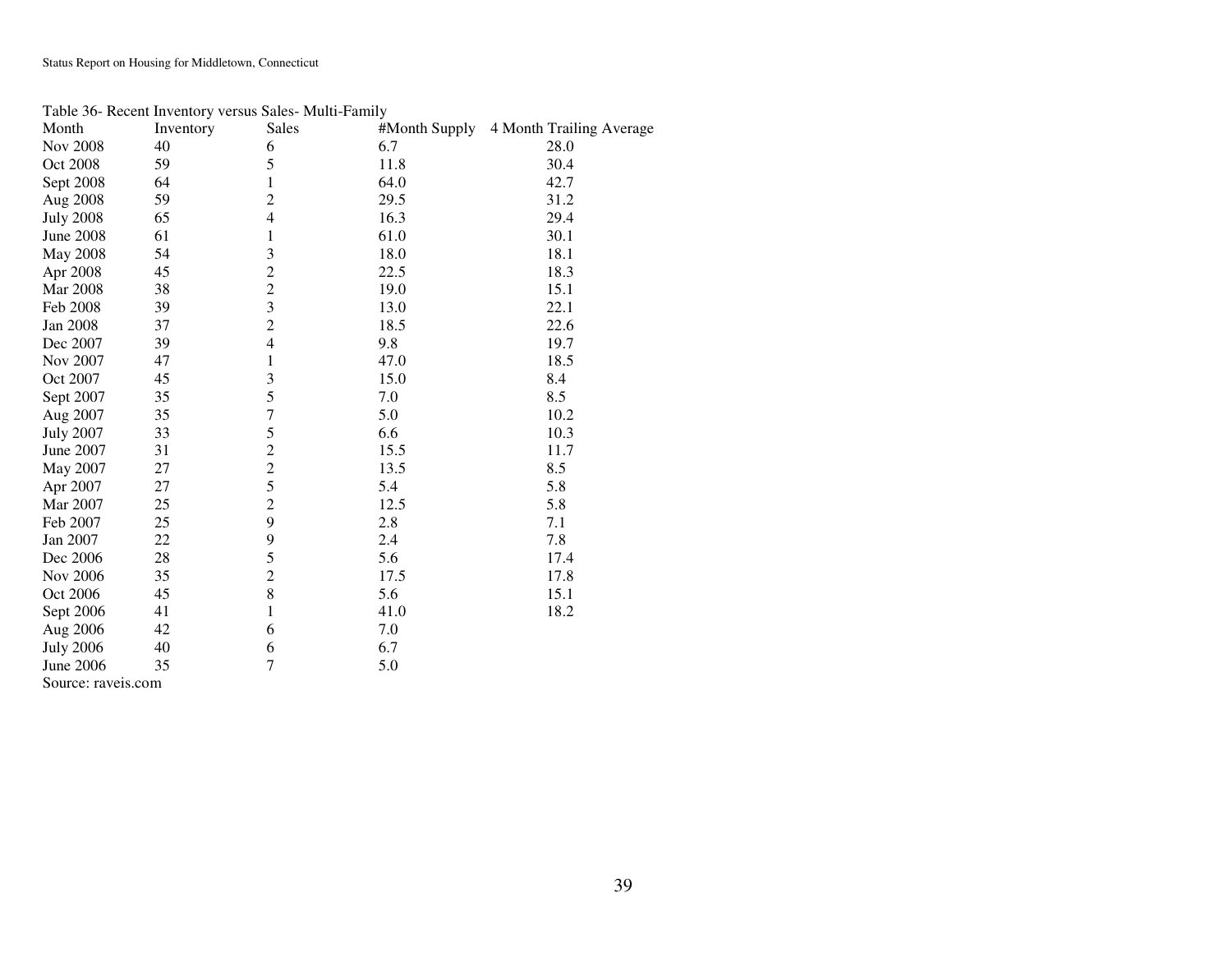Table 37- Buyer versus Sellers, 2000-2030- using National Trends

|      | $20 - 24$ | $20 - 24$     | $20 - 24$ | $20 - 24$ | 25-29 | 25-29         | 25-29       | 25-29 | $30-64$ | 30-64  | $30-64$ | 30-64 | $65+$ | 65+           | $65+$   | $65+$      | Total |
|------|-----------|---------------|-----------|-----------|-------|---------------|-------------|-------|---------|--------|---------|-------|-------|---------------|---------|------------|-------|
| Year | HH        | <b>Buvers</b> | Sellers   | Net       | HH    | <b>Buyers</b> | Sellers Net |       | HH      | Buyers | Sellers | Net   | HН    | <b>Buvers</b> | Sellers | <b>Net</b> | Net   |
| 2000 | 533       | 10            |           |           | 2,035 | 67            | 22          | 45    | 1.863   | 2,373  | .685    | 688   | 3590  | 176           | 592     | $-416$     | 324   |
| 2005 | 461       |               |           |           | 2.039 | 67            | 22          | 45    | 12.543  | 2,509  | 1,781   | 727   | 3683  | 180           | 608     | -427       | 352   |
| 2010 | 522       | 10            |           |           | 2,039 | 67            | 22          | 45    | 13.055  | 2.611  | 1,854   | 757   | 3988  | 195           | 658     | $-463$     | 347   |
| 2015 | 530       | 10            |           |           | .767  | 58            | 19          | 39    | 12.978  | 2,596  | 1,843   | 753   | 4635  | 227           | 765     | $-538$     | 262   |
| 2020 | 515       | 10            |           |           | .977  | 65            | 22          | 43    | 13.063  | 2.613  | 1,855   | 758   | 5363  | 263           | 885     | $-622$     | 187   |
| 2025 | 513       | 10            |           |           | 2.001 | 66            | 22          | 44    | 12.944  | 2,589  | 1,838   | 751   | 6332  | 310           | .045    | $-735$     | 68    |
| 2030 | 512       | 10            |           |           | .946  | 64            |             | 43    | 12.701  | 2.540  | .304    | 737   | 7210  | 353           | 1.190   | $-836$     | -49   |

Table 38- Buyer versus Sellers, 2000-2030- Adjusted for Connecticut

|      | 20-24 | 20-24         | $20-24$ | $20-24$    | 25-29 | 25-29         | 25-29   | 25-29 | 30-64  | 30-64 | 30-64          | $30-64$ | $65+$ | $65+$         | $65+$   | $65+$  | Total |
|------|-------|---------------|---------|------------|-------|---------------|---------|-------|--------|-------|----------------|---------|-------|---------------|---------|--------|-------|
| Year | HН    | <b>Buyers</b> | Sellers | <b>Net</b> | HH    | <b>Buyers</b> | Sellers | Net   | HH     |       | Buyers Sellers | Net     | HH    | <b>Buvers</b> | Sellers | Net    | Net   |
| 2000 | 533   |               |         |            | 2.035 | 55            | 20      | 35    | 11.863 | 1.922 | 1471           | 451     | 3590  | 133           | 614     | -481   | 10    |
| 2005 | 461   |               |         |            | 2,039 | 55            | 20      | 35    | 12.543 | 2.032 | 1555           | 477     | 3683  | 136           | 630     | -494   | 22    |
| 2010 | 522   |               |         |            | 2.039 | 55            | 20      | 35    | 3.055  | 2.115 | 1619           | 496     | 3988  | 148           | 682     | -534   |       |
| 2015 | 530   |               |         |            | .767  | 48            | 18      | 30    | 12.978 | 2.102 | 1609           | 493     | 4635  | 171           | 793     | $-621$ | $-93$ |
| 2020 | 515   |               |         |            | .977  | 53            | 20      | 34    | 13.063 | 2.116 | 1620           | 496     | 5363  | 198           | 917     | $-719$ | -183  |
| 2025 | 513   |               |         |            | 2.001 | 54            | 20      | 34    | 12.944 | 2.097 | 1605           | 492     | 6332  | 234           | 1083    | -848   | -317  |
| 2030 | 512   |               |         |            | .946  | 53            | 19      | 33    | 12,701 | 2,058 | 1575           | 483     | 7210  | 267           | 1233    | -966   | -445  |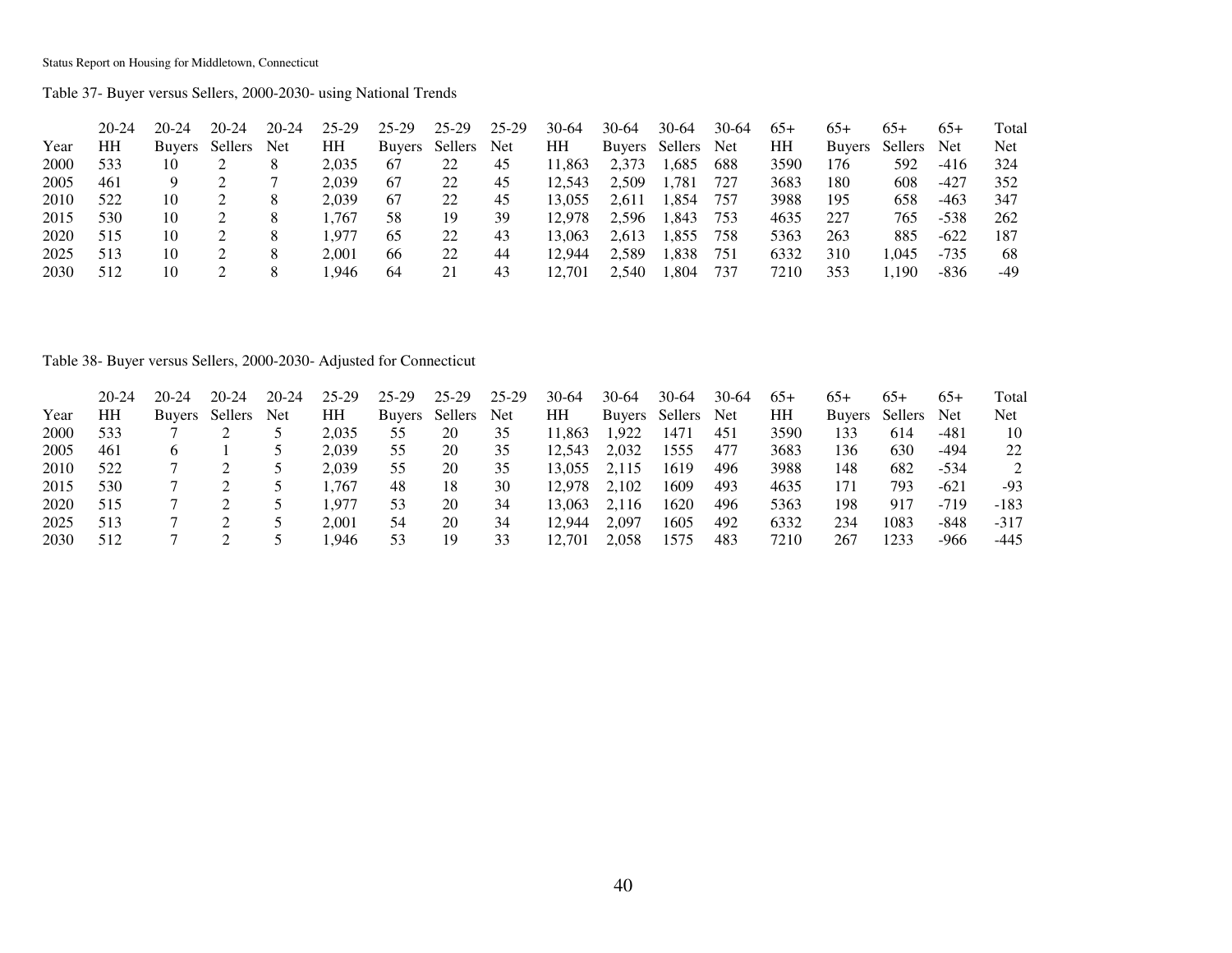# Map 1- Planning Regions